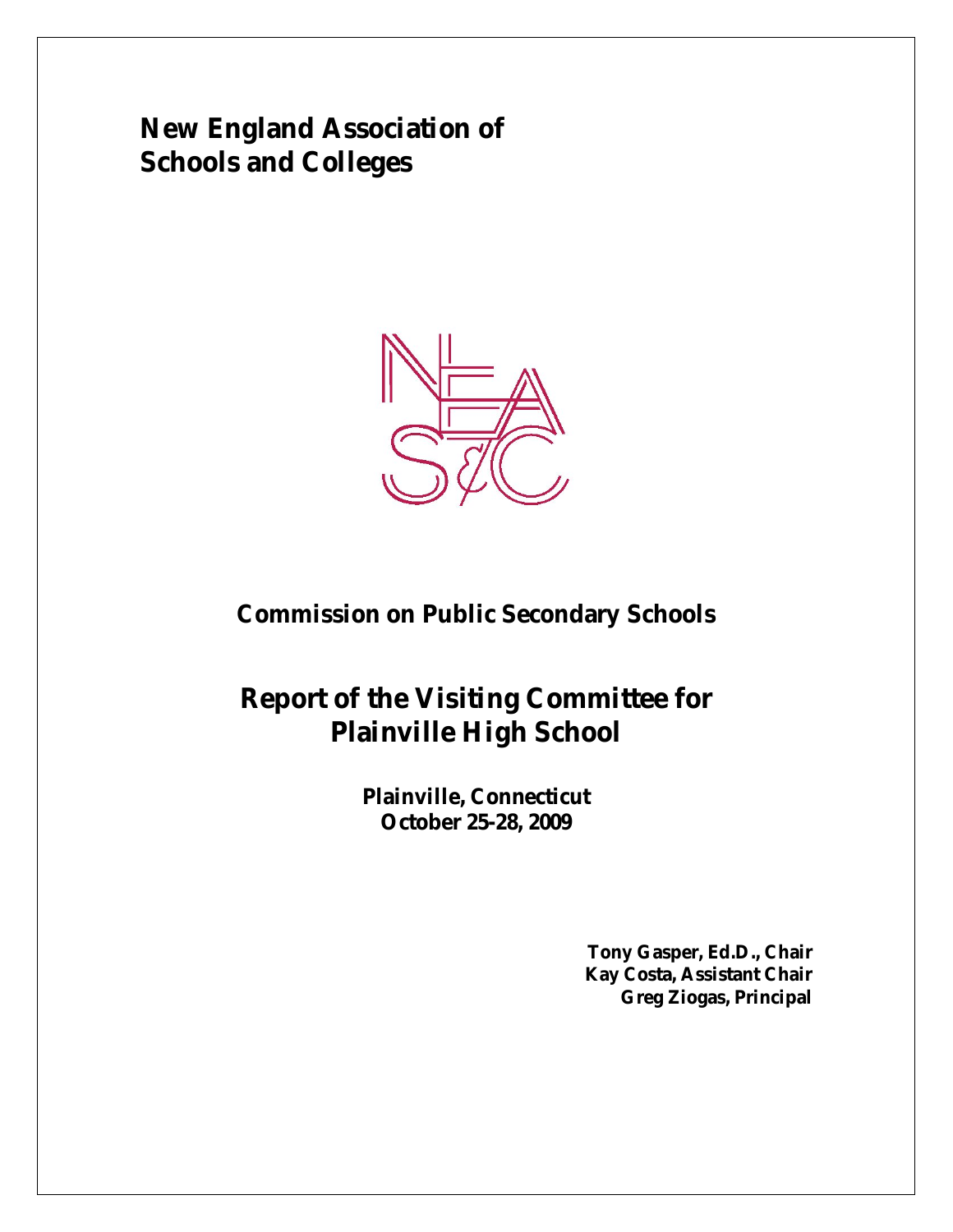# **Table of Contents**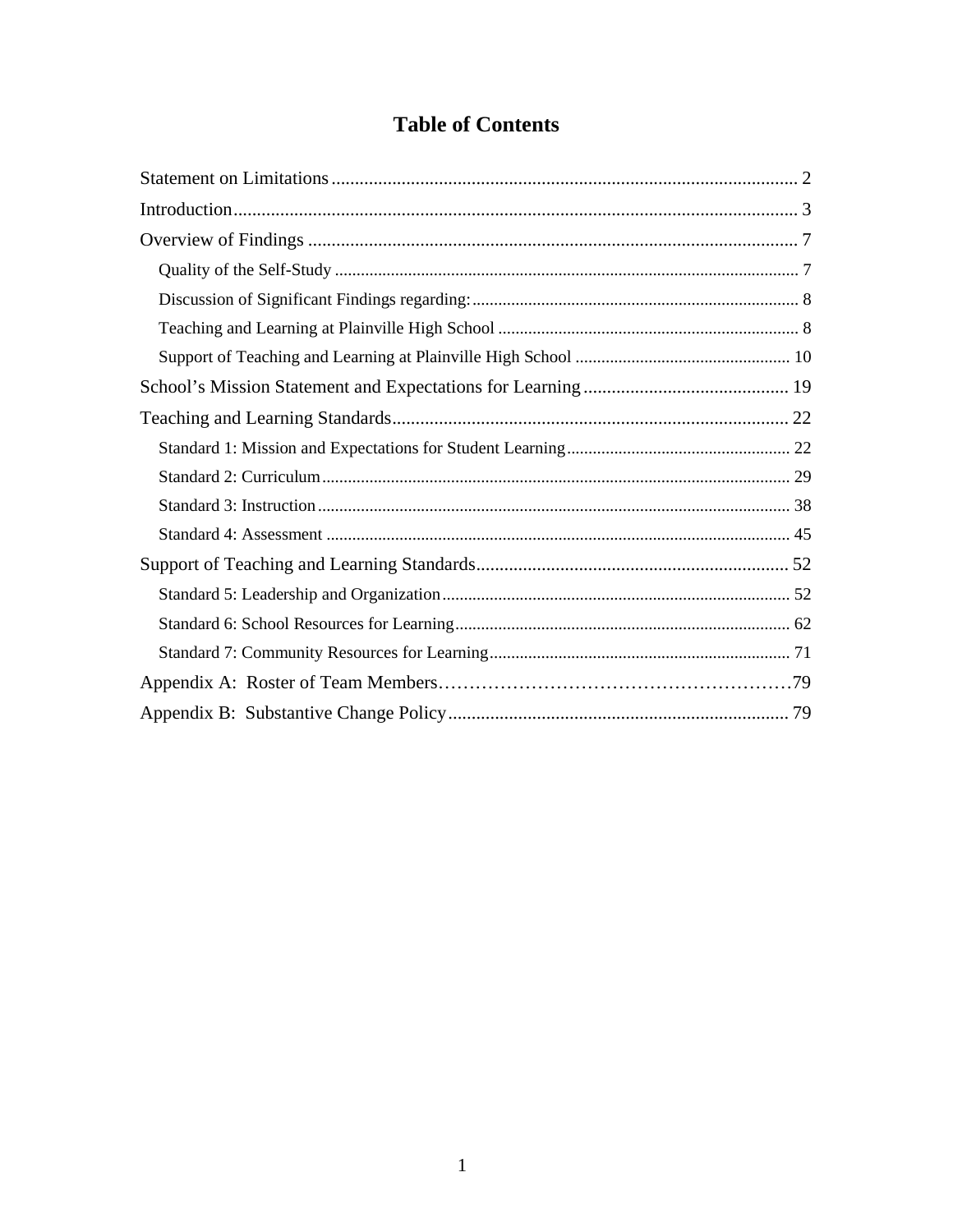# **Statement on Limitations**

# **The Distribution, Use, and Scope of the Visiting Committee Report**

The Commission on Public Secondary Schools of the New England Association of Schools and Colleges located in Bedford, Massachusetts considers this visiting committee report of Plainville High School to be a privileged document submitted by the Commission on Public Secondary Schools of the New England Association of Schools and Colleges to the principal of the school and by the principal to the state department of education. Distribution of the report within the school community is the responsibility of the school principal. The final visiting committee report must be released in its entirety within sixty days (60) of its completion to the superintendent, board of education, public library or town office, and the appropriate news media.

The prime concern of the visiting committee has been to assess the quality of the educational program at Plainville High School in terms of the Commission's Standards for Accreditation. Neither the total report nor any of its subsections is to be considered an evaluation of any individual staff member but rather a professional appraisal of the school as it appeared to the visiting team.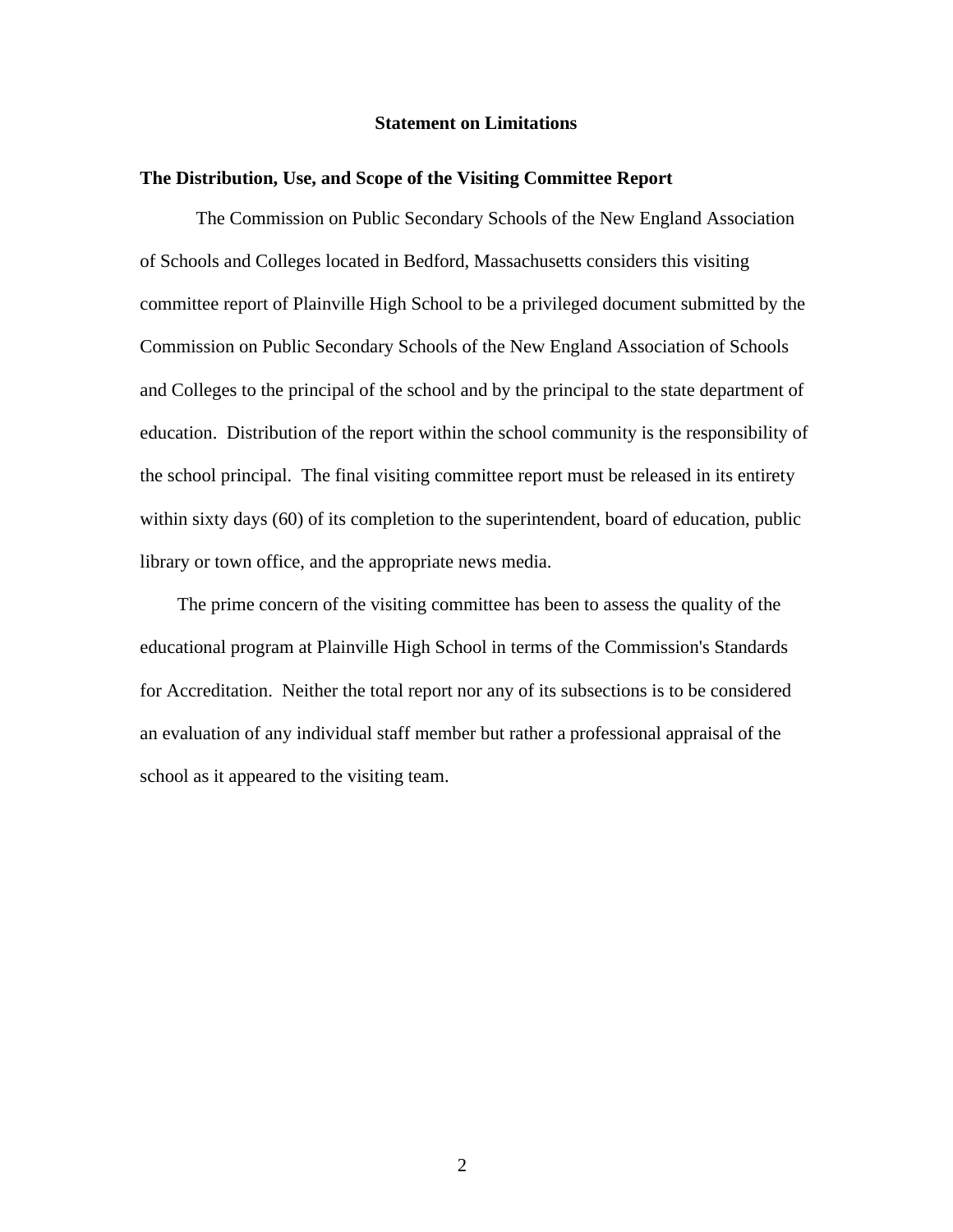# **Introduction**

The New England Association of Schools and Colleges (NEASC) is the oldest of the six regional accrediting agencies in the United States. Since its inception in 1885, the Association has awarded membership and accreditation to those educational institutions in the six-state New England region who seek voluntary affiliation.

The governing body of the Association is its Board of Trustees which supervises the work of six Commissions: the Commission on Institutions of Higher Education (CIHE), the Commission on Independent Schools (CIS), the Commission on Public Secondary Schools (CPSS), the Commission on Technical and Career Institutions (CTCI), the Commission on Public Elementary and Middle Schools (CPEMS), and the Commission on American and International Schools Abroad (CAISA).

As the responsible agency for matters of the evaluation and accreditation of public secondary school member institutions, CPSS requires visiting committees to assess the degree to which the evaluated schools meet the qualitative Standards for Accreditation of the Commission. Those Standards are:

Teaching and Learning Standards

Mission and Expectations for Student Learning Curriculum Instruction Assessment of Student Learning Support of Teaching and Learning Standards Leadership and Organization School Resources for Learning

Community Resources for Learning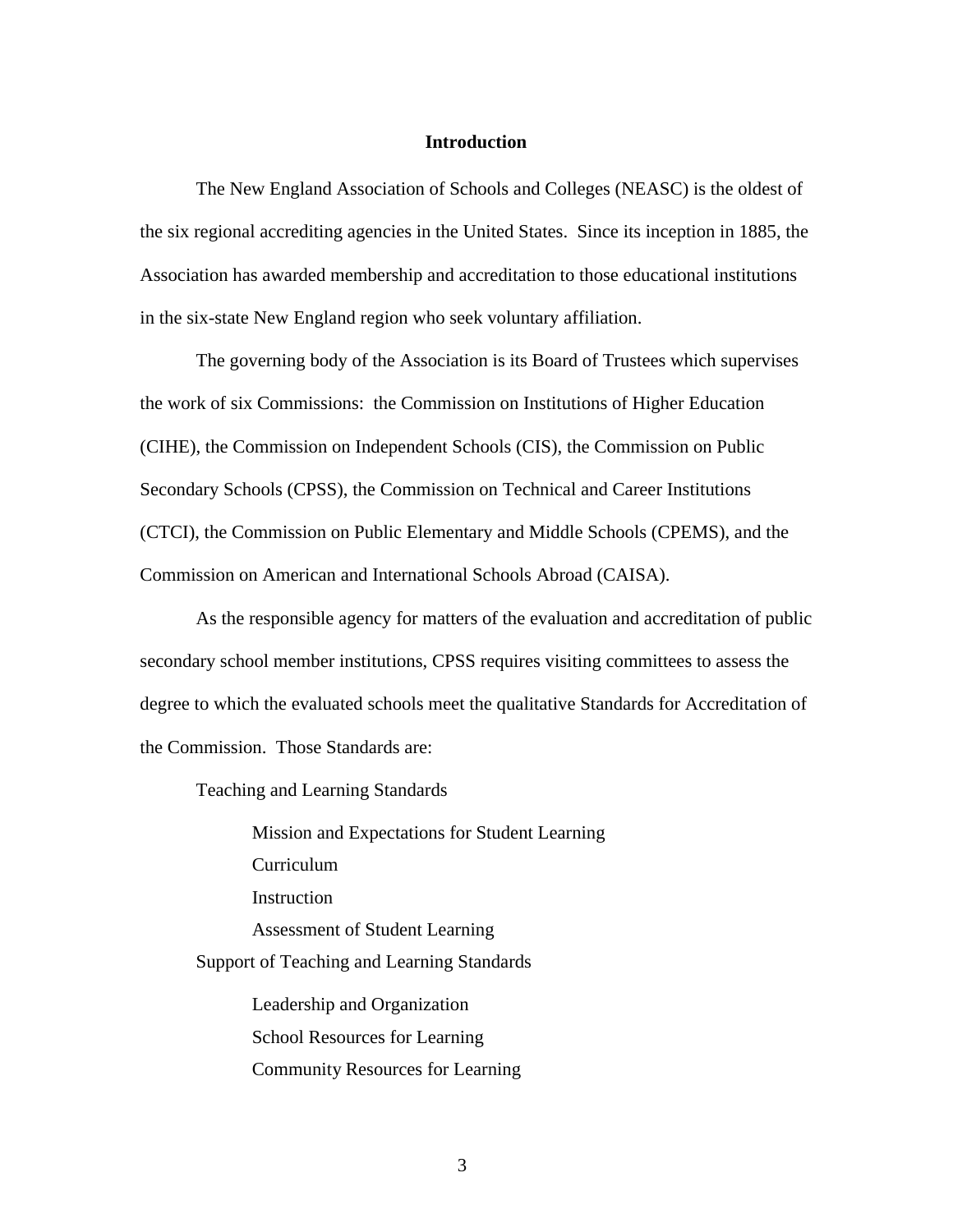The accreditation program for public schools involves a threefold process: the self-study conducted by the local professional staff, the on-site evaluation conducted by the Commission's visiting committee, and the follow-up program carried out by the school to implement the findings of its own self-study and the valid recommendations of the visiting committee and those identified by the Commission in the Follow-Up process. Continued accreditation requires that the school be reevaluated at least once every ten years and that it show continued progress addressing identified needs.

#### **Preparation for the Evaluation Visit - The School Self-Study**

A steering committee of the professional staff was appointed to supervise the myriad details inherent in the school's self-study. At Plainville High School, a committee of 14 members, including the principal, supervised all aspects of the self-study. The steering committee assigned all teachers and administrators in the school to appropriate subcommittees to determine the quality of all programs, activities, and facilities available for young people. In addition to faculty members, the self-study committees included some limited participation from parents and students. The self-study of Plainville High School extended over a period of seventeen school months from September 2006 to March 2008.

Public schools evaluated by the Commission on Public Secondary Schools must complete appropriate materials to assess their adherence to the Standards for Accreditation and the quality of their educational offerings in light of the school's mission, learning expectations, and unique student population. In addition to using the Self-Study Guides developed by a representative group of New England educators and approved by the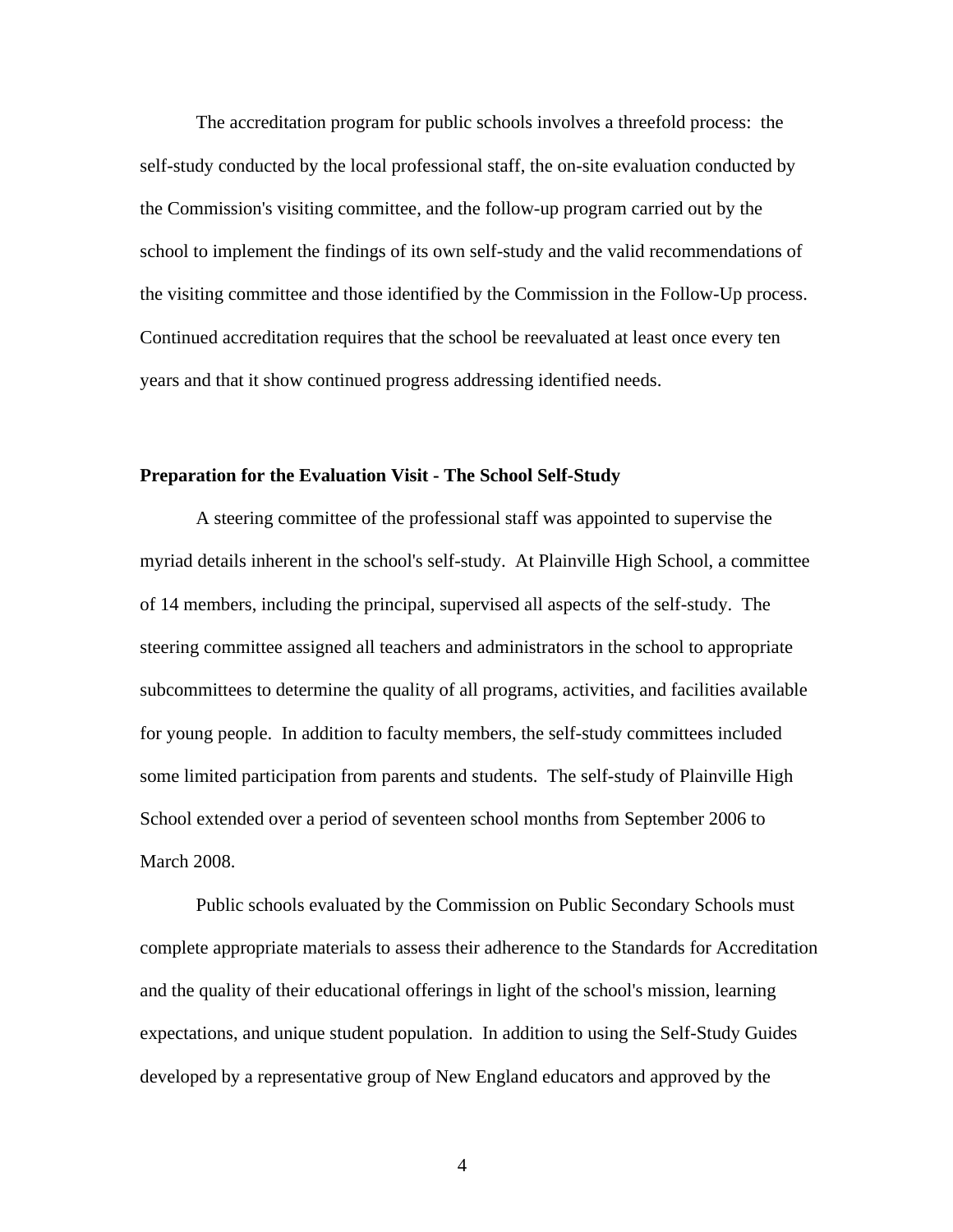Commission, Plainville High School also used questionnaires developed by The Endicott Research Center at Endicott College to reflect the concepts contained in the Standards for Accreditation. These materials provided discussion items for a comprehensive assessment of the school by the professional staff during the self-study.

It is important that the reader understand that every subcommittee appointed by the steering committee was required to present its report to the entire professional staff for approval. No single report developed in the self-study became part of the official self-study documents until it had been approved by the entire professional staff.

# **The Process Used by the Visiting Committee**

A visiting committee of 15 evaluators was assigned by the Commission on Public Secondary Schools to evaluate Plainville High School. The Committee members spent four days in Plainville, Connecticut, reviewed the self-study documents which had been prepared for their examination, met with administrators, teachers, other school and system personnel, students, parents, shadowed students, visited classes, and interviewed teachers to determine the degree to which the school meets the Commission's Standards for Accreditation. Since the evaluators represented public school teachers, school administrators, and central office administrators, diverse points of view were brought to bear on the evaluation of Plainville High School.

The visiting team built its professional judgment on evidence collected from the following sources:

- review of the school's self-study materials
- 60 hours shadowing 15 students for three block periods
- a total of 15 hours of classroom observation (in addition to time shadowing students)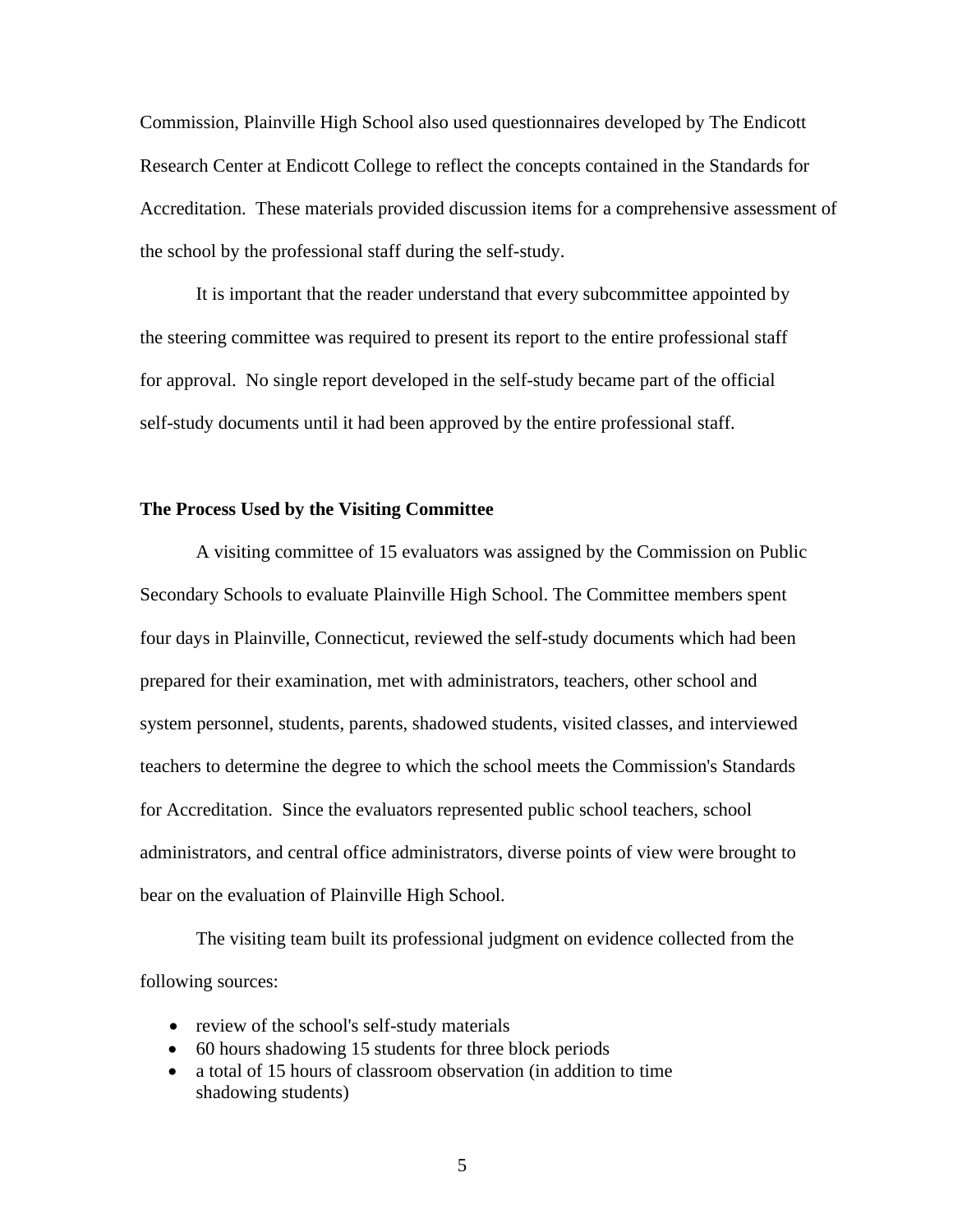- numerous informal observations in and around the school
- tours of the facility
- individual meetings with 30 teachers about their work, instructional approaches, and the assessment of student learning
- group meetings with students, parents, school and district administrators, and teachers
- the examination of student work including a selection of work collected by the school
- the examination of school documents such as curricula, the program of studies, and the student handbook

Each conclusion on the report was agreed to by team consensus. Sources of evidence for each conclusion drawn by the visiting committee appear in parenthesis in the Standards sections of the report. The seven Standards for Accreditation reports include commendations and recommendations that in the team's judgment will be helpful to the school as it works to improve teaching and learning and to better meet Commission Standards.

This report of the findings of the visiting committee will be forwarded to the

Commission on Public Secondary Schools which will make a decision on the

accreditation of Plainville High School.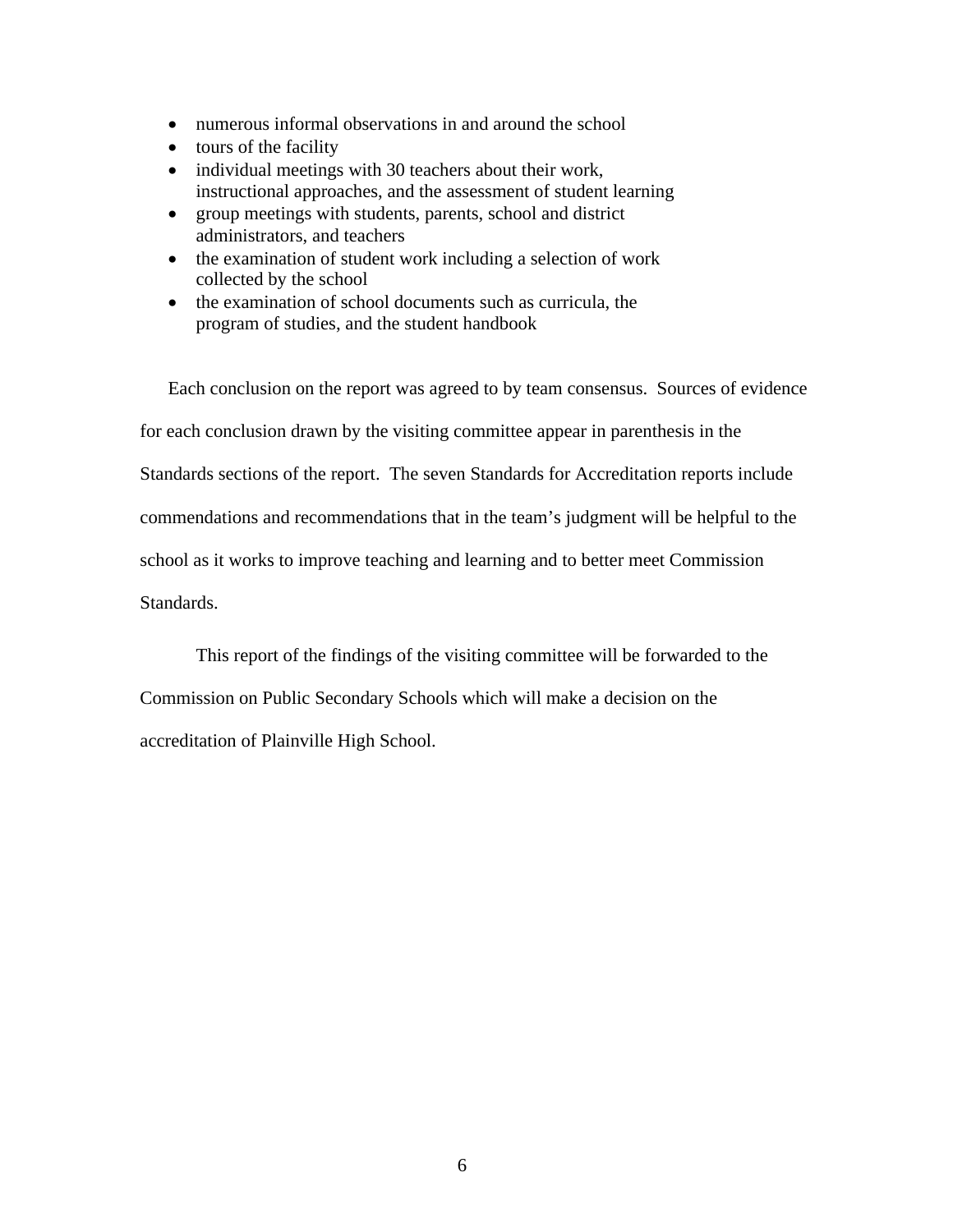# **Overview of Findings**

Although the conclusions of the visiting committee on the school's adherence to the Commission's Standards for Accreditation appear in various sections of this report, the committee wishes to highlight some findings in the paragraphs that follow. These findings are not intended to be a summary of the report.

# **Quality of the Self-Study**

The Plainville High School faculty members and administration prepared the selfstudy report with a great deal of candor, thoroughness, and professionalism. The quality and quantity of information was worthy of praise and very useful for the visiting committee.

The areas of strength and need identified by the school showed a great deal of reflection and candor. The visiting committee appreciated the thoughtfulness of these data and used them effectively and efficiently. The self-study binders were delivered to the committee members in a timely fashion that allowed sufficient time for them to review the documents and to begin to draw initial conclusions and to formulate questions for further investigation during the visit.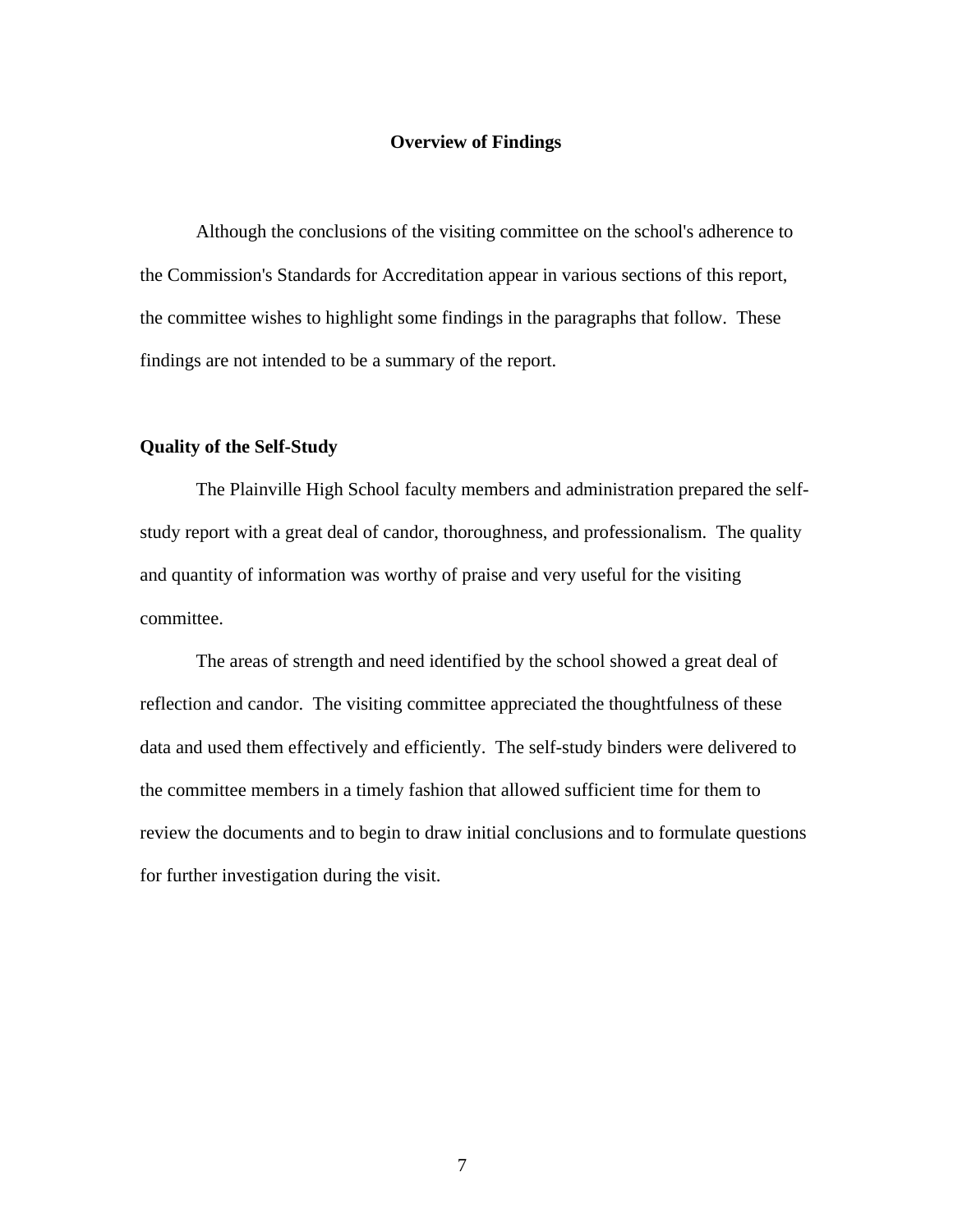# **Discussion of Significant Findings regarding:**

## **Teaching and Learning at Plainville High School**

The school's mission statement reflects the Plainville Community Schools Vision to "Promote a challenging environment creating an extraordinary community of learners" and board of education goals that focus on parental and community involvement in the schools and effective communication between the schools, parents, and community. Many teachers reference relevant academic expectations within instruction. Ninth grade students receive direct instruction about the mission and learning expectations as a part of their academy curriculum. The school makes a concerted effort to communicate with all constituencies through a variety of programs and practices. Co-curricular programs, community service opportunities, and established codes of conduct provide all students with varied means to practice and accomplish the expectations set forth in the school's mission statement. Hence, the Plainville High School mission and expectations for student learning are fully reflected in the educational and co-curricular programs of the school and reflects the vision and goals of the community.

Written curriculum documents vary in format and detail, depending on each department's current stage in the curriculum development and implementation cycle. In some areas, subject area content, relevant school-wide learning expectations, course-specific learning goals, instructional strategies, and assessment techniques using school-wide rubrics are evident in the written curricula, with essential understandings, guiding questions, and key skills identified using a consistent concept-based format.

Students at Plainville High School are sometimes engaged in inquiry, problem-solving, authentic applications of their learning, and high order thinking skills. For example, five of six classroom observations in unified arts demonstrated authentic application of learning which included repairing bicycles for the community and designing the school web site; many students in science were observed designing labs and using problem-solving skills, and the music and art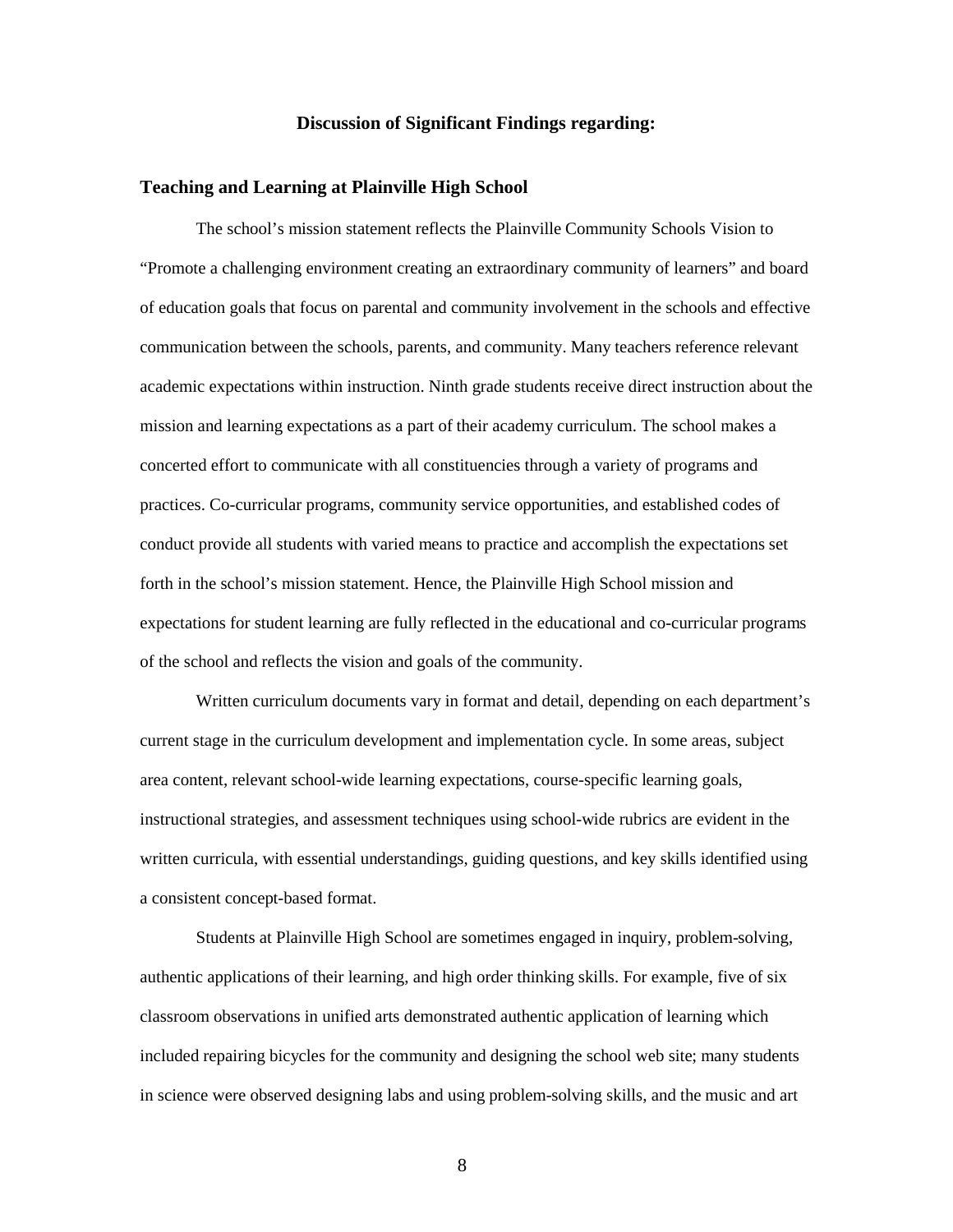departments regularly prepare students for authentic creative presentations. In the academic level social studies courses, students engage in inquiry, apply their learning and use high order thinking to complete assignments such as examining primary source documents and participating in mock trials. This level of engagement and rigor is not pervasive across all levels of instruction. This is most notable in standard level courses.

In some areas Plainville High School has implemented a variety of activities and programs promoting personalized instruction, making connections across disciplines, engaging students as active learners and encouraging self-assessment and reflection. The Freshman Academy is a transition program in which ninth grade students attend weekly orientation sessions to familiarize them with the school and its resources. In the self-study survey 73.4% of students stated they feel comfortable meeting with their teachers for instructional help as needed. Although there is one formal interdisciplinary course, American Studies, there are few examples of cross-disciplinary lessons and instructional strategies at the classroom level. Almost all teachers state that their students are engaged actively and that classroom lessons and activities are student-centered. However, during observations some teachers in some departments conducted student-centered lessons. Nearly all lessons and student work evidenced opportunities for student self-assessment and reflection. Lessons and activities requiring higher order thinking skills were sometimes evident in both the academic and honors level science programs. Students are given inconsistent opportunities to become active learners who assess and reflect upon their own work and can show they can apply and demonstrate their knowledge.

For most learning activities teachers clarify to students the school-wide academic expectations and course specific learning goals. They are required to use school-wide rubrics for two learning activities each quarter to clarify to students the relevant school-wide academic expectations that will be assessed. The mission statement, and school-wide rubrics are posted in all classrooms. Some teachers have provided models to inform students of the expected quality of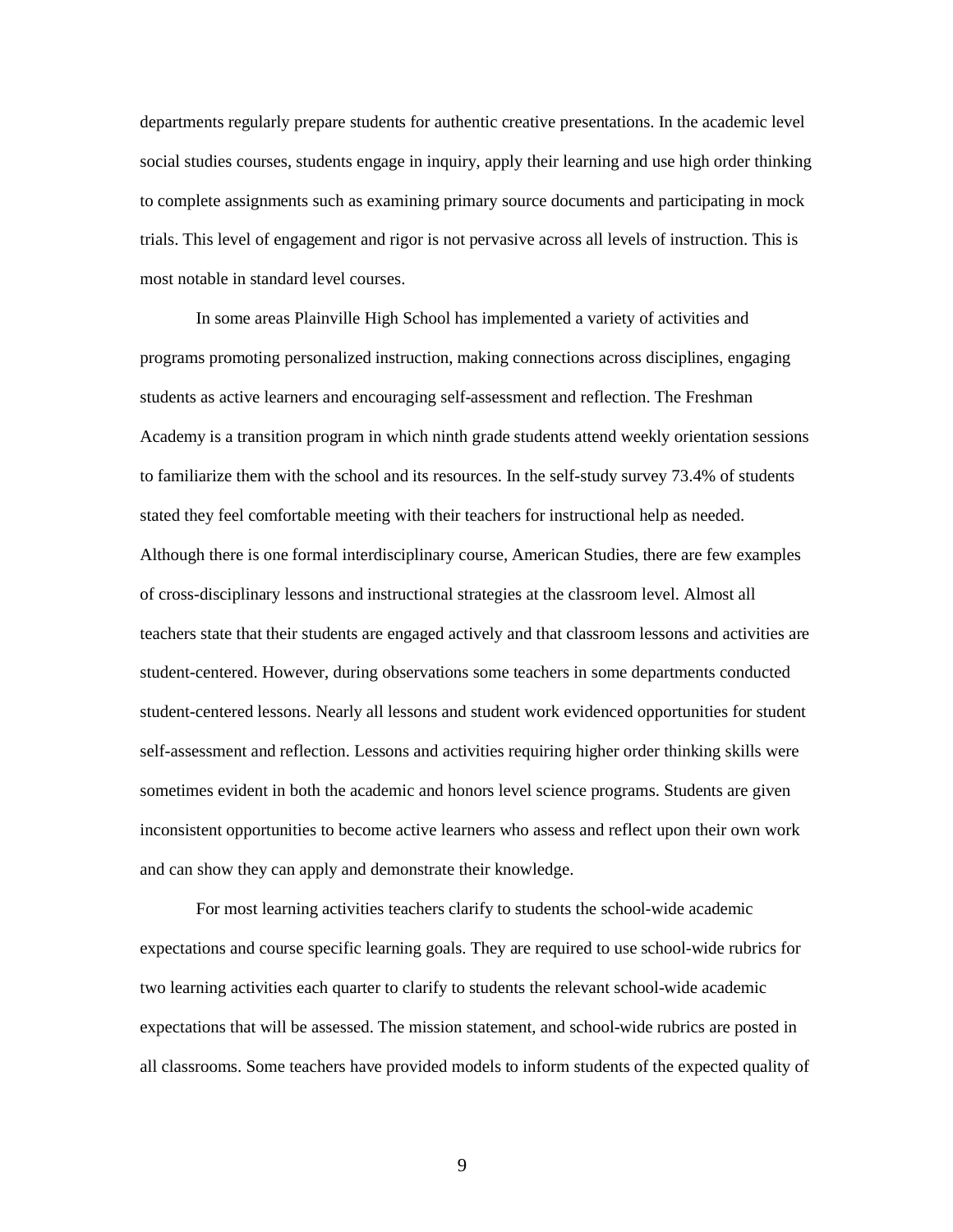the work. Most teachers use course specific rubrics and students report that they understand how their work is graded.

# **Support of Teaching and Learning at Plainville High School**

The principal provides leadership in the school community by creating and maintaining a shared vision, direction, and focus for student learning. The principal regularly seeks feedback from parents, students and faculty members regarding the vision of the school. He hosts monthly parent advisory meetings, leadership forums with students, and is continuously available to talk to parents, students, or faculty. The principal collaborates with the school's instructional leaders to develop strategies for instructional reform. Instructional leaders along with their departments are required to use data to reflect on their practice and inform future decisions by developing strategies to facilitate student progress in meeting the school's academic expectations.

Student grouping patterns infrequently reflect the diversity of the student body or foster heterogeneity. The unified arts classes are generally heterogeneous because they are typically only offered at one level. There are some core academic classes that contain both honors and academic level at the same time, but they are infrequent. The majority of core content classes are offered at three levels: honors, academic and standard. Generally, the levels do not represent the school population at-large in regards to gender, free and reduced lunch status, and special education. Although 10.4% of the student body at-large has been identified as special education, these students are almost exclusively found at the standard level in the core academic courses. Co-teaching only exists for standard level classes.

Plainville High School's support services are consistent with the school's mission and expectations for student learning. The support services include a comprehensive guidance program, health services, library media and technology services, and a special education program that supports students with special needs. Library services provide access to a variety of technology and information resources both within and outside the school community. The special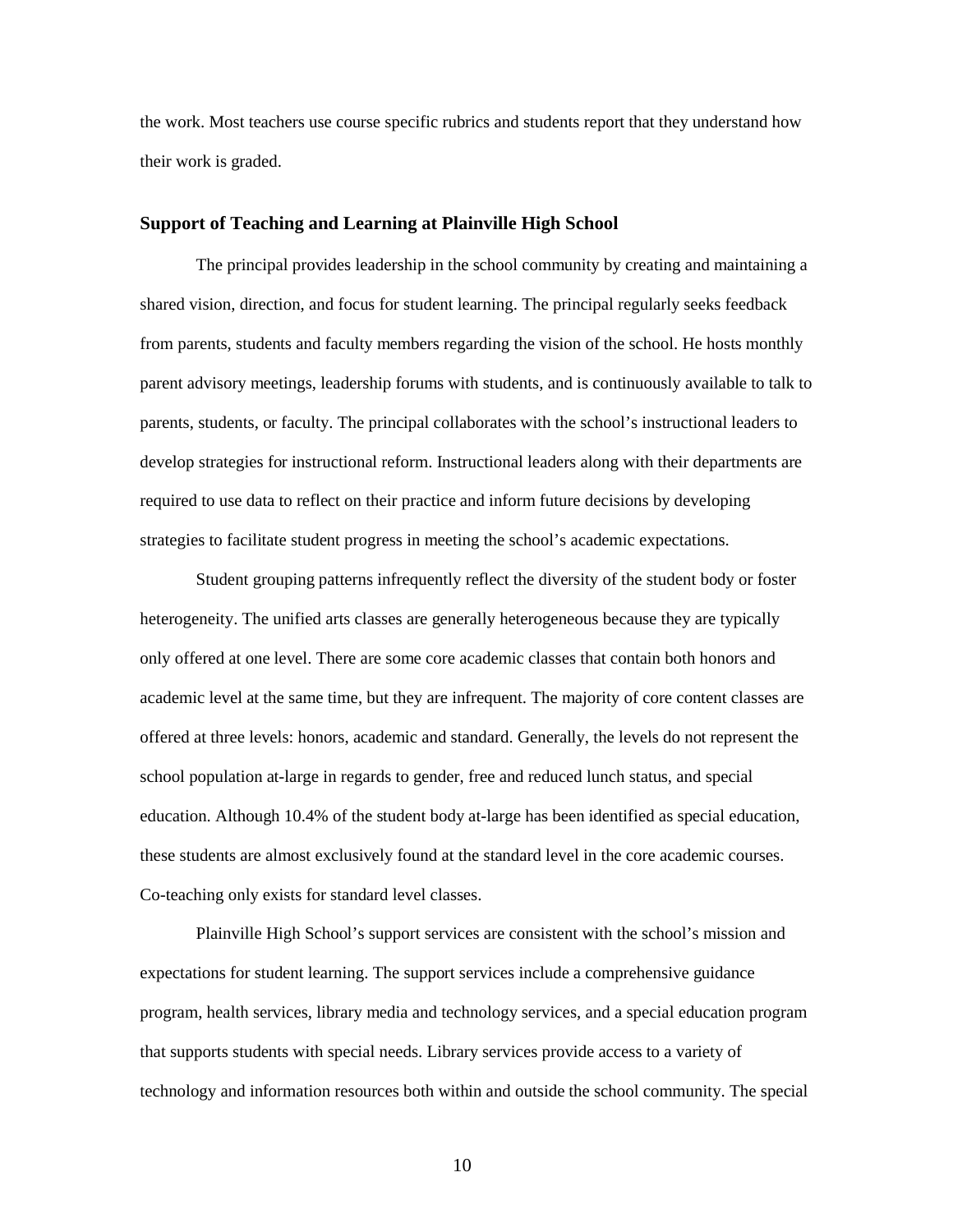education department offers a variety of special education programs that provide equal access to the curriculum for all students at the standard level through modifications and accommodations. In addition the Connections Program offers emotional support to those students identified in need.

There is a planned and adequately funded program of building and site management to ensure the appropriate maintenance, repair, and cleanliness of the school plant. Plainville High School has a formal plan and schedule for the maintenance and cleaning of the facility. Supplies and equipment are adequate to provide for appropriate maintenance, repair, and cleanliness of the school plant. State-of-the-art maintenance monitoring programs are in place. The school facility is a source of pride for students, staff, faculty, parents, and the community, and all stakeholders are satisfied with the maintenance and cleanliness of the facility.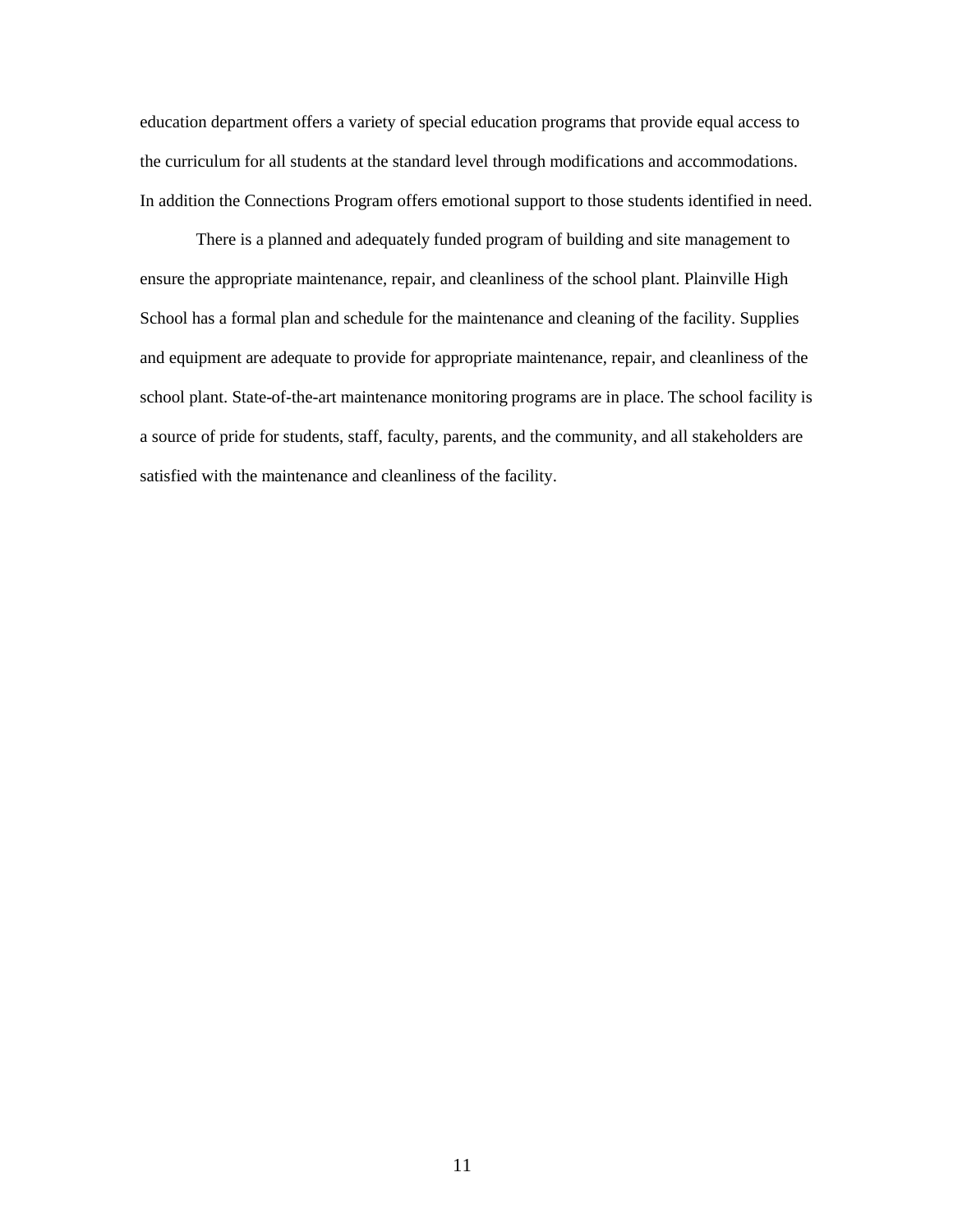#### School and Community Profile

#### The Community

Incorporated in 1869, the town of Plainville, located in Hartford County, comprises an area of 9.6 square miles. Located approximately fifteen miles southwest of Hartford, Connecticut, Plainville is easily accessible by Interstate 84, Route 72, and Route 10, and is bordered by the cities of Bristol and New Britain, and the towns of Southington and Farmington. Geographically, Plainville is the third smallest town in the state.

In recent years, Plainville has experienced numerous renovations and updates to accommodate the diverse needs of an ever-changing society. Plainville is home to the newly renovated Wheeler Regional YMCA, a state-of-the-art firehouse, and the newly constructed and updated police station. The town has also recently updated Norton Park, home to the annual Plainville Hot Air Balloon Festival. Plainville recently upgraded and expanded the public library, and has undergone renovations to the center of town. Along with Norton Park, Plainville is also home to Paderewski Park, Trumbull Park, and the Tomasso Nature Park. The historic Farmington Canal is also located in Plainville.

According to the 2000 census, Plainville is a predominantly blue-collar community with roughly 68.0% of the community working in blue-collar professions. Major businesses in Plainville include retail shops, such as those located in the recently constructed Connecticut Commons, which is home to numerous retail stores, car dealerships, and restaurants. In the past, the major industry in Plainville was manufacturing; however, in recent years manufacturing has declined, with a few remaining companies such as General Electric, Mott Metallurgical, and Gems Sensors. In 1999, there were 512 businesses in Plainville; and in 2008 there are nearly 700 businesses in the town. Services represent 35.5% of these establishments, followed by 23.6% retail trade and 10.6% manufacturing. Plainville's unemployment rate is 3.2% as of the 2000 census, but its current unemployment rate is now 8.1% (Connecticut Department of Labor, 2009).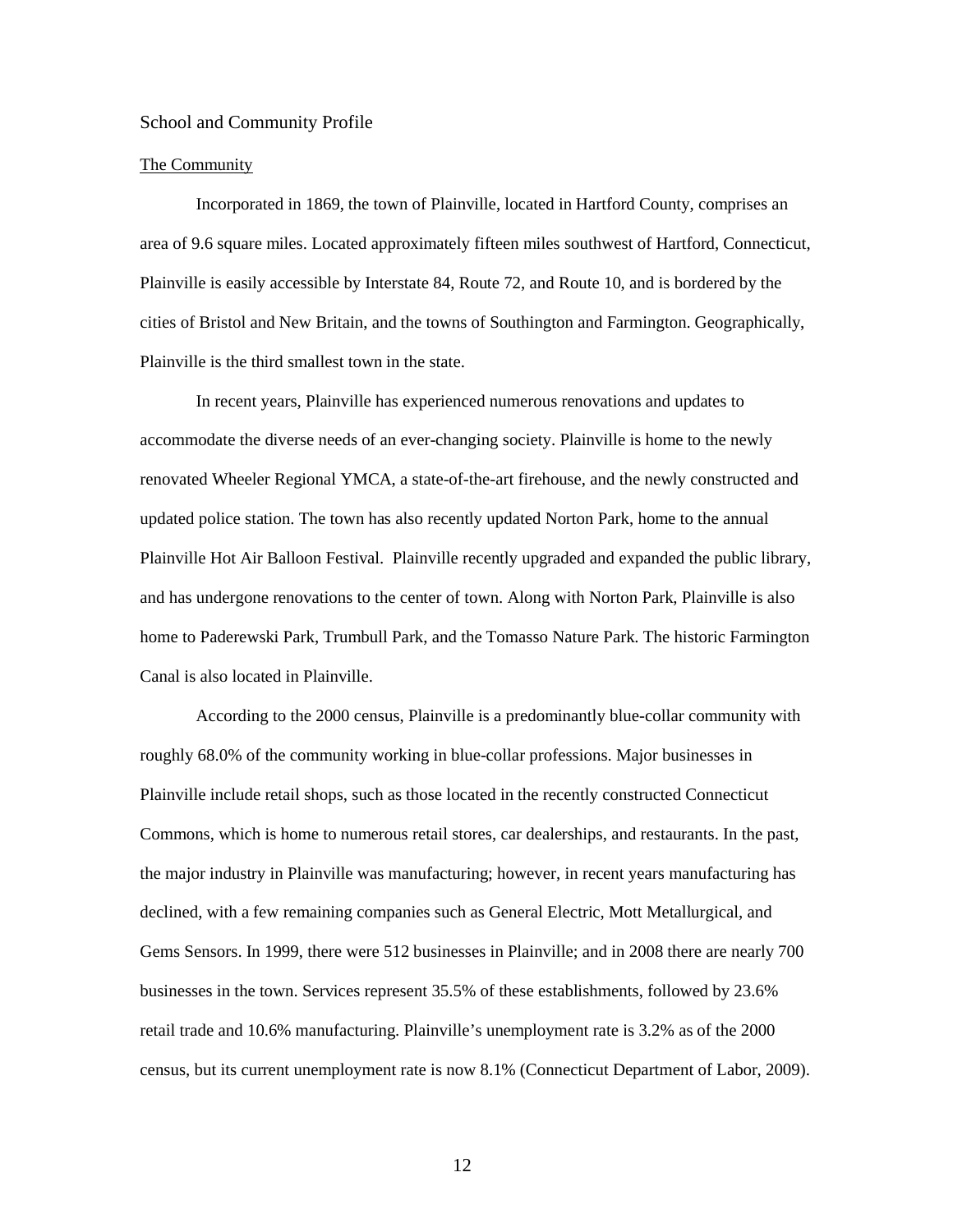The population of Plainville is 17, 328. According to the 2000 census, the median age of a Plainville resident is 39.6 years. The median household income is \$48,136, which places residents below the state average. The percentage of the population below the poverty level is 5.1%, and the percentage of families in the school community with incomes below the poverty level is 15.0%.

Plainville's school system comprises three elementary schools: Linden Street Elementary School, Louis Toffolon Elementary School, and Frank T. Wheeler Elementary School; and one middle school, the Middle School of Plainville, and one high school, Plainville High School (PHS). For the 2008-2009 school year, 2,594 students are enrolled in Plainville schools. Many students and citizens take advantage of the programs offered by Plainville's recreation department, adult education program, summer programs and theater programs. In addition to public schools, Plainville has two non-public schools in the town.

The per-pupil expenditure for Plainville students in 2006-2007 was \$10,549, compared to the state average of \$11,558. The per pupil expenditure in 2007-2008 was \$10,901, while the state average per pupil cost was \$12,151. As of 2007-2008, 66.4% of property taxes were allocated to the school district budget, which is a decrease from the 69.4% allocated in 2006- 2007.

#### The School and Students

For the 2008-2009 school year, Plainville High School serves 864 students in grades nine through twelve. The population is largely Caucasian, comprising 86.6% of the total student population. The remainder of the school population includes the following ethnicities: African American 5.7%, Hispanic 4.9%, Asian American 2.7% and American Indian 0.1%. The number of non-resident students is 16 students (these students are enrolled in the Project Choice Program), which is 2.0% of the 2008-2009 high school population. In recent years, both the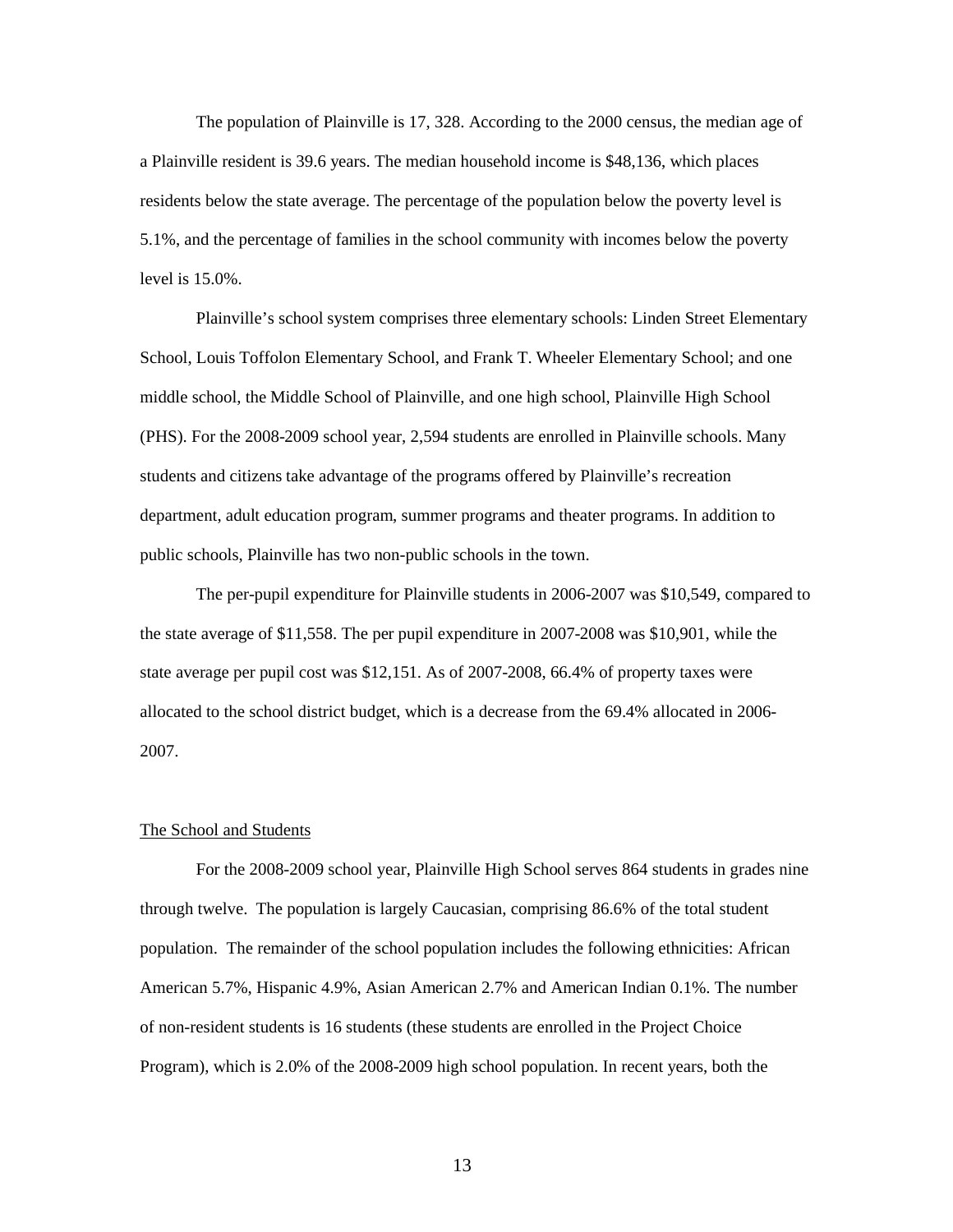Caucasian and African American populations have increased by approximately 1.0%. The school enrollment is generally constant with minor fluctuations from year to year.

The total number of teachers at Plainville High School (PHS) as of the 2008-2009 school year is 65.4 and the average student- teacher ratio is 14.8 students to 1 teacher. Most teachers teach five classes, with the average class size being 18.76 students. Therefore, the average student load for teachers is 93.8. Plainville High School operates on an eight period rotating schedule. Each class period meets for fifty-seven minutes with two class periods rotating out each day. All faculty have common planning time. Three blocks of the eight blocks are set aside for common planning, which equates to 171 minutes every eight days. The average daily teacher attendance rate is 95.5%.

Students enter PHS predominately from the Middle School of Plainville. However, there are a limited number of students who transfer in from five area private schools. The average daily student attendance rate for the past two years is 82.75%. The drop out rate for 2007-2008 was 0.9%, which decreased from the 2006-2007 rate of 1.3%.

Students at PHS are recognized for academic achievement each quarter through the Renaissance honor roll program with postings in the school and in local newspapers. Other academic awards include membership in National Honor Society and World Language National Honor Societies. Additionally, students are recognized at the end of their senior year at *The Night Of Excellence* for their academic and athletic achievements. Non-academic awards include: the annual town wide art show, sportsmanship awards, Connecticut Association of Schools (CAS) awards in the Arts, and certificates for athletic participation.

There are three academic levels at PHS - honors, academic and standard. Included in the honors level is Advanced Placement. Plainville High School has strategically placed paraprofessionals, tutors and special education teachers in supportive and co-teaching roles in all disciplines. The following learning communities provide support for students' academic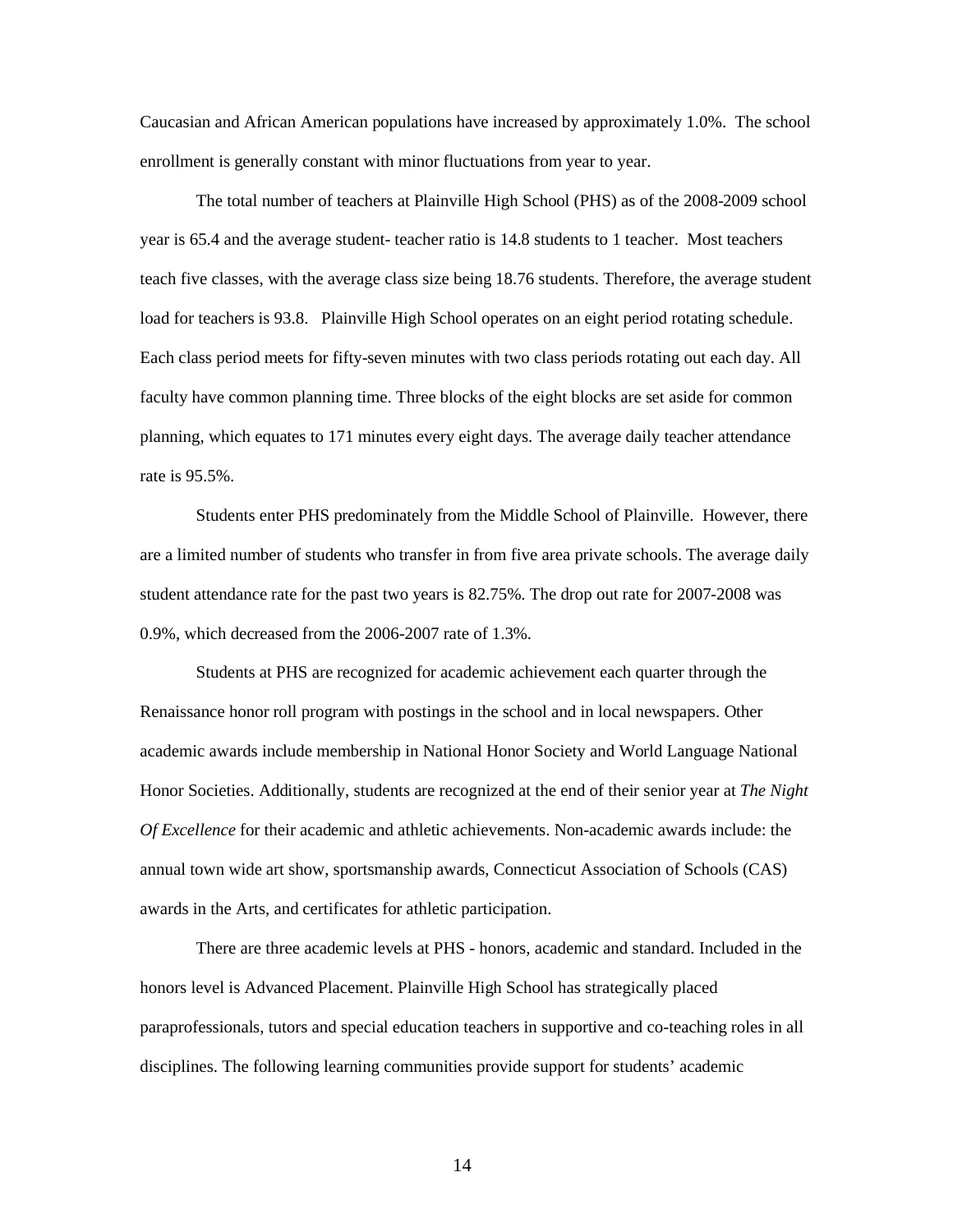performance: Learning Center, Homework Club, Writing Center, Academic Support, the Connections Program, and Student Support.

Academically, the high school has either met or has exceeded the state requirements for all Connecticut Academic Performance Test (CAPT) subject area tests. The following CAPT results are based on the percentage of Grade 10 students meeting the Goal level for the state, which is more demanding than the state Proficient level. In 2007-2008 PHS scored 52.8% for Reading, 59.5% for Writing, 52.8% for Math, and 45.2% for Science. The state averages were 45.5% for Reading, 57.9% for Writing, 50.1% for Math and 46.3% for science. SAT scores for 2007-2008 were generally higher than the state average. The school average for math was 510, 501 for critical reading and 504 for writing in comparison to the state averages of 504 for math, 502 for critical reading, and 503 for writing. Nationally, the SAT averages for 2008 were 502 for critical reading, 494 for writing and 515 for math.

School-wide rubrics are used to evaluate student performance beyond standardized testing. These rubrics align with Plainville High School's mission statement. Department rubrics are also used to assess student performance. Common assessments, including midterm and final exams, are administered each semester.

In addition to the academic graduation requirement of 23.7 credits, students are also required to complete ten hours of community service. This requirement encourages students to be respectful and responsible members of society and to interact within the community and support the PHS mission statement related to civic and social expectations. Since the 2007-2008 school year, PHS annually hosts the "Be the Change" Community Service Fair, where students are exposed to and enroll in various volunteer opportunities offered throughout Plainville and surrounding communities.

During the 2007-2008 school year there were eighty students serviced in the special education program. This represents 8.9% of the student population. The percentage of students in Bilingual/English Language Learners (ELL) courses is 0.8%.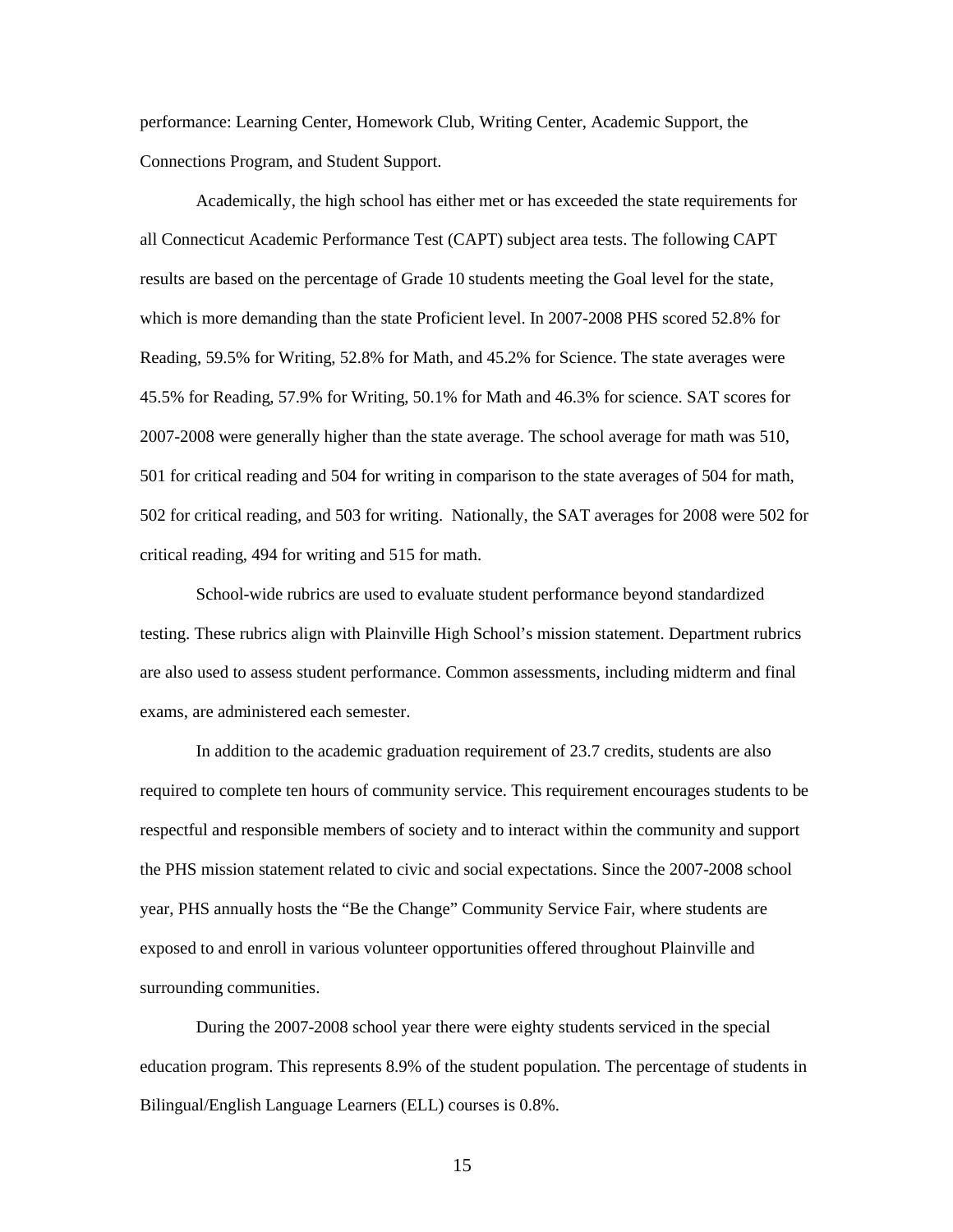In addition, in the past two years, thirty-nine students were also enrolled in college courses while attending PHS. From the class of 2008, 52.0% of graduates attended four-year colleges, 32.0% enrolled into two-year colleges, 10.0% entered in vocational/training schools, 5.0% entered directly into the workforce, and 1.0% entered the military. Nearby educational opportunities available to students include but are not limited to: the Tunxis Partnership Program, The College Career Pathways, the University of Connecticut (UCONN) Cooperative program, and the Center for Creative Youth at Wesleyan University.

There have been many school-to-career opportunities since the 1998 NEASC accreditation process. Students have participated in job shadows, internships and many workbased learning opportunities. Some examples include: visits to General Electric on Groundhog Day and matching with an employee during the work day, communications students visit to Channel 30 - NBC, science student visits to Hartford Hospital, and many types of community projects, such as the Plainville town wide art show and Habitat for Humanity.

The physical education department has many community partnerships. This includes the Plainville Police Narcotics Team, where students are educated about new teen driving laws as well as laws dealing with drugs and alcohol. In addition, the Plainville YWCA sexual assault unit presents workshops on issues such as sexual assault, bullying, and harassment. Moreover, the local organizations of the Saint Philip House and the Prudence Crandall Center present workshops to students on healthy and unhealthy relationships, HIV, and AIDS. These community resources are used to support unit objectives and essential understandings in courses throughout the school year. The world language department partners with the Early College Experience Program at the University of Connecticut. Students enrolled in Spanish IV have the opportunity to earn three college credits in Spanish each semester from the University of Connecticut. The PHS social studies department is involved in a grant program through the Capital Region Education Council (CREC), UCONN and CCSU called "Teaching American History". It was a four-year program in which four teachers participated at various times during 2005-2008. They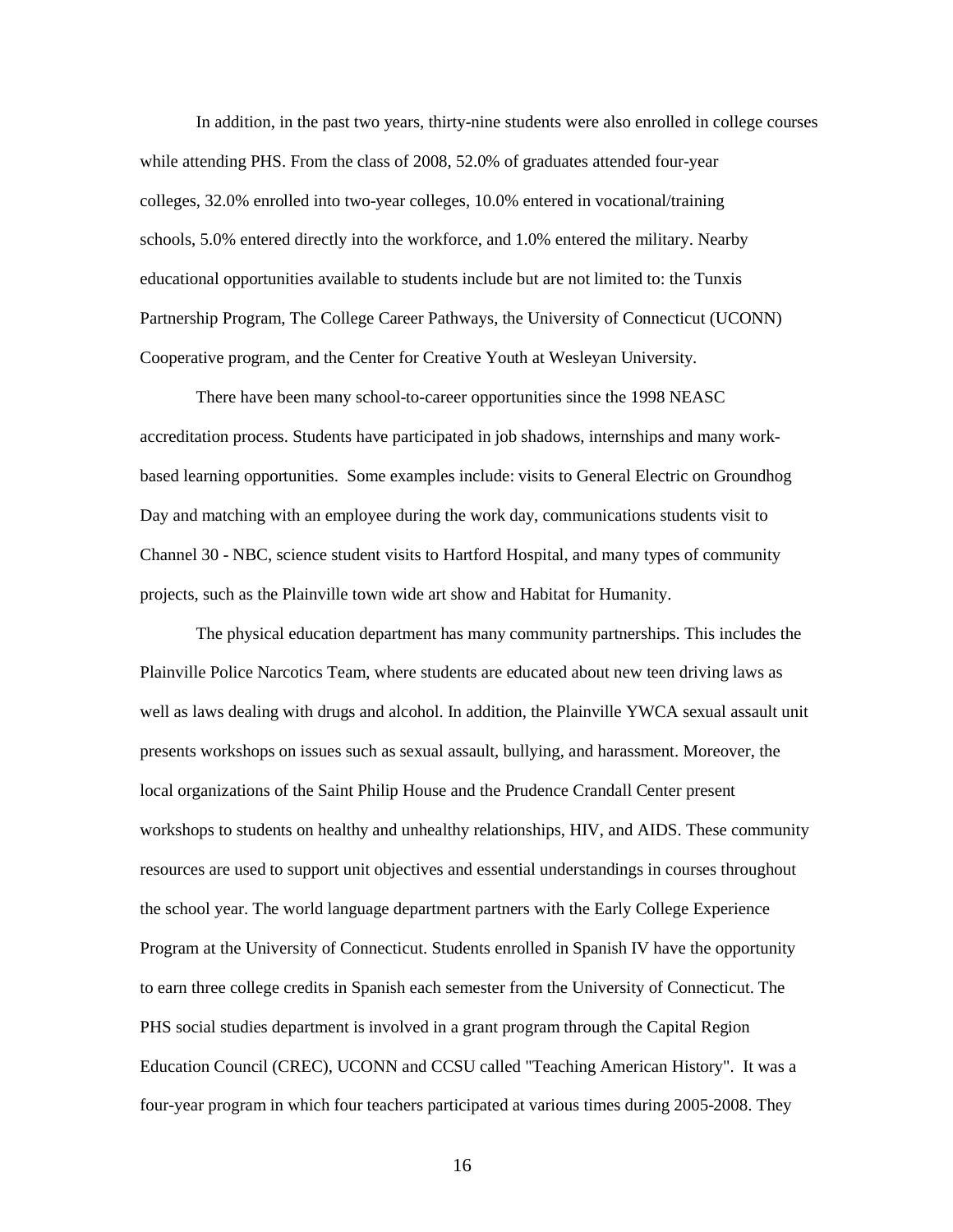were instrumental in organizing the program and helping to acquire the \$1,000,000 federal grant shared by ten Hartford County schools in partnership with CREC, UCONN and CCSU.

# School Improvement Planning

School improvement planning occurs in many different ways at Plainville High School. In terms of standardized tests, the Connecticut Academic Performance Test (CAPT) data is reviewed, analyzed, and interpreted by department teams, a district administrative team, district and instructional leader teams and vertical curriculum teams (e.g. Math Cadre and Language Arts improvement teams). The target is to move students across disciplines from bands 2 to 3. The high school has focused efforts to improve overall student scores. These include a new writing center initiative to assist students, a reading class that helps students develop and improve reading skills, and CAPT designed activities within  $9<sup>th</sup>$  and  $10<sup>th</sup>$  grade classes across disciplines. Additionally, there has been curriculum review and alignment especially in math and science. These efforts begin at the middle school level and continue through high school course work.

With an effort to increase student engagement and improve learning, instructional practices are examined. Included in this is *OnCourse* lesson plan development and design, which ensures alignment to the school mission and expectations, and peer visits for teachers to observe various methods of instruction. These initiatives to improve planning and instruction have resulted in increased administrative visitations/observations (walkthroughs) of teachers and their teaching methods, including visitations by district administrators and instructional leaders.

The number of students in the special education program has steadily declined over the past several years from 95 in the 2007-2008 school year to 80 in the 2008-2009 year. There are several factors responsible for the reduction in the number of special education students. The first is the intensive interventions being provided at the elementary and middle school levels, as well as remedial programs at the high school, for students who have not yet met goal on state assessments. A second factor includes increased support provided by special education staff,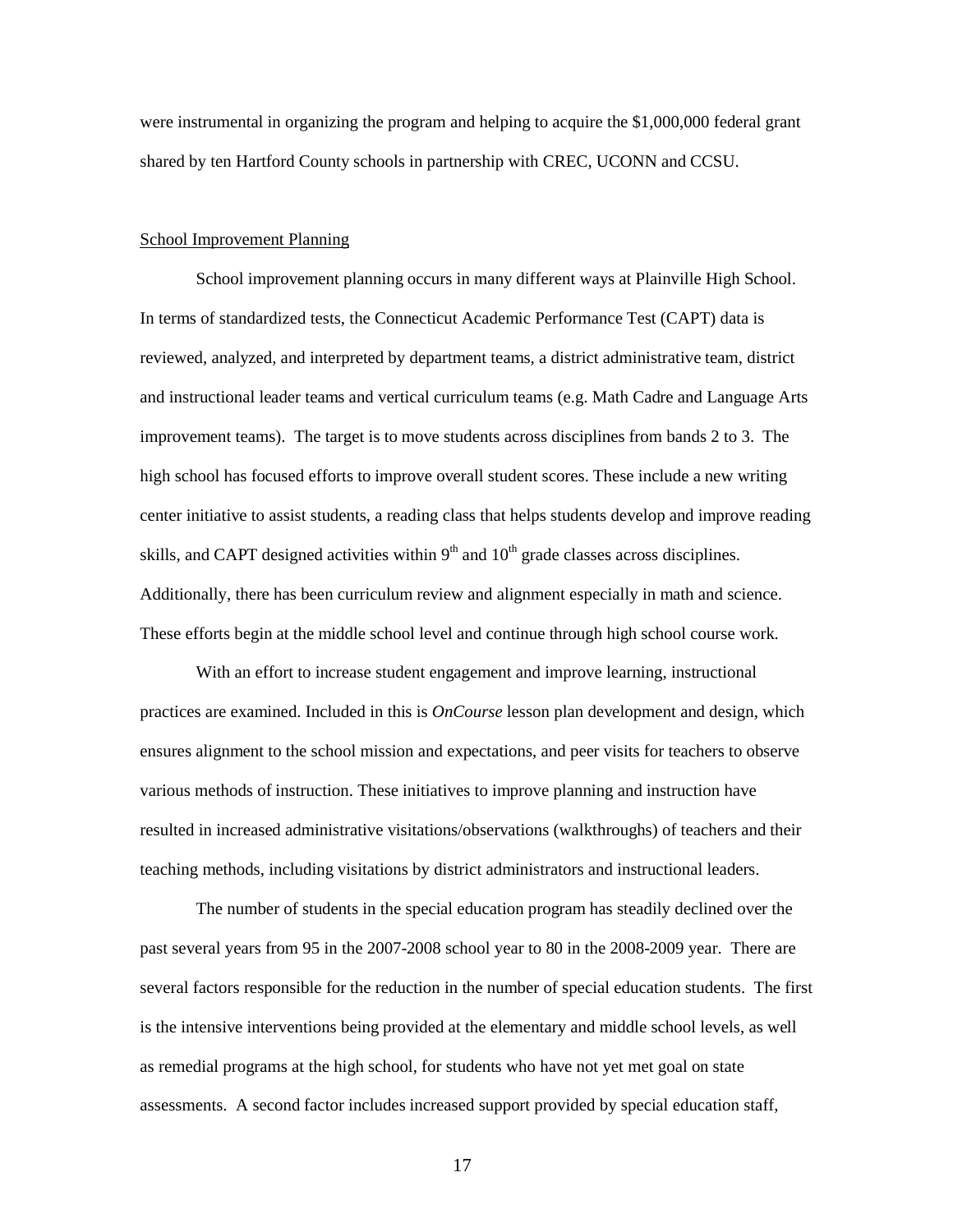particularly in standard level classes. Over the past two years, PHS has strategically placed paraprofessionals, tutors and special education teachers in supportive and co-teaching roles in all disciplines. As a result, all students benefit from the increased adult-student ratio and this reduces referrals to special education that may have been made if the supports were not in place. A third factor is the increased capacity and training of general education teachers to meet the needs of learners.

In addition, there has been a reduction in the number of self-contained classes. In previous years, self-contained classes were conducted in all major subject areas as part of the resource program, as well as part of the Connections program designed to meet the needs of students with emotional and behavioral disorders, and the Accelerated Learning Program for Students (ALPS), which was designed to meet the needs of students with developmental disabilities. However, over the past two years, in order to comply with the legal mandates of No Child Left Behind, the number of self-contained classes has been reduced and replaced with cotaught classes, where students with moderate to severe disabilities are included in the general education setting. For the 2008-2009 year, 70.0% of all special education students spend 80.0% or more of their day with non-disabled peers, which is an increase from 60.0% in the 2007-2008 school year.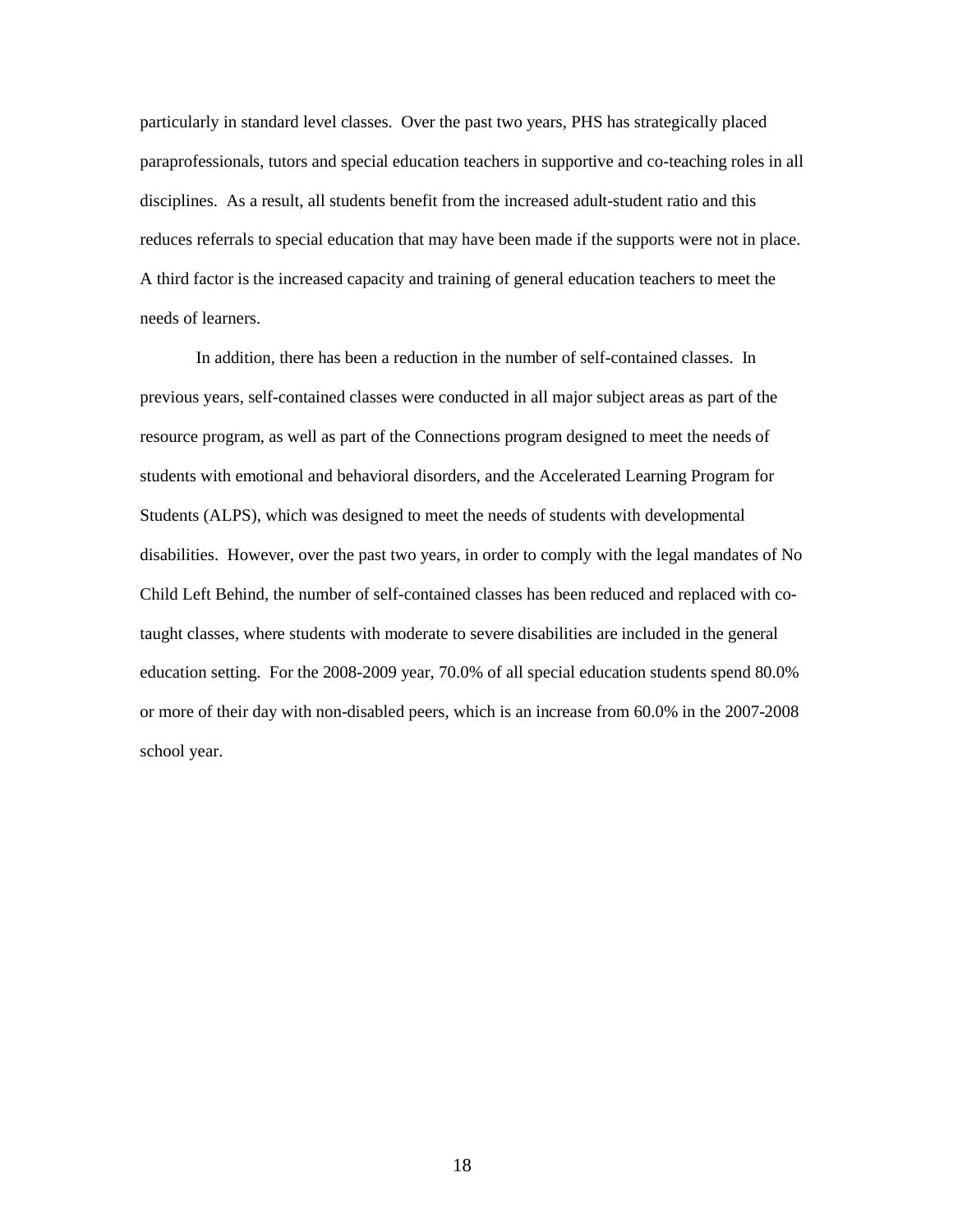# **School's Mission Statement and Expectations for Learning**

Plainville High School is a learning community dedicated to preparing all students to meet everchanging personal and global challenges by promoting their intellectual, emotional, physical, social, and cultural growth.

Plainville High School encourages all students to be respectful and responsible members of a diverse democratic society. Plainville High School fosters student success by facilitating communication and cooperation among students, educators, parents, and the community.

# **Expectations for Student Learning**

# **Academic Expectations for Student Learning**

Upon graduation, all students will:

- 1. read actively and critically.
- 2. communicate effectively through writing and speaking.
- 3. demonstrate proficiency in critical and creative thinking.
- 4. access, evaluate, and apply information through the use of technology.
- 5. utilize problem solving and reasoning strategies.
- 6. demonstrate competence in and/or an understanding of artistic and creative expression.

# **Civic and Social Expectations for Student Learning**

Upon graduation, all students will:

- 7. assume responsibility for their behavior.
- 8. contribute to the school and community.
- 9. understand the significance of their role in a global society.
- 10. appreciate the benefits of a physically, emotionally, and socially healthy lifestyle.
- 11. recognize the ever-changing diversity present both locally and globally.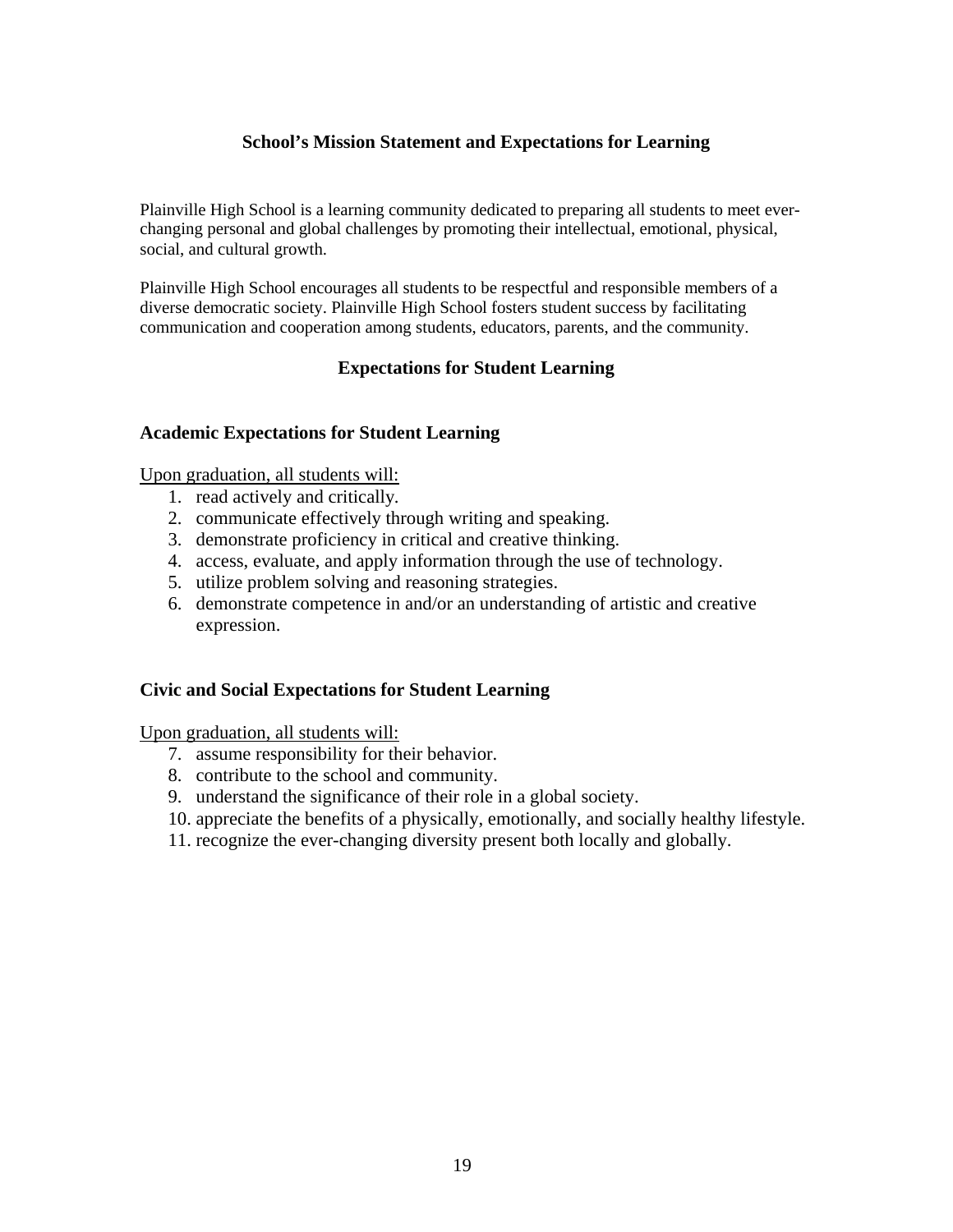# **COMMISSION ON PUBLIC SECONDARY SCHOOLS**



# TEACHING AND LEARNING STANDARDS

**MISSION AND EXPECTATIONS FOR STUDENT LEARNING CURRICULUM INSTRUCTION ASSESSMENT OF STUDENT LEARNING**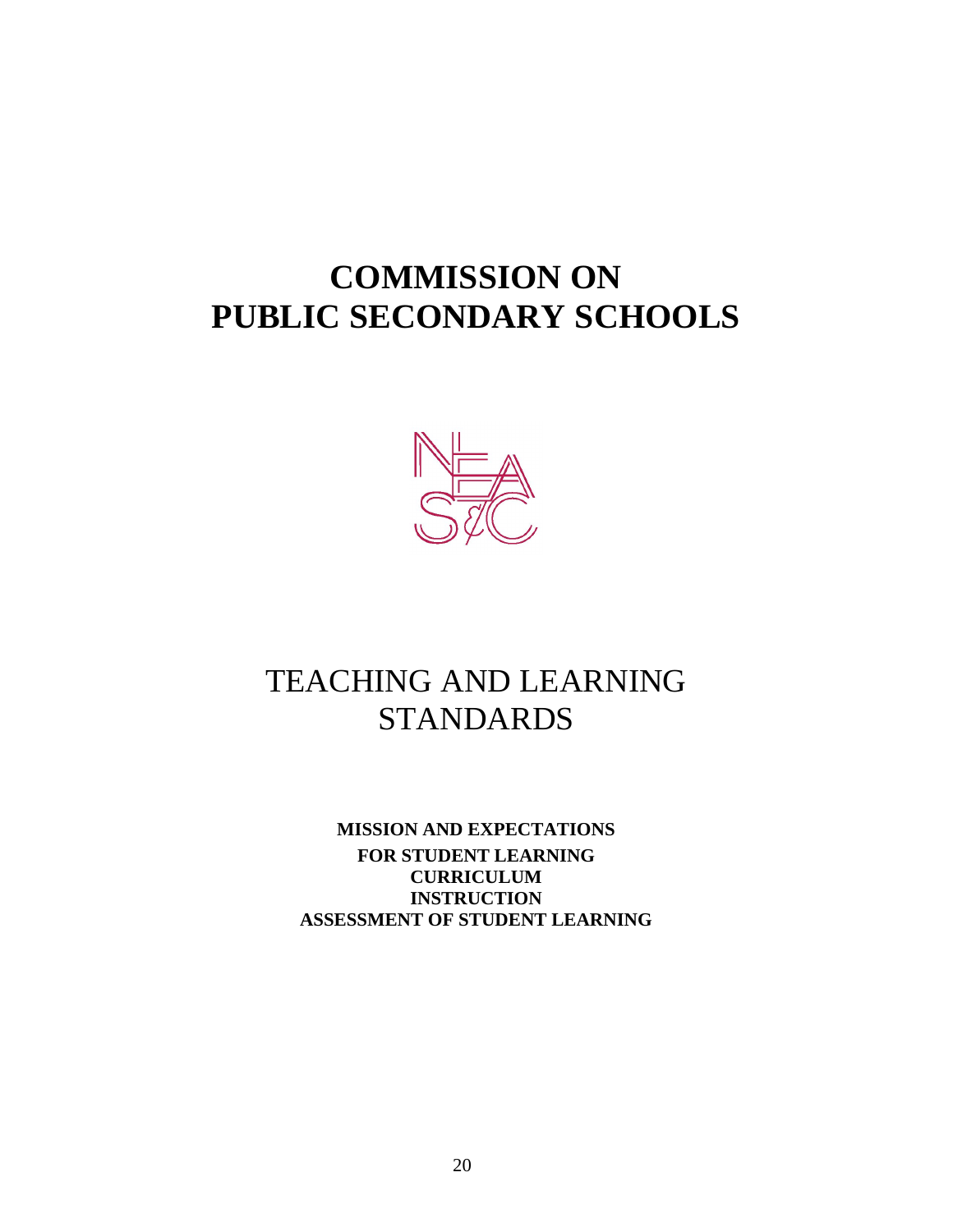# **TEACHING AND LEARNING STANDARD**

# **1**

# **MISSION AND EXPECTATIONS FOR STUDENT LEARNING**

The school's mission statement describes the essence of what the school as a community of learners is seeking to achieve. The expectations for student learning are based on and drawn from the school's mission statement. These expectations are the fundamental goals by which the school continually assesses the effectiveness of the teaching and learning process. Every component of the school community must focus on enabling all students to achieve the school's expectations for student learning.

- 1. The mission statement and expectations for student learning shall be developed by the school community and approved and supported by the professional staff, the board of education, and any other school-wide governing organization.
- 2. The school's mission statement shall represent the school community's fundamental values and beliefs about student learning.
- 3. The school shall define school-wide academic, civic, and social learning expectations that:
	- are measurable;
	- reflect the school's mission.
- 4. For each academic expectation in the mission, the school shall have a targeted level of successful achievement identified in a rubric.
- 5. The school shall have indicators by which it assesses the school's progress in achieving school-wide civic and social expectations.
- 6. The mission statement and the school's expectations for student learning shall guide the procedures, policies, and decisions of the school and shall be evident in the culture of the school.
- 7. The school shall review regularly the mission statement and expectations for student learning using a variety of data to ensure that they reflect student needs, community expectations, the district mission, and state and national standards.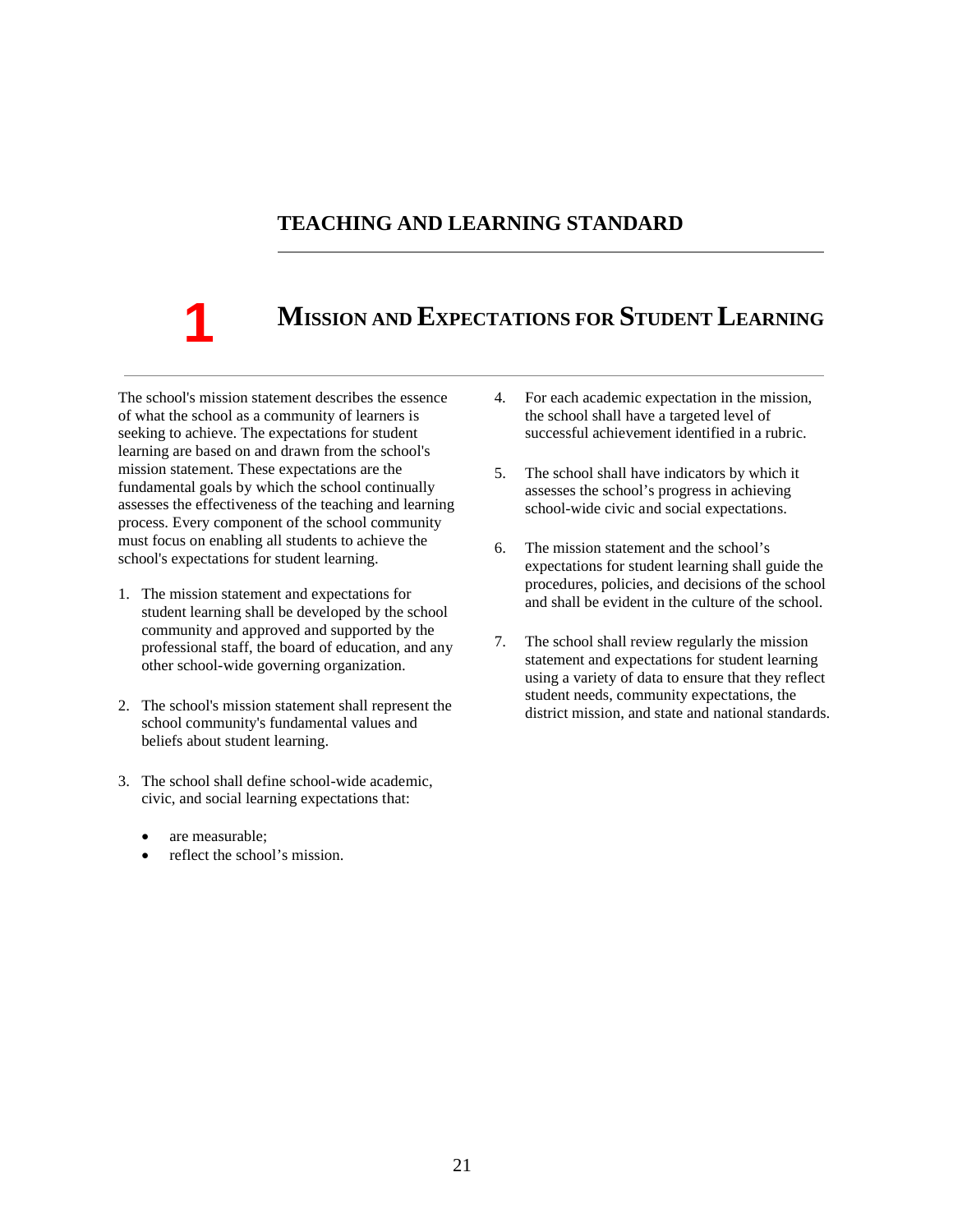# **Teaching and Learning Standards**

#### **Standard 1: Mission and Expectations for Student Learning**

## **Conclusions:**

The Plainville High School's Mission Statement and Expectations for Student Learning were developed by a representative committee, shared with various constituencies, and adopted by the faculty and the board of education. Work on the document began in the fall of 2005 when the principal appointed a committee of nine teachers. The two co-chairs of the committee then chose four students, two parents, and one board of education member to join them. This committee met in February 2006 to review the previous mission statement, draft a new mission statement, and identify academic, civic, and social learning expectations. The proposed academic, civic, and social expectations were compressed into more concise language and changed student focus from attaining specific curriculum knowledge to acquiring and demonstrating broader academic, civic, and social skills. The mission and expectations draft was then widely distributed within the school and community in an attempt to solicit opinions. The faculty, student liaison committee, and parent advisory board were asked for input. The draft was also e-mailed to parents and printed in local newspapers in order to solicit input from the community. The committee incorporated the few suggestions received and presented a final mission statement and learning expectations for faculty and board of education approval in June 2006. Response to the Endicott Survey conducted in March 2008 indicates significant awareness of the mission statement and student learning expectations on the part of faculty members, students, parents, and board of education members. Thus, the process used by the school community to develop the PHS Mission and Expectations for Student Learning resulted in broad understanding of and approval for what the school seeks to achieve. (self-study, survey, mission standard subcommittee chairs)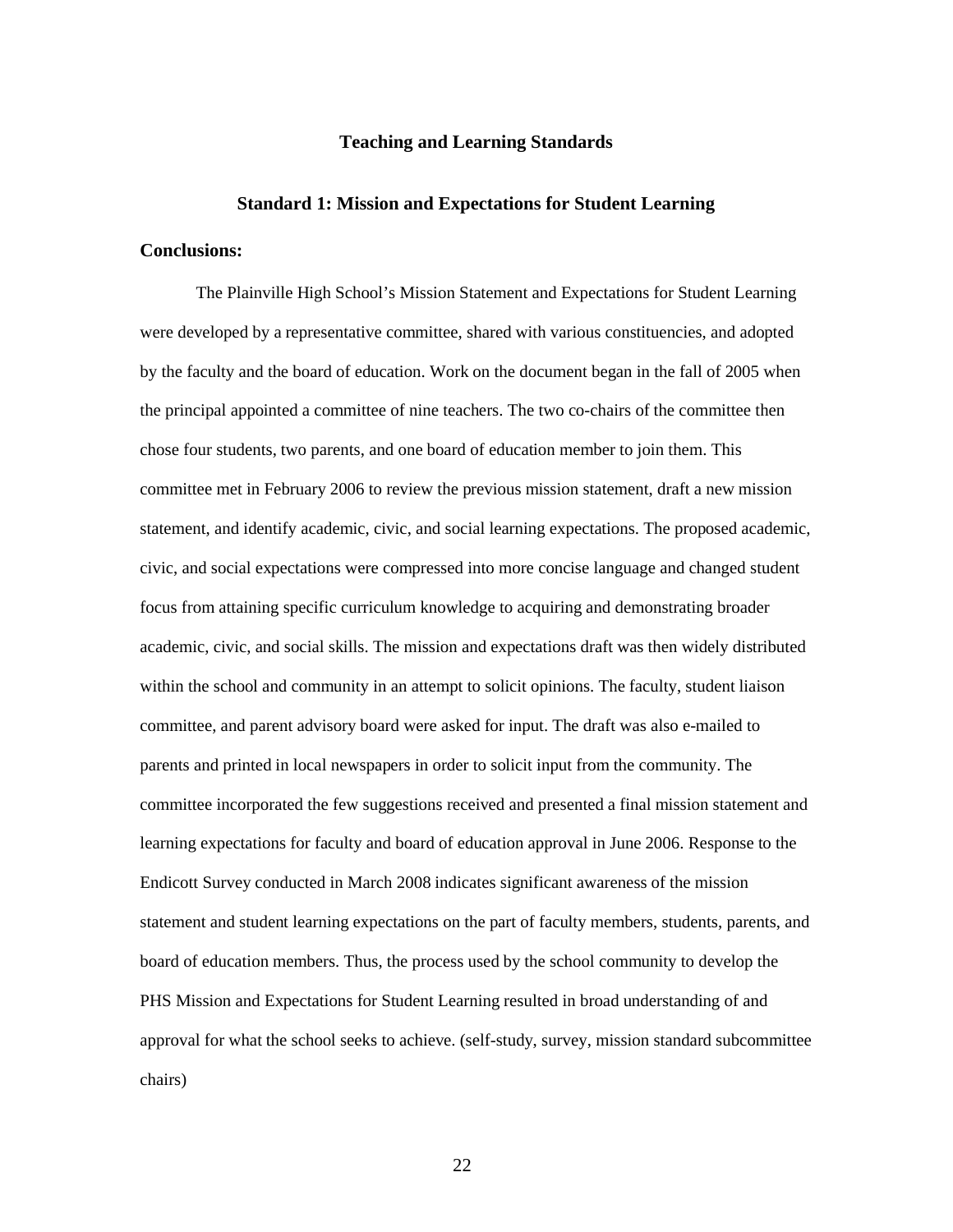The school's mission statement reflects the Plainville community schools' vision document to "Promote a challenging environment creating an extraordinary community of learners" and board of education goals that focus on parental and community involvement in the schools and effective communication between the schools, parents, and community. The board of education's goal to promote higher student achievement in English/language arts aligns directly with the school's first and second academic expectations. The board's goal for higher achievement in mathematics and science is supported through all the school's learning expectations. In addition, the school's learning expectations parallel the school's graduation performance standards. The mission statement and expectations for student learning are highly visible throughout the school. The description of subject course offerings in the program of studies is headed by the learning expectations that are the primary and secondary focus of that curriculum area. Many teachers reference relevant academic expectations within instruction. Ninth grade students receive direct instruction about the mission and learning expectations as a part of their academy curriculum. The school makes an effort to communicate with all constituencies through a variety of programs and practices. Co-curricular programs, community service opportunities, and established codes of conduct provide all students with varied means to practice and accomplish the expectations set forth in the school's mission statement. Hence, the Plainville High School Mission and Expectations for Student Learning are fully reflected in the educational and co-curricular programs of the school and reflects the vision and goals of the community. (self-study, program of studies, school publications, website, strategic plan)

The academic, civic, and social expectations adopted by the school in June 2006 are consistent with the essence of the school's mission statement and compatible with the school's educational and co-curricular programs. The six academic expectations are specific enough to be appropriately addressed within relevant curriculum areas and broad enough to be practiced within all subjects. For example, the English department has designated reading actively and critically and communicating effectively through writing and speaking as its primary focus; critical and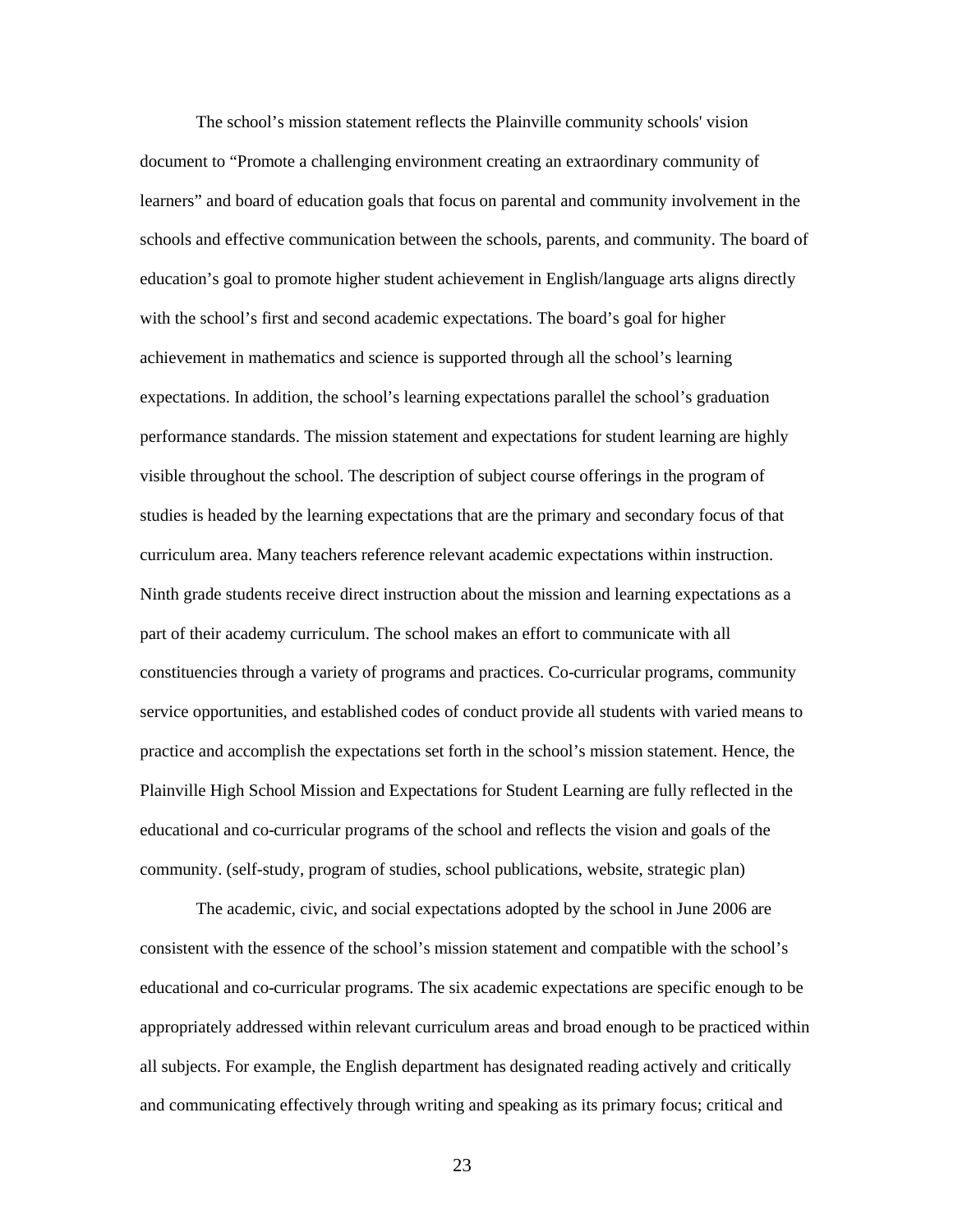creative thinking and the use of technology are its secondary focus. Conversely, the mathematics department designates the use of technology, problem solving, and reasoning strategies as its expectations for primary focus, with communicating effectively and critical, creative thinking as expectations for secondary focus. Graduation performance standards also include civic and social expectations; for example, for successful "citizenship" students must to show evidence that they are contributing members of the school and local community. All the academic expectations are measurable and have clearly defined criteria that demonstrate levels of achievement in the rubrics developed for each expectation. However, civic and social expectations #3, 4, and 5 do not lend themselves to observable actions that can be easily measured. Therefore, while the school's academic, civic, and social expectations are identified and clearly reflect the school's mission, not all of the civic and social expectations are measurable and therefore the school is not fully able to report the degree to which students are fulfilling these expectations. (self-study, program of studies, class visits, teachers)

Plainville High School has rubrics in place for each academic expectation but does not identify a targeted level of successful achievement. Cross-discipline teacher committees developed these academic rubrics during the fall semester of 2007. Faculty committees developed four-point rubrics that describe levels of achievement: 4 excellence, 3 proficiency, 2 approaching proficiency, and 1 basic. The faculty endorsed the rubrics by unanimous vote in December 2007 and agreed to pilot their use during the spring semester. Then, beginning in September 2008, teachers agreed to use school-wide rubrics to assess student achievement of academic expectations twice per quarter. Teachers are able to post student results online so that students and parents can track student accomplishments throughout the school year. The school publishes its rubrics and an explanation of how they are used in its program of studies, but the target level for success for each rubric is not explicitly identified. The explanation emphasizes that levels of achievement on the school-wide rubrics do not affect a student's numerical grade in a specific course but does not state why. Thus, differences between achievement on school-wide academic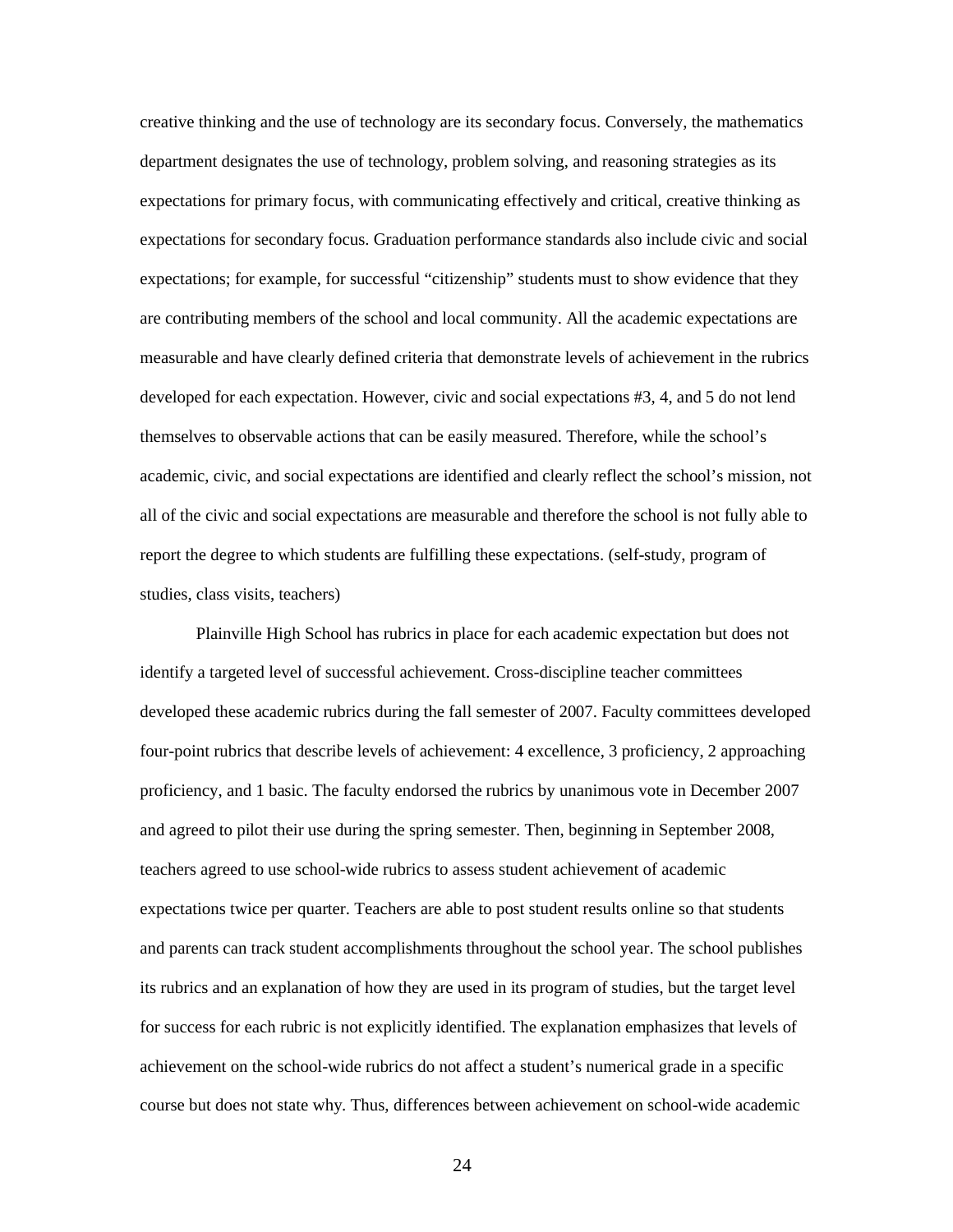expectations and grades earned in specific courses are not clarified. Only with an identified target level for successful achievement will students and parents be able to track individual student learning, and the school will be able to assess the effectiveness of curriculum instruction. (selfstudy, program of studies, faculty, district administrators)

Plainville High School has many rich and varied opportunities for students to apply and practice its civic and social expectations. The school is successful in guiding students to assume responsibility for their behavior and for contributing to the school and community. A comprehensive handbook includes all the policies, rules, and procedures a student needs to know about his/her attendance, conduct, participation in co-curricular activities, services available to cope with problems, and overall well-being in school. Students and parents are required to sign an acknowledgement page in the handbook to verify that they have read, understand, and agree to abide by policies and regulations. Ninety-nine percent of parents responding to the 2008 Endicott Survey state they know the behavior expected of their child, and the school reports a 100% return of the acknowledgement page. The school has also adjusted its disciplinary practices on the basis of data that showed a need to do so. Along with a wide variety of co-curricular activities and offcampus programs, the school requires ten hours of service learning for graduation. In general, Plainville High School students participate in extensive community service activities and value the experience. Curriculum area departments such as social studies, world languages, and physical education have incorporated relevant civic and social expectations into their curriculum, also providing potential documentation of school progress. Student surveys provide the school with some data of how programs and activities such as community service and mentoring affect civic and social accomplishments. As a result, the school is not yet able to determine and document student and school progress in achieving school-wide civic and social expectations. (self-study, student handbook, student surveys, teachers)

The school's mission statement and expectations for student learning are very often in the current culture of the school. The mission statement has provided a common language for faculty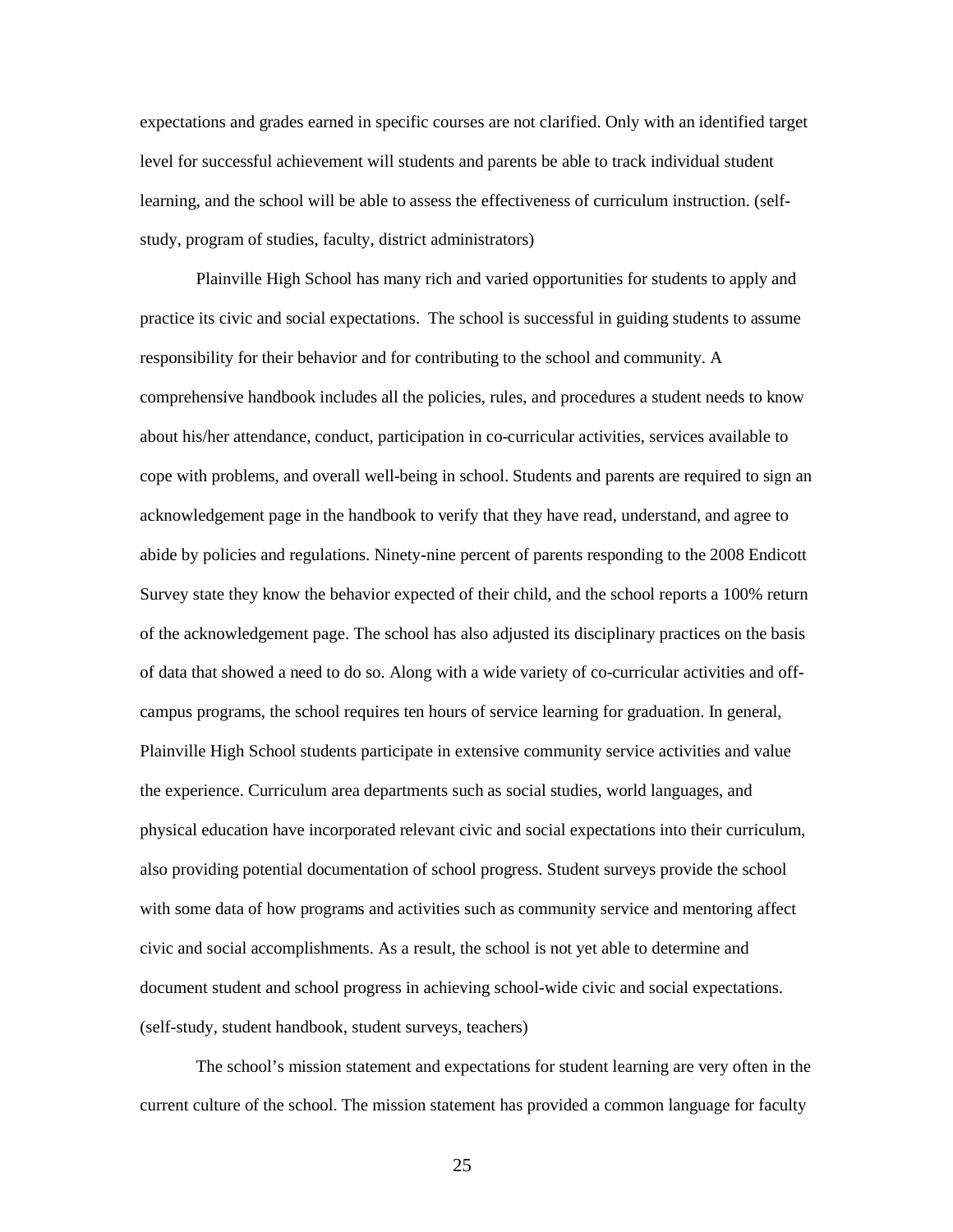members, students, and parents to understand, discuss, and apply through the school's learning expectations. The school states that the mission has "grounded" teachers and offered a sharper instructional focus by promoting a "conscious understanding" of how the existing curriculum meets the rigor and challenges of the mission and expectations. Teachers have noted that the mission is versatile and that they can easily explain how instruction reflects the academic expectations. While the school is in the initial stages of using its mission, there are some examples of ways in which it has begun to drive the school's programming. (self-study, observations, central office administrators, teachers)

The Plainville High School Mission Statement and Expectations for Student Learning are new, and a formal review and revision has not been conducted. The school intends to elicit feedback from all faculty and staff members, students, parents, board of education members and community members. When a plan is in place for timely review and revision, including designated representatives of all stakeholders, the school and community can assess whether the mission statement and expectations continues to reflect student needs, community expectations, the district mission, and state and national standards. (self-study, administrators, mission standard subcommittee chairs)

#### **Commendations**

- 1. The broad-based and inclusive process employed in the development of the school's Mission and Expectations
- 2. The extent to which the mission and expectations for student learning aligns with the district vision, board of education goals, and student performance standards
- 3. The degree to which academic expectations can be applied and practiced in all curriculum areas
- 4. The visibility of the mission statement and expectations for student learning within all aspects of the school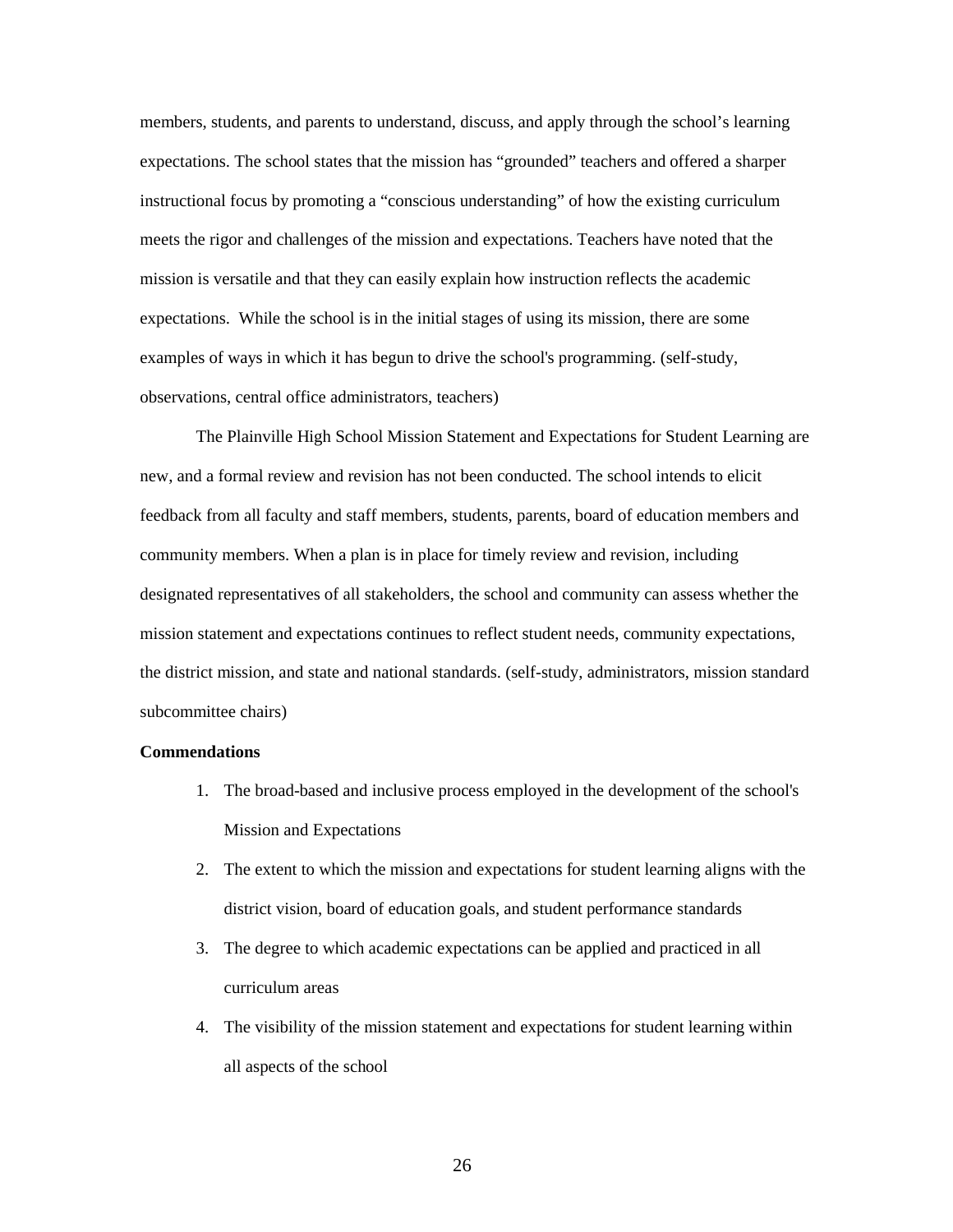5. The use of the school's Mission and Expectations to drive curriculum development and the school's assessment practice

# **Recommendations**

- 1. Set a target of successful achievement for each academic expectation rubric and communicate this target to students and parents
- 2. State all civic and social expectations in measurable terms and regularly report the progress of individual students and the student body in meeting them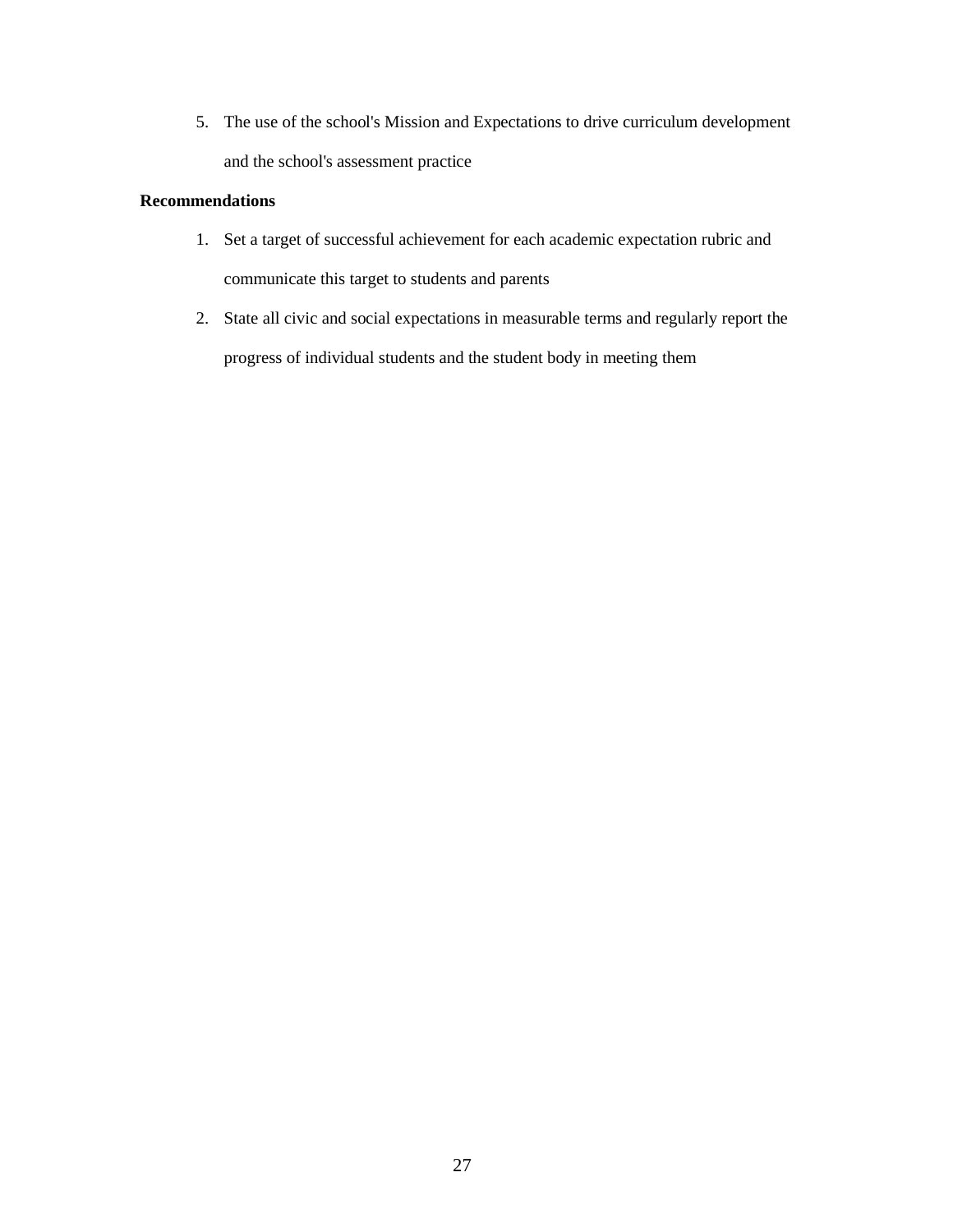# **TEACHING AND LEARNING STANDARD**

**CURRICULUM**

The curriculum, which includes coursework, cocurricular activities, and other school-approved educational experiences, is the school's formal plan to fulfill its mission statement and expectations for student learning. The curriculum links the school's beliefs, its expectations for student learning, and its instructional practices. The strength of that link is dependent upon the professional staff's commitment to and involvement in a comprehensive, ongoing review of the curriculum.

- 1. Each curriculum area shall identify those schoolwide academic expectations for which it is responsible.
- 2. The curriculum shall be aligned with the schoolwide academic expectations and shall ensure that all students have sufficient opportunity to practice and achieve each of those expectations.
- 3. The written curriculum shall:
	- prescribe content;

- integrate relevant school-wide learning expectations;
- identify course-specific learning goals;
- suggest instructional strategies;
- suggest assessment techniques including the use of school-wide rubrics.
- 4. The curriculum shall engage all students in inquiry, problem-solving, and higher order thinking as well as provide opportunities for the authentic application of knowledge and skills.
- 5. The curriculum shall:
	- be appropriately integrated;
	- emphasize depth of understanding over breadth of coverage.
- 6. The school shall provide opportunities for all students to extend learning beyond the normal course offerings and the school campus.
- 7. There shall be effective curricular coordination and articulation between and among all academic areas within the school as well as with sending schools in the district.
- 8. Instructional materials, technology, equipment, supplies, facilities, staffing levels, and the resources of the library/media center shall be sufficient to allow for the implementation of the curriculum.
- 9. The professional staff shall be actively involved in the ongoing development, evaluation, and revision of the curriculum based on assessments of student performance in achieving the school's academic expectations and course-specific learning goals.
- 10. The school shall commit sufficient time, financial resources, and personnel to the development, evaluation, and revision of curriculum.
- 11. Professional development activities shall support the development and implementation of the curriculum.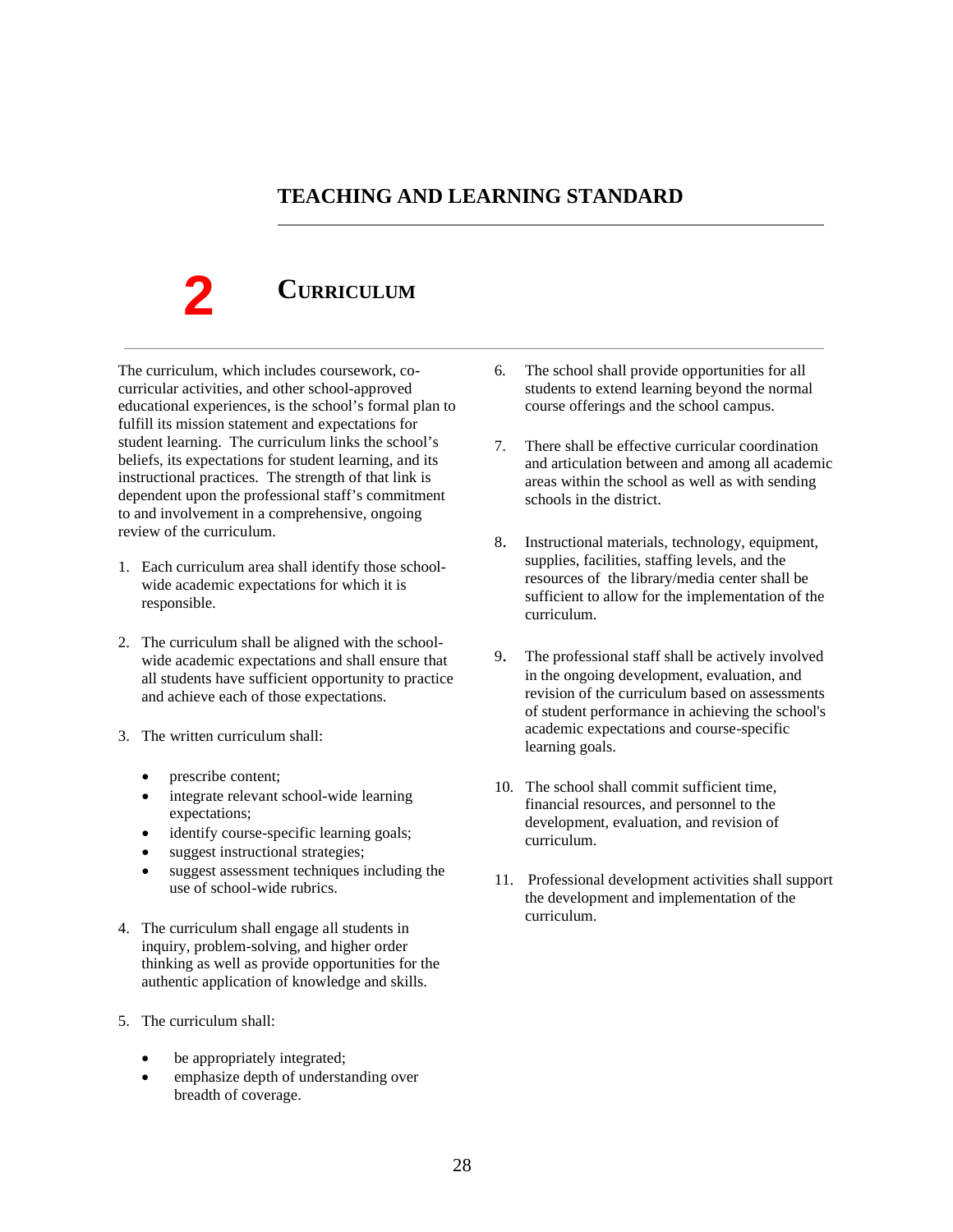# **Standard 2: Curriculum**

# **Conclusions:**

The school's program of studies identifies academic expectations for each curricular area, and each department has identified primary, and in some cases, secondary focus areas. The new academic expectations are embedded in those curriculum documents that have been recently revised. Therefore, school faculty and, staff members, students, and parents are aware of the school-wide expectations for which each department is responsible. (teachers, program of studies, school leaders, curriculum documents)

Many student learning activities are aligned with the mission and expectations for student learning. Students have varied opportunities, support services, and programs to help them achieve the academic expectations outlined in the mission statement. Curriculum documents in a wide array of courses and electives delineate the content, skills, and expectations of the mission statement and offer all students the opportunity to meet the academic expectations. For example, students in biology focus on critical and creative thinking and evaluate and apply their knowledge using technology; many also participate in the Outer Island Field Trip or Forest Diversity Lab or visit Hammonassett State Park with the AP Biology class. The math curriculum provides students with opportunities to utilize problem-solving and reasoning strategies when collecting data. Students are able to access the after-school homework club and in-school learning center to obtain academic support, and the Connections program provides support to students whose behavior interferes with their learning. The math department has offered an accelerated summer program so that students who wish to increase the rigor of their coursework can obtain the necessary prerequisites. A majority of students is aware of the learning expectations in their classes and indicate that these academic expectations pertain to several courses. Written uniform curriculum documents that prescribe content, integrate relevant school-wide learning expectations, include course specific learning goals, suggest instructional strategies, and suggest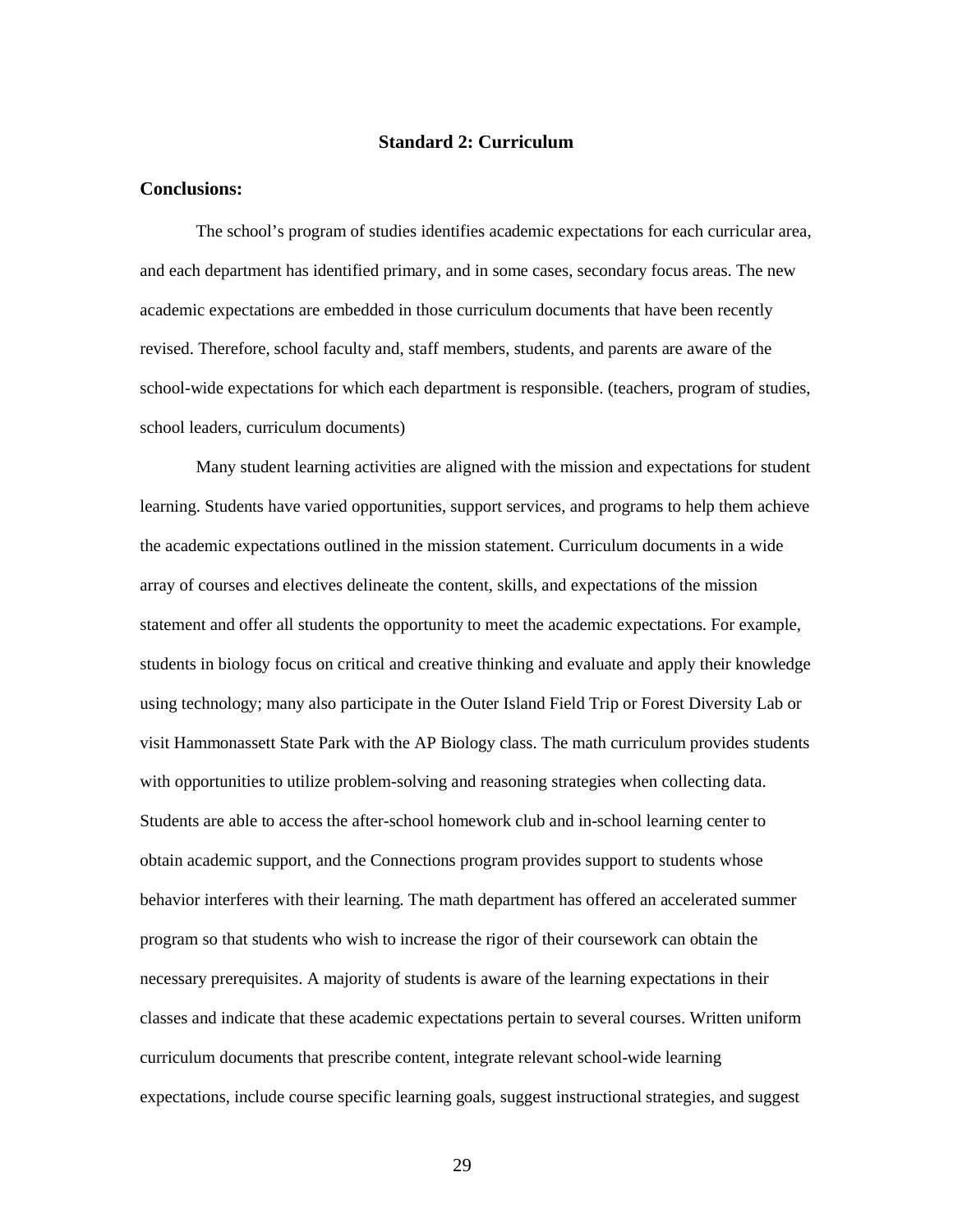assessments techniques including the use of school-wide rubrics have not been consistently developed for each content area . (parents, program of studies, curriculum documents, teachers, school leadership team)

Written curriculum documents vary in format and detail, depending on each department's stage in the curriculum development and implementation cycle. In some areas, subject area content, relevant school-wide learning expectations, course-specific learning goals, instructional strategies, and assessment techniques using school-wide rubrics are evident in the written curricula, with essential understandings, guiding questions, and key skills identified using a consistent concept-based format. Additionally, the teacher instructional plan, expected performances, and assessments are evident in social studies, science, and math curricula. Although all teachers use an online program, On Course, for lesson planning, a consistent curriculum format is not yet fully implemented and several subject areas will require revamping of the formatting and content, as well as inclusion of the mission statement and academic expectations as they revise curriculum. Thus, while teachers do have access to appropriate written curriculum for the courses that they teach, the varying format and approaches found in the documents may hamper interdisciplinary coordination and collaboration. (curriculum guides, school leadership team, classroom observations, program of studies)

Not all students have an equitable opportunity to meet the expectations for student learning through inquiry, problem-solving, authentic applications of their learning, and high order thinking skills. For example, five of six classroom observations in unified arts demonstrated authentic application of learning which include repairing bicycles for the community and designing the school web site; students in science were observed designing labs and using problem-solving skills, and the music and art departments regularly prepare students for authentic creative presentations. In the academic level social studies courses, students were observed engaging in inquiry, applying their learning and using high order thinking to complete assignments such as examining primary source documents and participating in mock trials.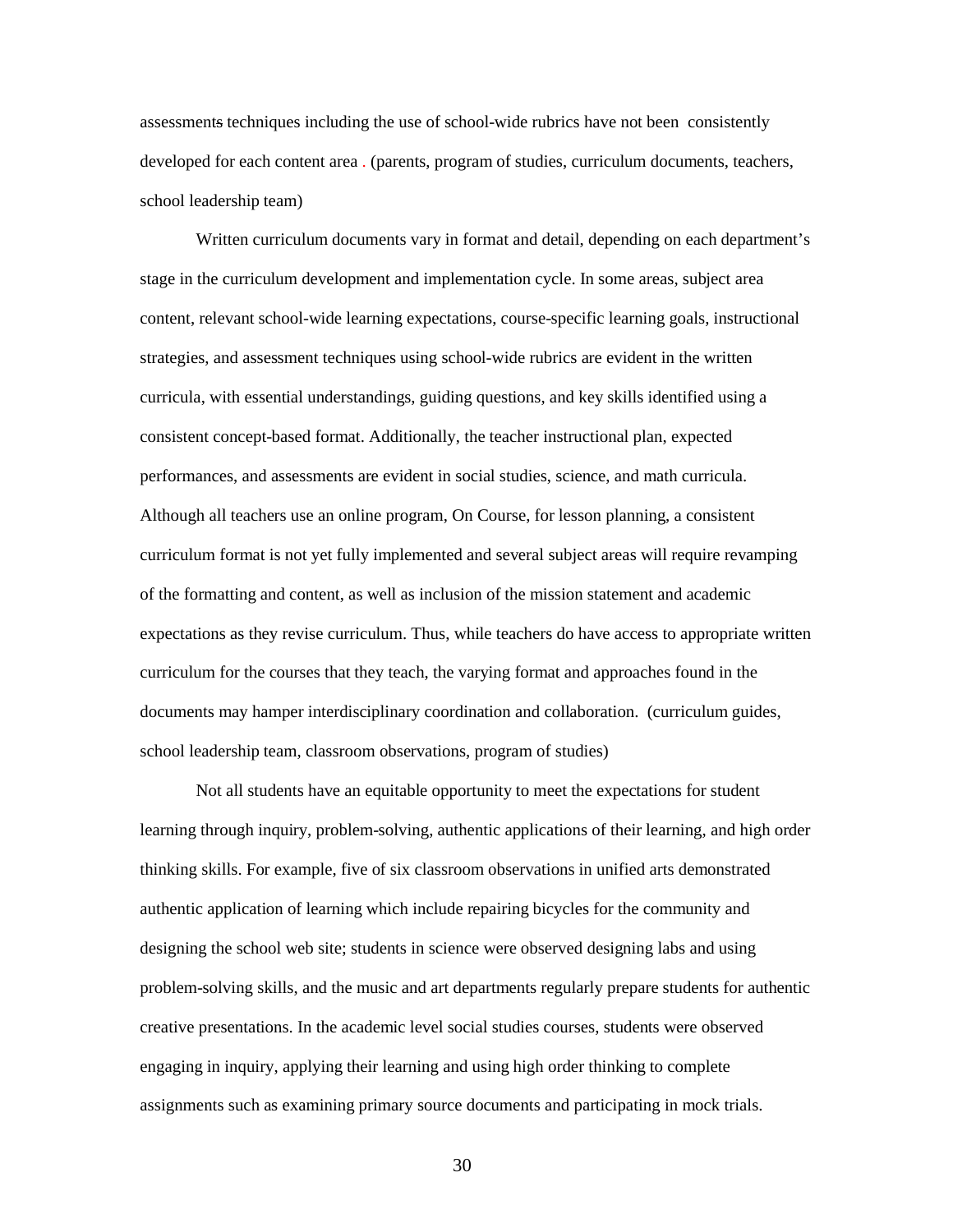Similarly, in the academic level English courses the analysis of literary texts provides the opportunity to read actively and critically and use higher-order thinking skills. However, this level of engagement and rigor is not pervasive across all levels of instruction. A lack of rigor and application of learning is most notable in standard level courses. (teacher interviews, curriculum documents, students, self-study, classroom observation)

An inconsistency exists in the extent to which the curriculum is integrated and emphasizes depth of understanding. Curriculum guides that have been recently updated emphasize depth of understanding over breadth of content by including essential understandings and guiding questions and are appropriately integrated both within and between departments. In the current schedule, common planning time has provided teachers with the opportunity to integrate core concepts, technology skills, and classroom collaboration into the curriculum. This is especially evident between math and science departments and English and U.S History. Information Literacy integrates library media skills and technology, delineating the role of the classroom teacher with each essential question. Additionally, many instructional leaders have designed carefully sequenced courses based on state frameworks, CAPT testing, and student academic expectations. (teachers, Endicott Survey, students, school leadership team, central office, curriculum documents)

Plainville High School provides many varied authentic opportunities for students to extend learning beyond the normal course offerings. Students can participate in many cocurricular activities highly connected to academic course work in science such as: Biomedical Club, Scuba Club, and National Ocean Science Bowl, and activities promoting the arts such as art demonstrations and music performances. The school also provides opportunities for students to participate in co-curricular activities that promote and enhance student understanding of diversity and other cultures, such as world language trips, World Affairs Council, and Helping Our Peers Excel (HOPE) as well as leadership groups such as National Leadership Forum. Many job shadowing opportunities and internships are also available. College credit is available via the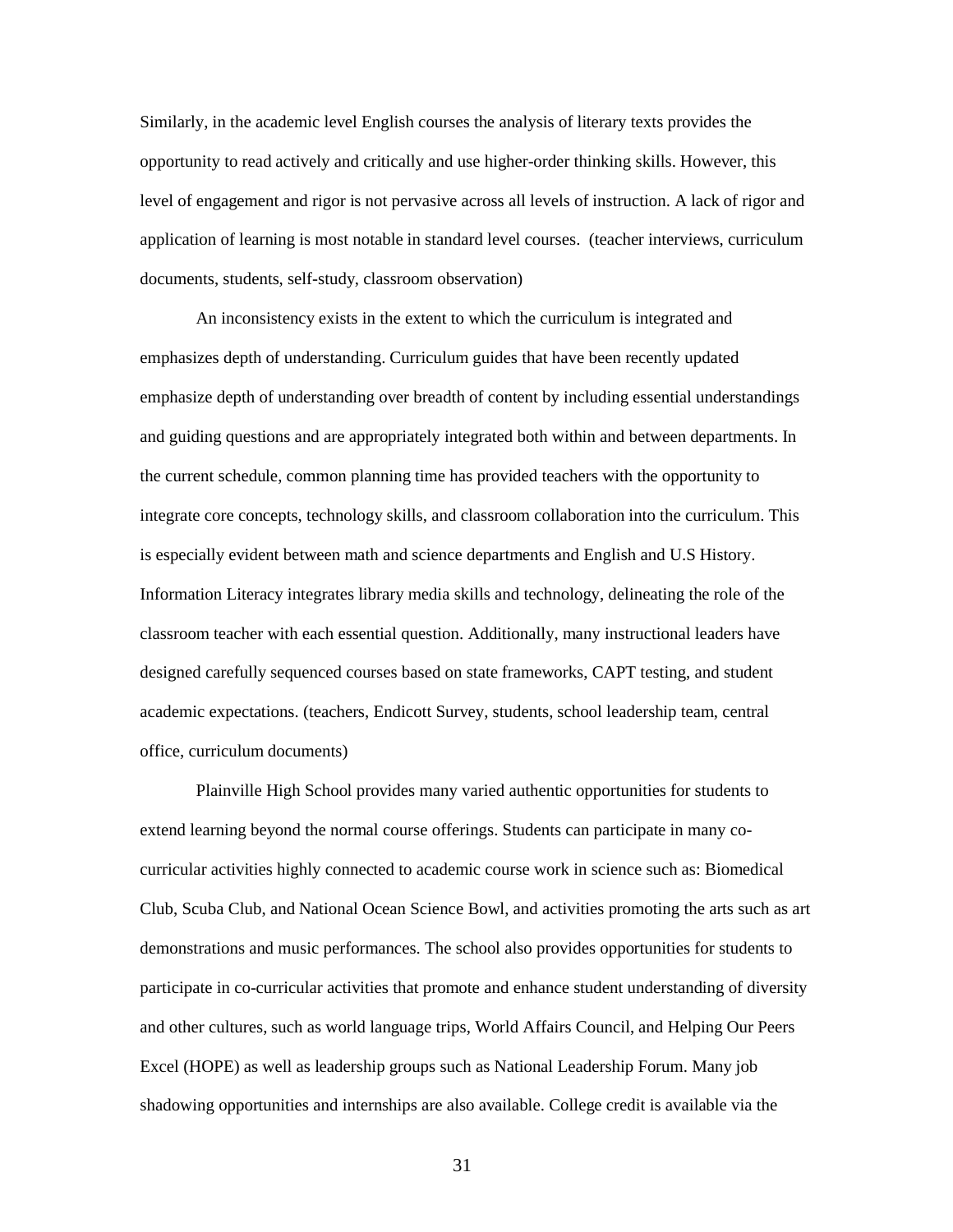college career pathways through Tunxis Community College, advanced placement, and UCONN's Early College Experience credit program. Students are required to engage in ten hours of service learning by the end of tenth grade and are able to select a volunteer activity at the Community Service Fair, giving them an opportunity to give back to the community. (program of studies, teachers, self-study, students)

Curricular coordination and articulation exists between and among some academic areas of the school and to some extent with the middle school to ensure that expectations for student learning are being addressed. Instructional leaders meet with middle school and central office personnel to review curriculum at least four times per year. The Math Cadre and Instructional Leaders' Summit have identified areas for review and revised curriculum accordingly. Teachers meet during common planning time to coordinate lessons. The library media specialist has taught lessons cooperatively with a variety of subject area teachers and has located database and print materials appropriate to each discipline. Some subject areas have created curriculum mapping guides to align the progression of student learning in their discipline. Excel lessons taught both in science classes and the library media center are used in a variety of courses including math and social studies. Additionally, Project Opening Doors mandates a minimum of eight hours of vertical teaming for English, science, and math teachers in grades six through twelve. Teachers may use common planning time to observe colleagues both within and outside of their departments. Although teachers are provided with time and compensation for curriculum writing, effective curricular coordination and articulation is inconsistent; teachers are not always aware of the opportunities for collaboration and communication. High school curricula are aligned within several disciplines but not well aligned across disciplines or with the middle school. Therefore, while many departments demonstrate a strong level of alignment, others do not and this may impede students ability to see relevance in all content areas. (teacher interviews, self study, board of education, school leadership team)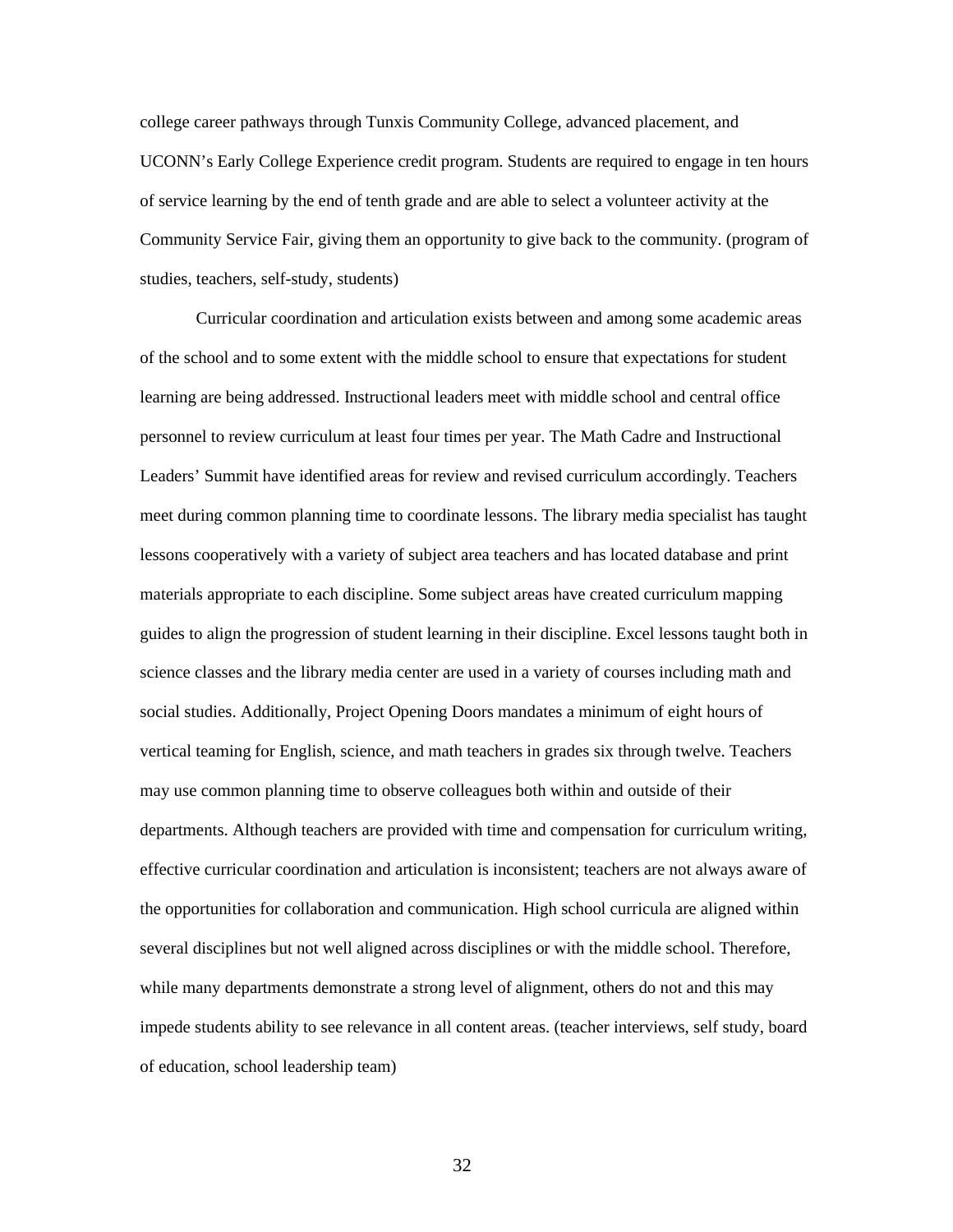Instructional materials, technology, equipment, supplies, and resources of the library are sufficient for the implementation of the curriculum. All but two classrooms are equipped with interactive white boards, LCD projectors and computers to enhance student learning. Textbooks are updated based on the curriculum review and implementation cycle, and many teachers use online resources. Specialized technology hardware and software include resources for CAD, an internet radio station, and computer art instruction. A fully equipped workout center provides opportunities for the implementation of the Wellness Curriculum. Teachers, students, and parents report that the school provides the appropriate curriculum materials needed for each class. The student/teacher ratio is adequate for implementation of the curriculum, although inconsistencies in class loads currently exist. The number of library books per student is higher than the DRG and state averages. The library is staffed by one library information teacher who aids teachers with technology, blogs, and databases, in addition to facilitating student library media use. She is aided by one paraprofessional. State-of-the-art technology facilitates the implementation of the curriculum and the potential for students to meet academic expectations; however training for teachers on best practices in technology use will only increase its effectiveness. Therefore, resources are sufficient to deliver curriculum successfully and will be more effective once teachers are provided with training. (teacher interviews, student interviews, self study, Endicott Survey)

The assessment of student learning guides the revision of the curriculum and decisions regarding professional development. Instructional leaders across all subject areas share data from common assessments and use this data to guide decisions regarding course sequencing and content. Instructional leaders in math have examined student assessments and revised pacing guides and the curriculum to improve instruction on topics of concern. Teachers use CAPT-like problems in classrooms, and many have been involved in curriculum writing and revision after review of the assessment data. Students take common assessments in many subject areas and teachers use common planning time to collaboratively score, evaluate the data, and work with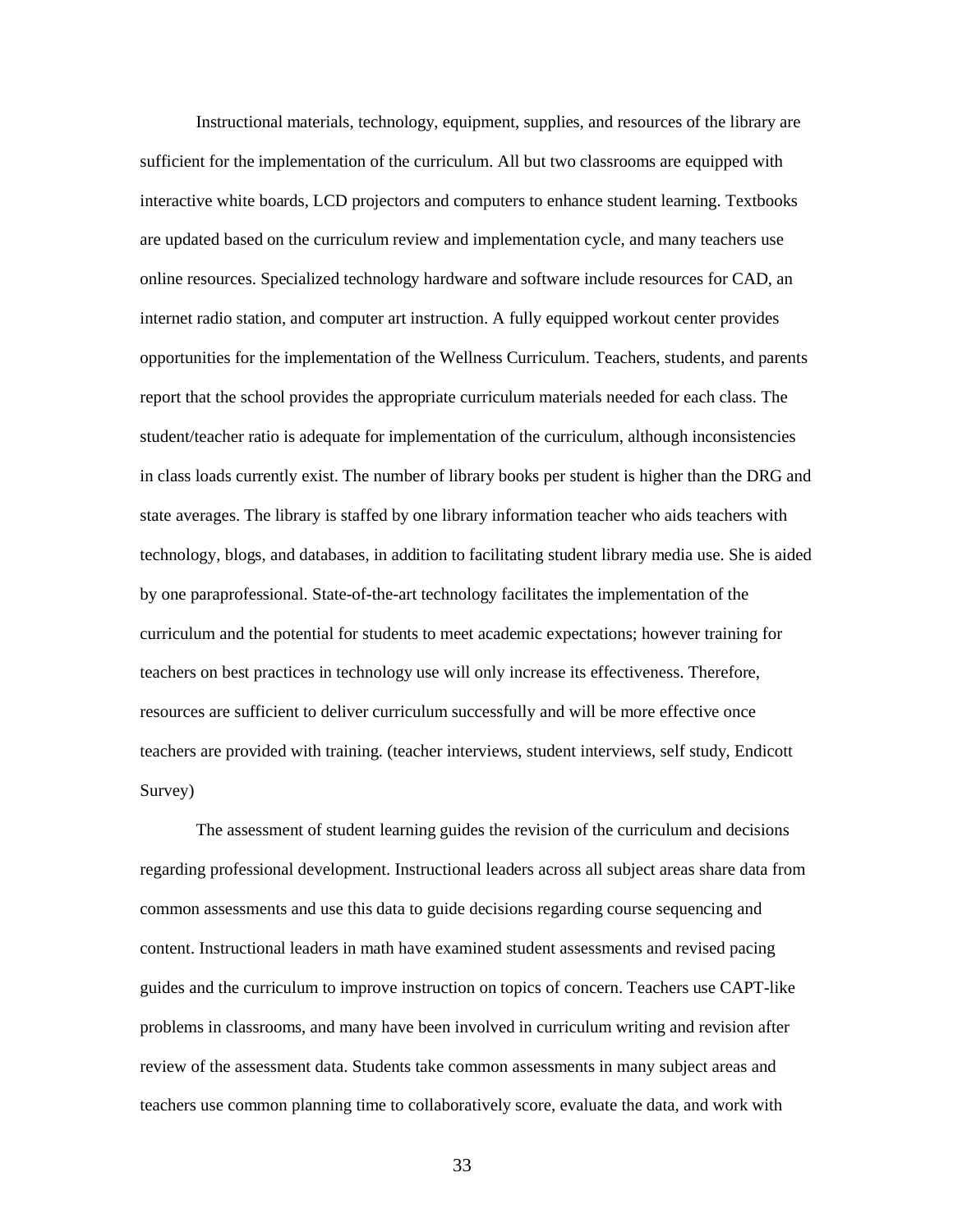instructional leaders to adjust curriculum guides. The district administrators provide professional development time for teachers to use in development of rubrics, assessments, and curriculum materials, and the curriculum is revised on a seven-year cycle. A team of teachers K-12 has release time during the curriculum review cycle to meet and write curriculum. The school is currently collecting data on the academic expectations and entering them into Power School according to the school-wide rubric; this will provide future guidance in analyzing the school's progress toward meeting course-specific learning goals, which can guide revision of the curriculum. As a result, the curriculum is revised to best aid students in achieving the school's academic expectations and course-specific goals. (teacher interviews, board of education, self study, central office)

The school commits sufficient time, personnel, and resources to the development, evaluation, and revision of curriculum. Teachers are provided with release time and their contractual hourly remuneration. Teachers have three common planning blocks per eight-day cycle, which are also used to develop and revise curriculum. Project Opening Doors provides some teachers with professional development to aid them in improving the AP curriculum and in laying the foundation for pre-AP courses. The school leaders recognize the importance of reviewing the curriculum and coordinating faculty efforts to ensure curriculum is evaluated and revised in all subject areas. Plainville High School, with the guidance of the instructional leaders, has endeavored to provide teachers across all subject areas with the necessary tools, resources, and direction for revision of curriculum to meet the needs of students. Therefore, the school's curricula are appropriately up-to-date or are in the process of being updated. (central office personnel, teachers, self-study)

Professional development activities occasionally support the development of the curriculum. The high school offers ongoing professional development, led by department leaders and focused on either district or school goals. Each department designs the professional development needed during the school year; this may include one to two days of curriculum work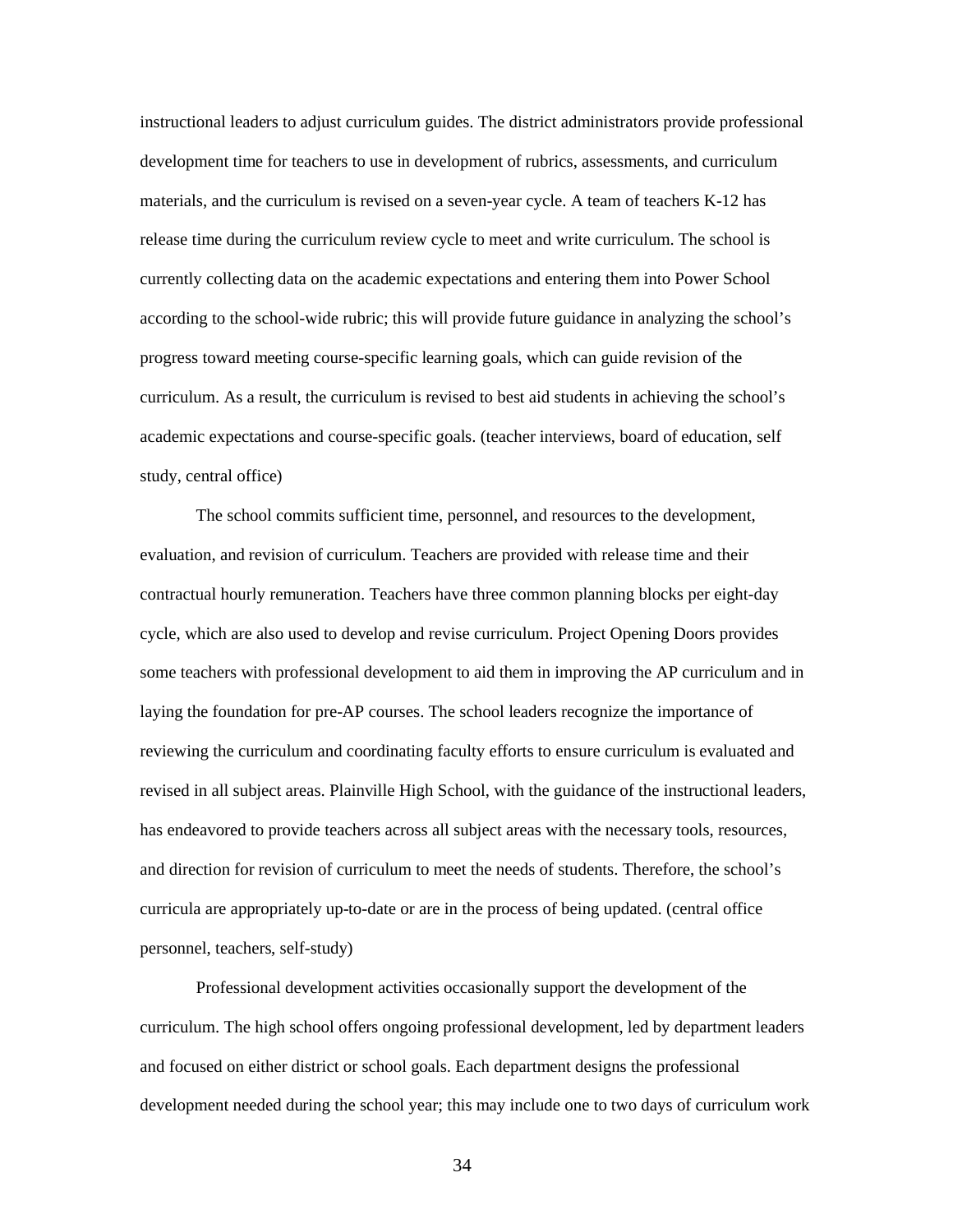or professional development in concept-based curriculum writing. Although sufficient time is dedicated to the revision of curriculum, the teachers helping to author these documents may not have the benefit of recent training in the process. (teaches, central office personnel, school leadership, CEU documents, self-study)

# **COMMENDATIONS**

- 1. Varied authentic opportunities for students to extend learning beyond course offerings and the school campus
- 2. State-of-the-art technology that supports the curriculum
- 3. Opportunities for collaboration to share common assessment data and use it to guide decisions regarding curriculum

# **RECOMMENDATIONS**

- 1. Ensure that all students have equitable opportunity to engage in inquiry, problem solving, higher-order thinking, and for the authentic application of knowledge and skills
- 2. Continue curriculum development in the content areas not yet fully addressed to support a consistent format so that they prescribe content, integrate relevant schoolwide learning expectations, include course-specific learning goals, suggest instructional strategies, and suggest assessment techniques including the use of school-wide rubrics
- 3. As part of the curriculum revision process, ensure that all curricula emphasize depth of understanding over breadth of coverage and that the curriculum is appropriately integrated
- 4. Expand the current models of curricular coordination to include all content areas within the school as well as the sending schools in the district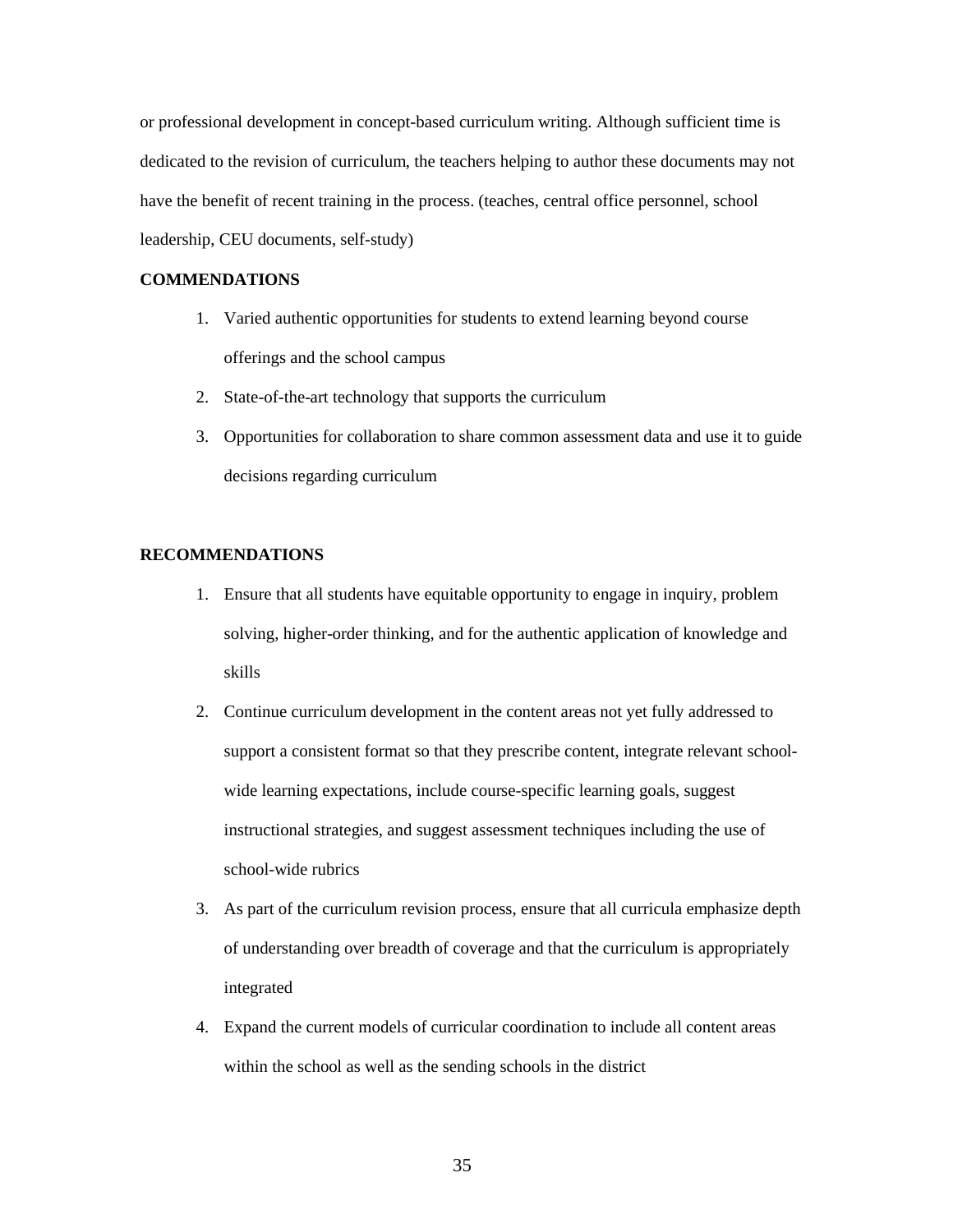5. Provide professional development activities specifically focused on the development, review, revision, and implementation of curriculum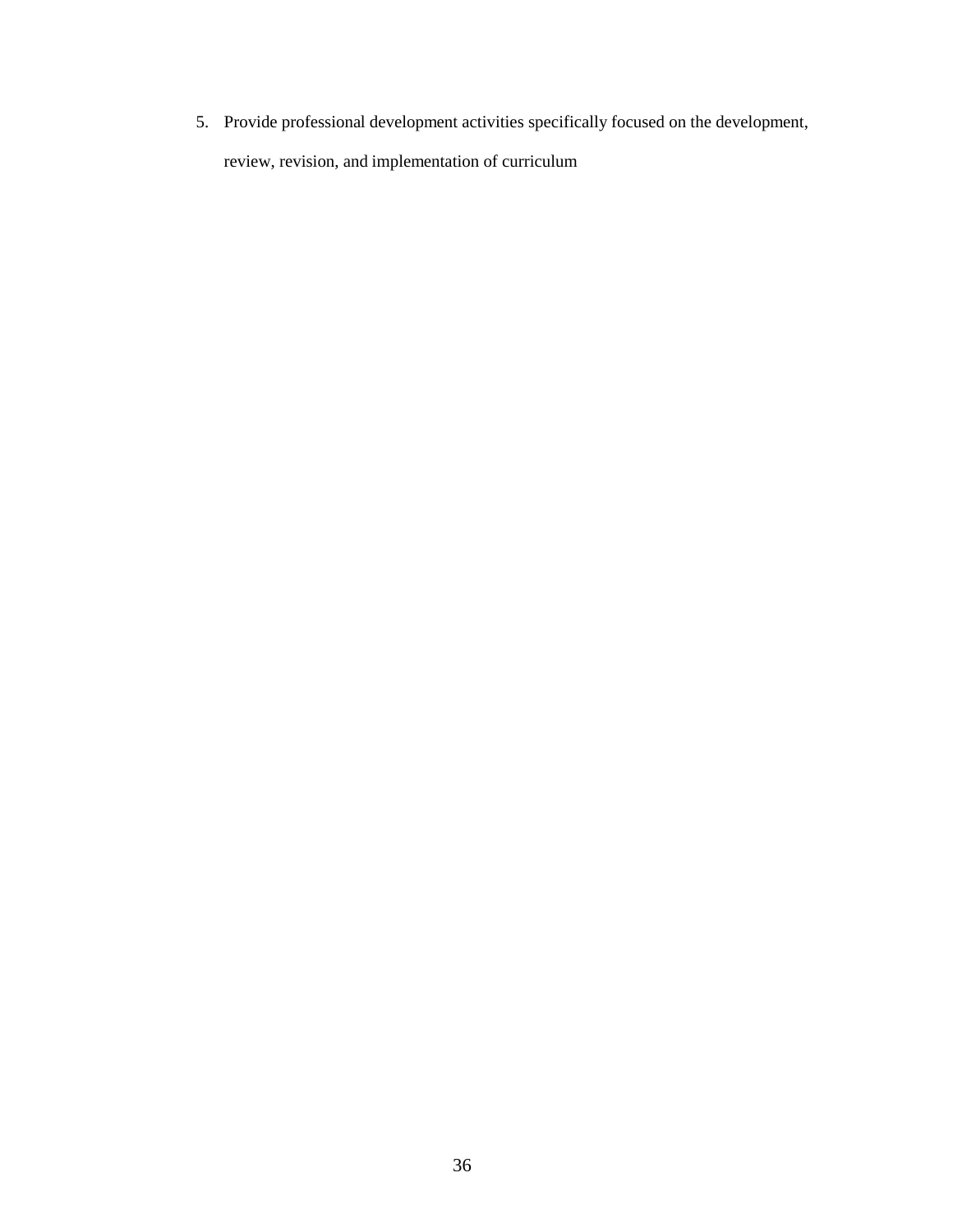## **TEACHING AND LEARNING STANDARD**

**3**

# **INSTRUCTION**

The quality of instruction in a school is the single most important factor affecting the quality of student learning, the achievement of expectations for student learning, the delivery of the curriculum, and the assessment of student progress. Instructional practices must be grounded in the school's mission and expectations for student learning, supported by research in best practice, and refined and improved based on identified student needs. Teachers are expected to be reflective about their instructional strategies and to collaborate with their colleagues about instruction and student learning.

- 1. Instructional strategies shall be consistent with the school's mission statement and expectations for student learning.
- 2. Instructional strategies shall:
	- personalize instruction;
	- make connections across disciplines;
	- engage students as active learners;
	- engage students as self-directed learners;
	- involve all students in higher order thinking to promote depth of understanding;
	- provide opportunities for students to apply knowledge or skills;
	- promote student self-assessment and selfreflection.
- 3. Teachers shall use feedback from a variety of sources including other teachers, students, supervisors, and parents as a means of improving instruction.
- 4. Teachers shall be expert in their content area, knowledgeable about current research on effective instructional approaches, and reflective about their own practices.
- 5. Discussion of instructional strategies shall be a significant part of the professional culture of the school.
- 6. Technology shall be integrated into and supportive of teaching and learning.
- 7. The school's professional development program shall be guided by identified instructional needs and shall provide opportunities for teachers to develop and improve their instructional strategies.
- 8. Teacher supervision and evaluation processes shall be used to improve instruction for the purposes of enhancing student learning and meeting student needs.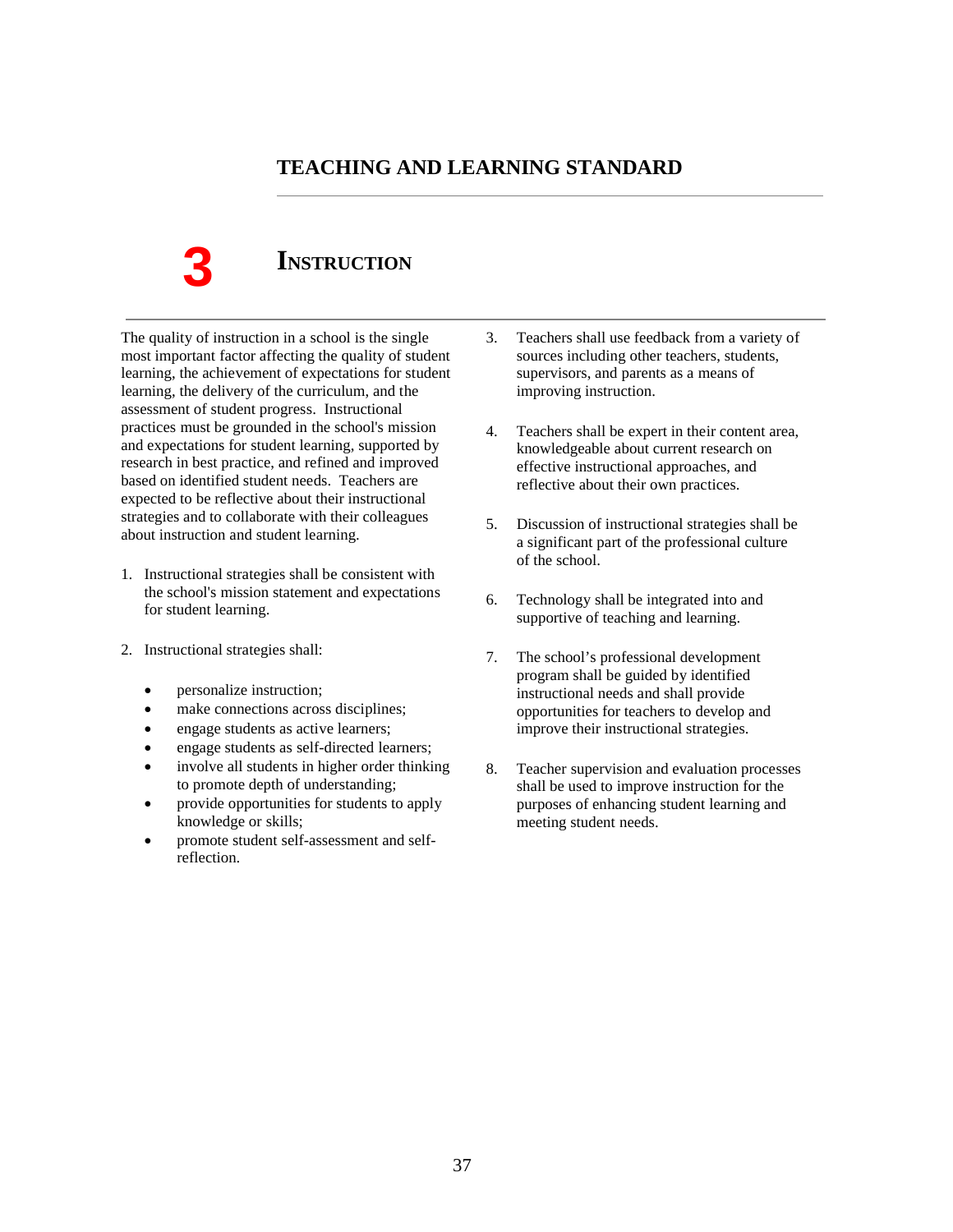#### **Standard 3: Instruction**

#### **Conclusions:**

Instructional strategies at Plainville High School are sometimes consistent with the school's mission statement and expectations for student learning. The students are familiar with the importance of these expectations as part of the school culture and the basis for lessons in the classroom. The teachers recognize the need for a variety of instructional strategies to encourage the sharing of divergent points of view and the benefit to learning for students who have differing learning styles. In some classes, students work in small groups, give oral presentations utilizing PowerPoint and interactive white boards and prepare digital portfolios. The ability to link expectations for student learning to specific lessons through the use of the electronic lesson plan book, OnCourse, facilitates teacher communication for both students and parents. Teachers are encouraged to connect their lessons to essential understandings and some teachers reach across disciplines to enrich student understanding of the unit making connections rather than departmentalizing learning. The opportunity for students to demonstrate critical and creative thinking varies by level, and teacher. Although a variety of instructional strategies is recognized as an important aspect of providing students with the opportunity to master content and maximize learning, more professional development is needed to give all teachers a common set of tools and skills to differentiate instruction. (student work, observations, self-study, panel presentation).

In some areas, Plainville High School has implemented a variety of activities and programs promoting personalized instruction, making connections across disciplines, engaging students as active learners and encouraging self-assessment and reflection. The freshman academy is a transition program in which ninth grade students attend weekly orientation sessions to familiarize them with the school and its resources. In the self-study survey, 73.4% of students stated they feel comfortable meeting with their teachers for instructional help as needed. Although there is one formal interdisciplinary course, American Studies, there are few examples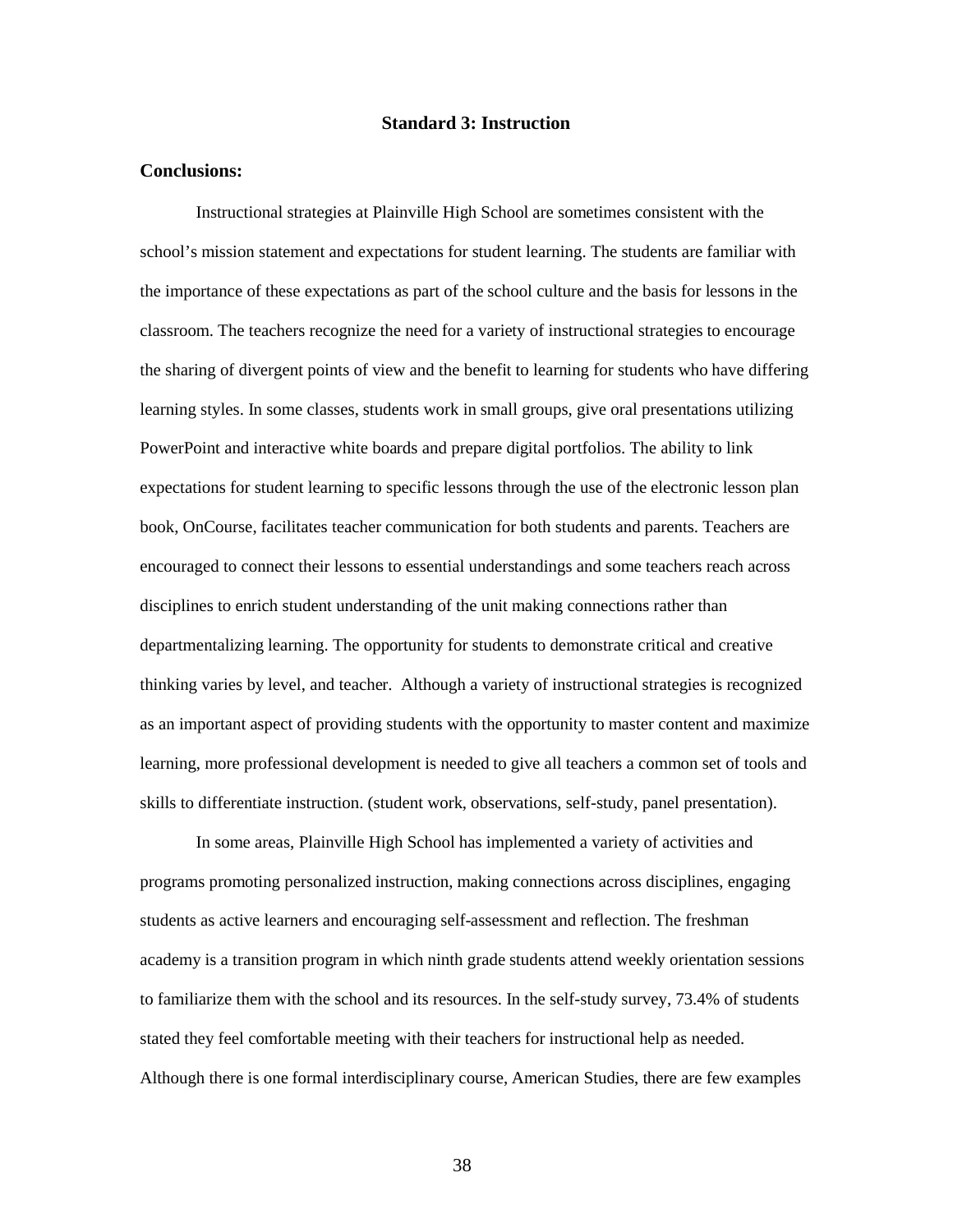of cross-disciplinary lessons and instructional strategies at the classroom level. Almost all teachers state that their students are engaged actively and that classroom lessons and activities are student-centered, but during observations did not support this. Many lessons and student work evidences opportunities for student self-assessment and reflection. Lessons and activities requiring higher order thinking skills can be found in both the academic and honors level science programs. In general, examples of deep thinking, authentic application, and rigorous content were notably lacking from the lowest academic level. Students' opportunities to become active learners who assess and reflect upon their own work and can show they can apply and demonstrate their knowledge are inconsistent depending on teacher and level. Thus, there are inconsistencies in students' learning experiences that reveal a need for professional development and a forum for teachers to share successful strategies with colleagues. (self-study, observations, students, student work, teachers)

There are several mechanisms by which parents and students provide feedback to teachers to improve instruction. Teacher-parent communication takes place through phone calls, e-mails and in person. Students provide direct feedback through classroom self-assessments and self-reflections and indirectly through monthly mentoring meetings. Most teachers who solicit feedback from peers and supervisors feel this is a positive way to adjust their instructional strategies to meet students' needs. Teachers receive feedback through both formal and informal channels. Teachers are encouraged to use common planning periods to observe one another through informal classroom observations. Teachers also receive feedback from evaluators and instructional leaders through informal classroom walkthroughs, formal performance evaluations, and professional growth plans. In 2005, additional time was established in the schedule to provide opportunities for teacher-to-teacher dialog. However, these periods do not necessarily unite teachers teaching the same or similar courses. While the time is strongly valued by teachers, some viewed these opportunities as informal and the organization as lacking. Nearly all teachers have stated that common planning periods are utilized mainly for collaboration within a content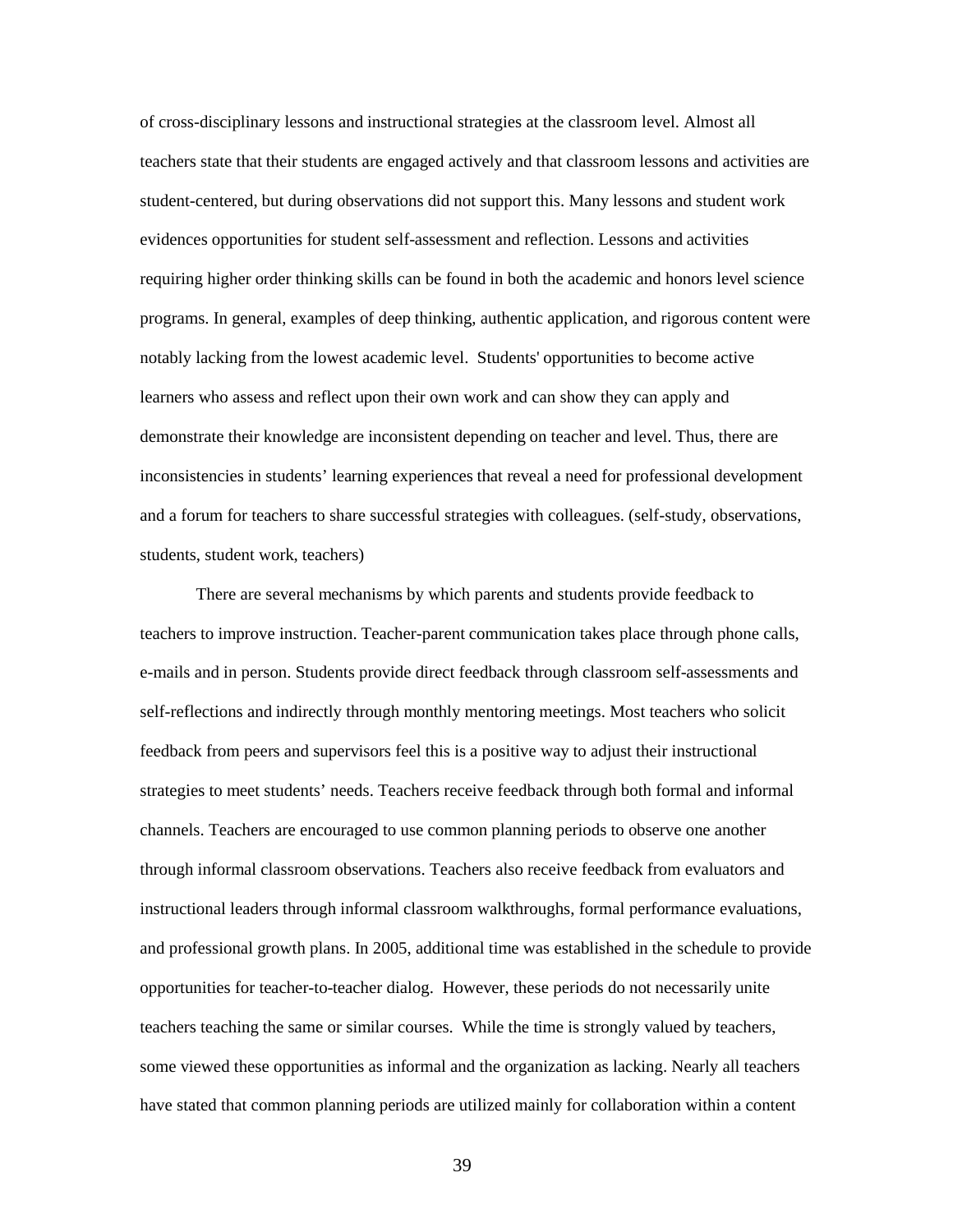area but not across content areas. The self-study survey indicates that 90% of teachers discuss instructional strategies with their peers. While it is apparent that teachers are receptive to suggestions for improving instruction, formal channels of communication with parents and students are not effective for improving instruction. (self-study, teachers, students, instructional leaders)

Teachers at Plainville High School are certified in their content area, some are knowledgeable about current research on effective instructional approaches, and most are reflective about their own practices. The self-study survey indicates that almost 80% of the teaching staff has a masters level or higher degree. Many teachers maintain membership in a variety of professional organizations related to their discipline and are BEST trained. However, the school has not designed professional development opportunities for teachers to further their knowledge in support of current instructional strategies research. Therefore, as students move through their daily schedule, they are not likely to experience a common thread of instructional approaches or terminology pertaining to the learning process, nor are they assured equal opportunity to learn. (self-study, teachers, instructional leaders)

Discussion of instructional strategies at Plainville High School is in its initial stages of development as part of the professional culture of the school. Faculty and department meetings serve as a vehicle for sharing information. Instructional leaders direct department meetings to assist in connecting instruction with the school's mission as well as the academic and social expectations. Teachers exchange ideas about teaching and learning during monthly department meetings, and the Instructional Leader makes recommendations to the curriculum coordinator and the principal concerning possible professional development offerings specific to departments in order to enhance the variety of approaches to best practices and instructional strategies. Although teachers have common planning time, it is difficult for teachers to meet since specific department members do not always share this time. Teachers exchange ideas informally about instructional strategies, lesson plan design, common assessment, CAPT assessments, data collection, and best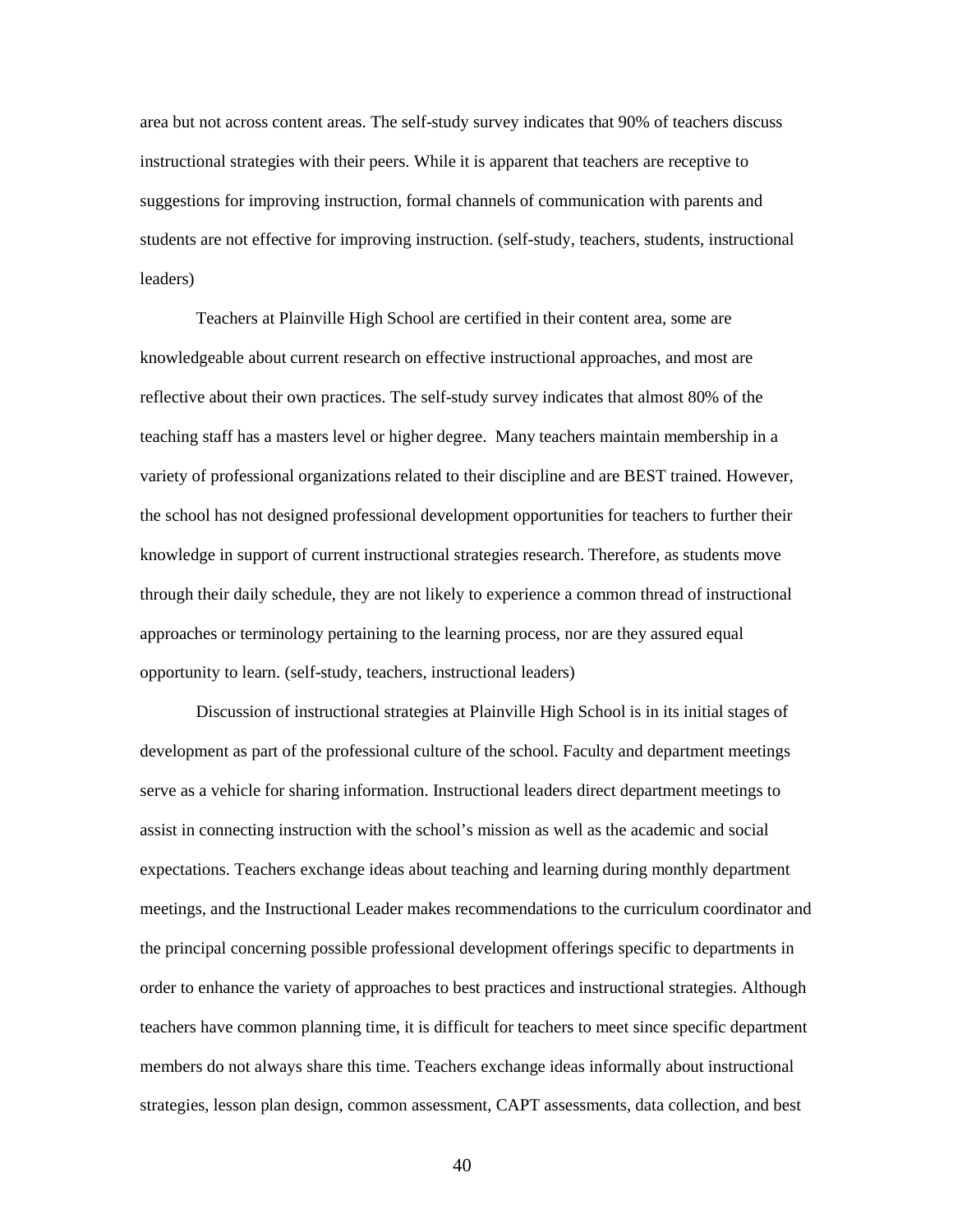practices specific to their content area. Teachers also observe one another as peers, enhancing instructional strategies and content planning. Administrators and the K-12 curriculum coordinator support and promote professional development by encouraging teachers to attend workshops, courses, and other professional development opportunities. The English and the social studies departments promote critical and creative thinking through a course called American Studies, which is an interdisciplinary approach to teaching American culture. The administrative support for teachers to have common planning time is a positive initiative toward making the entire school a learning community of commonality and consistency but it currently lacks a systematic, planned approach that gives a shared sense of purpose for the use of this time. The interdisciplinary American Studies course is an example of a positive initiative for the implementation of varied instructional strategies. Therefore, opportunities to learn about and develop varied approaches to best practices and instructional strategies vary according to the master schedule and individual teachers' choice in how to use the common planning time. (selfstudy, program of studies, teacher interviews, instructional leaders, students)

While an admirable quantity and quality of technology permeate Plainville High School, it has not yet been fully integrated into engaging instruction so that upon graduation, all students may not have demonstrated the ability to access, evaluate, and apply information through the use of technology. Most classrooms have a Promethean Board which allows the teacher to support instruction through the use of multiple Internet sources and teacher-designed presentations, and students have an opportunity to design presentations for classes by developing a PowerPoint. Students also use Microsoft Excel to develop spreadsheets and graphs. Seven computer labs are available throughout the building with an additional six portable labs containing thirty Mac laptops each. There are two computer labs for the unified arts department. The library information center has a sufficient number of computers, and the library information teacher provides information literacy skills instruction and web-based research for all freshmen. The library also has online databases that can be accessed from both school and home. Many computer courses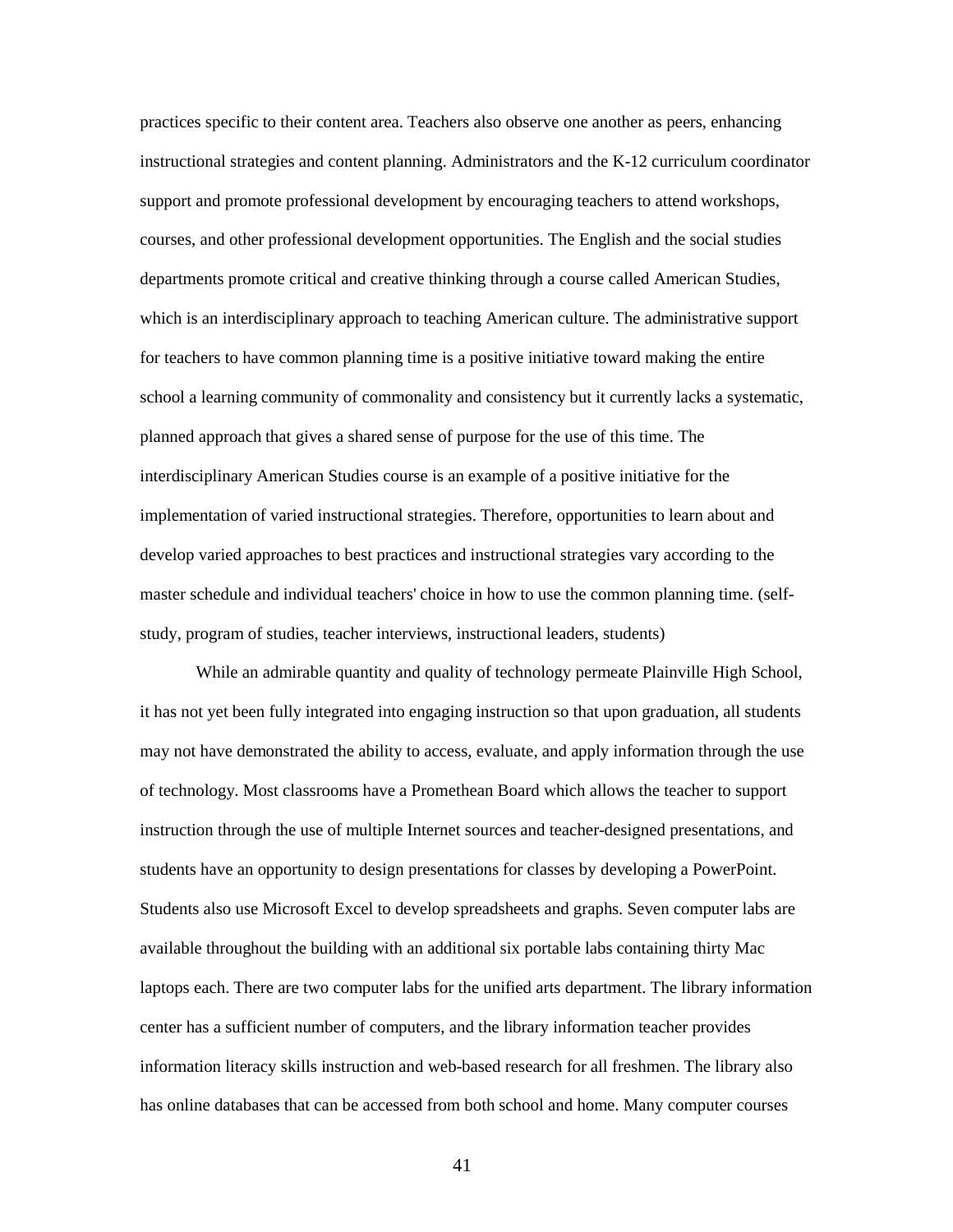are available to students, but none is prescribed as a graduation requirement. There is a district technology integration specialist who works with teachers to include technology with instruction. Communication between parents and teachers is primarily through e-mail and the school's website posts teacher and administrator e-mail addresses. Parents have secure, online access to homework assignments and grades. The district also has an automated phone system for administrators to provide information to staff members, students, and parents. Many students do take the opportunity to use the media center both after and before school for word processing and research. Thus, the faculty is still growing in its ability to fully take advantage of the admirable quantity of technology in the school. (observations, students, student work, teachers)

Plainville High School has chosen to dedicate recent professional development time to the preparation of the accreditation self-study. The district provides five days of professional development each school year, and administrators and the curriculum coordinator inform the faculty of additional opportunities for professional development programs. Topics for the professional development days are based upon district-wide and school-wide goals. Funding is provided for teachers to pursue professional development outside of Plainville High School through attending workshops, vertical team course instruction, and other courses designed to improve instructional strategies. With the plethora of technology available to Plainville staff and students, professional development in technology for teachers has been made available. In order to implement the new mentoring program, teachers received specific training to understand the social, behavioral, and emotional needs of students. Faculty members also received intensive training in the development of rubrics which was instrumental in the creation of the school-wide rubrics. However, there appears to be a disconnect between teachers continuing stated professional development needs and those that have been implemented. (school administrators, teachers, instructional leaders, self-study)

Teacher supervision and evaluation processes are used effectively to improve instruction for the purpose of enhancing student learning and meeting student needs. Teachers are actively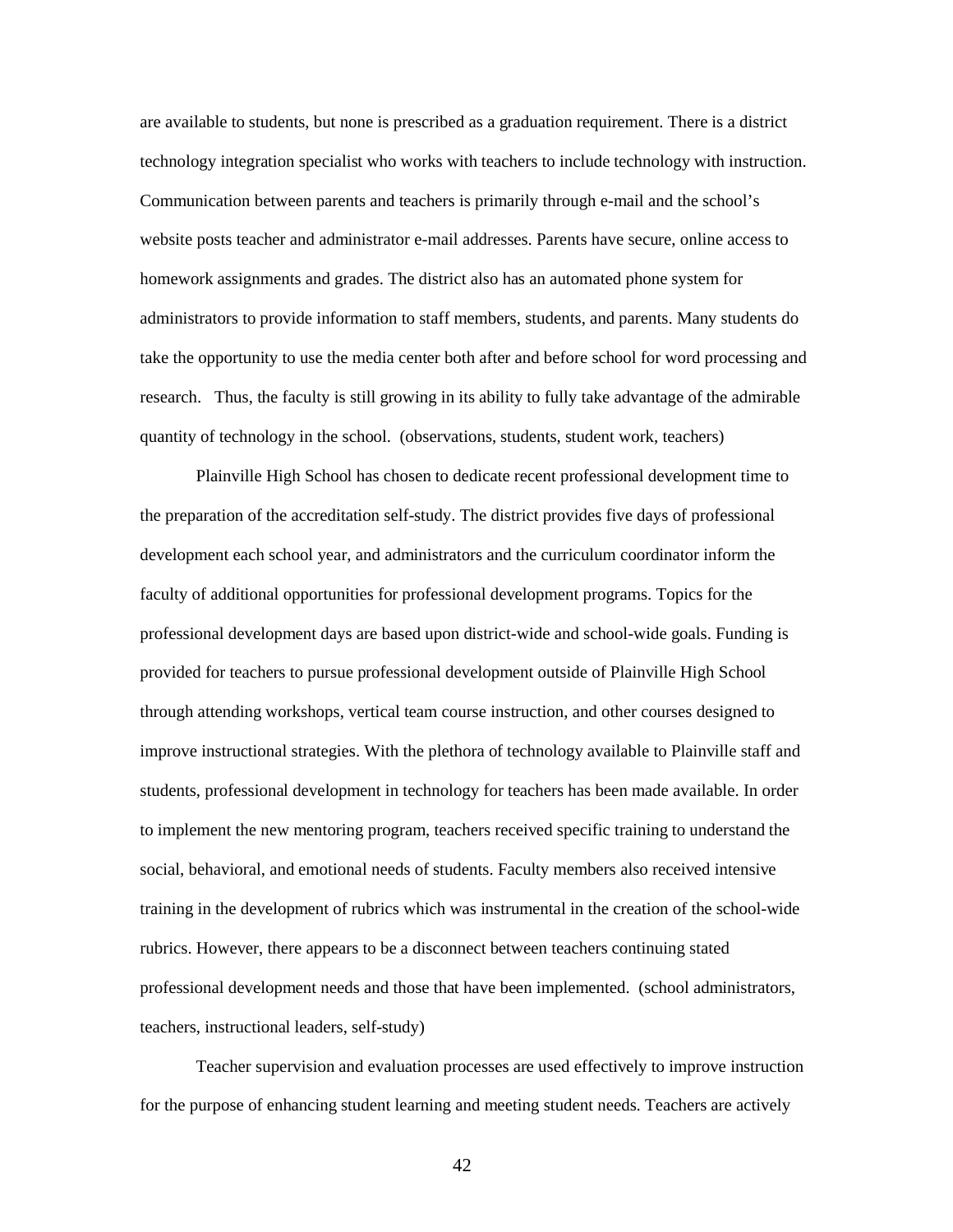involved in the evaluation process and generally find it helpful for improving self-reflection and improving instructional strategies. Formal observations include a pre-conference meeting, the observation, and a post-conference meeting between teacher and evaluator. Therefore, the supervision and evaluation processes work effectively to improve teaching and learning. (selfstudy, teachers, instructional leaders)

#### **Commendations:**

- 1. The varied opportunities for student self-assessment and self-reflection
- 2. The extent to which supervision and evaluation processes improve teaching and learning
- 3. The district support for improving vertical instructional alignment among many content areas

#### **Recommendations:**

- 1. Ensure that instructional practices for all students consistently personalize instruction, make connections across disciplines, engage students as active and selfdirected learners, involve higher-order thinking, promote depth of understanding, and provide students opportunities to apply knowledge and skills
- 2. Provide more professional development offerings that address teachers' stated needs
- 3. Develop and implement a formal procedure for teachers and administrators to discuss instructional strategies and student work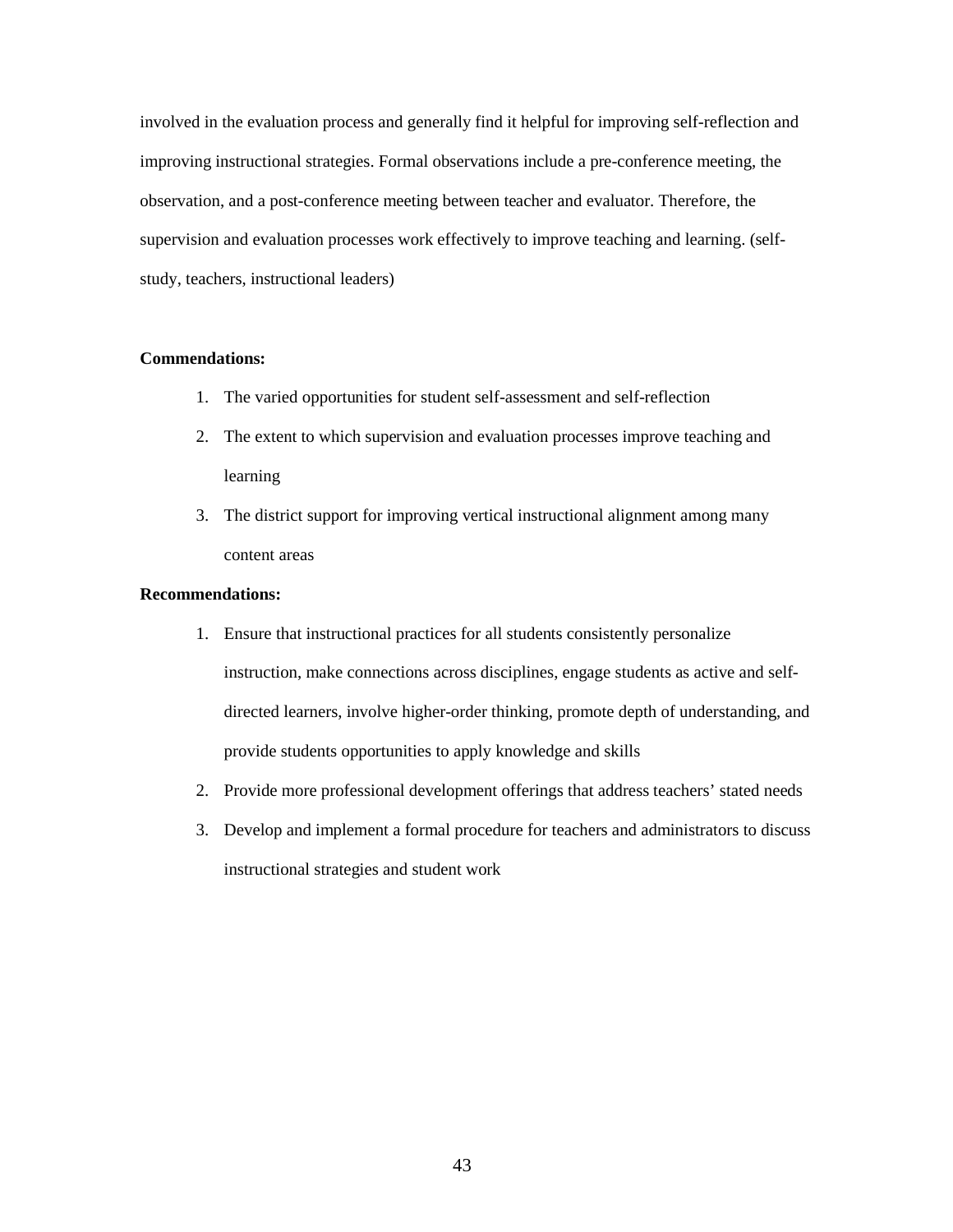# **TEACHING AND LEARNING STANDARD**

# **4**

# **ASSESSMENT OF STUDENT LEARNING**

Assessment is an integral part of the teaching and learning process. Its purpose is to inform students regarding their learning progress and teachers regarding ways to adjust the curriculum and instruction to respond effectively to the learning needs of students. Further, it communicates to the school community the progress of students in achieving the school's expectations for student learning and course-specific learning goals. Assessment results must be continually discussed to improve curriculum and instruction.

- 1. The school shall have a process to assess school-wide and individual student progress in achieving the academic expectations in the mission based on school-wide rubrics.
- 2. The school's professional staff shall use data to assess the success of the school in achieving its civic and social expectations.
- 3. For each learning activity teachers shall clarify to students the relevant school-wide academic expectations and course-specific learning goals that will be assessed.
- 4. Teachers shall base classroom assessment of student learning on school-wide and coursespecific rubrics.
- 5. Teachers shall use varied assessment strategies to determine student knowledge, skills, and competencies and to assess student growth over time.
- 6. Teachers shall meet collaboratively to discuss and share student work and the results of student assessments for the purposes of revising the curriculum and improving instructional strategies.
- 7. The school's professional development program shall provide opportunities for teachers to collaborate in developing a broad range of student assessment strategies.
- 8. The school's professional staff shall communicate:
	- individual student progress in achieving school-wide academic expectations to students and their families;
	- the school's progress achieving all school-wide expectations to the school community.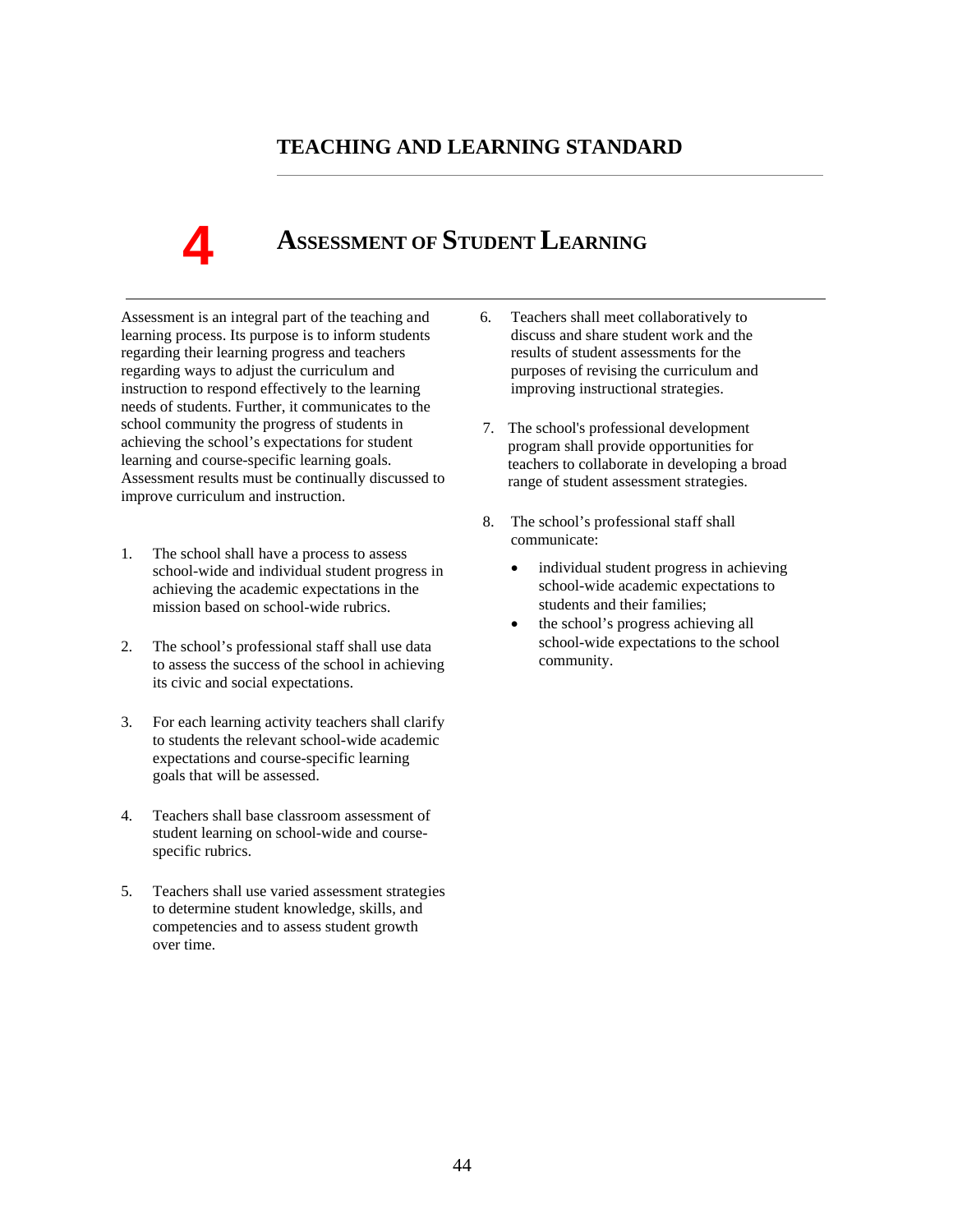#### **Standard 4: Assessment**

#### **Conclusions:**

The school continues to develop a process to assess the school-wide rubrics and individual student progress in achieving the academic expectations. Teachers use school-wide rubrics eight times per year to assess students. Each completed assessment is entered into the school's on-line grading. These assessments are specific to each assignment and can be accessed by students and parents. Summary data that reflects the overall students' achievement of the expectations described in the school-wide rubrics is not yet available nor is aggregate data that reflects the percentage of students who have met the academic expectations. Therefore, individual students and families can understand how well each student has met the expectations on an individual assignment, but the school cannot yet quantitatively evaluate how well it is assisting all students to achieve the academic expectations nor the value of the expectations as guiding factors. (teachers, self-study, students)

The school's professional staff has limited access to data to assess the success of the school in achieving its civic and social expectations. Students complete ten hours of community service as part of their graduation requirements, and many students exceed this amount and are enthusiastic in sharing this experience with others. This includes a reflective writing assignment completed after the activity. A pre- and post-survey was completed around a Community Service Fair, and this data was communicated to the whole staff. Completion of the required Life Skills course is additional data. However, there is no summary data that is collected and analyzed for any of these activities and reported to the community nor to students and families. Therefore, necessary changes in curriculum addressing the civic and social expectations are not being driven by data. (self-study, teachers, students)

For most learning activities, teachers clarify to students the school-wide academic expectations and course-specific learning goals. They are required to use school-wide rubrics for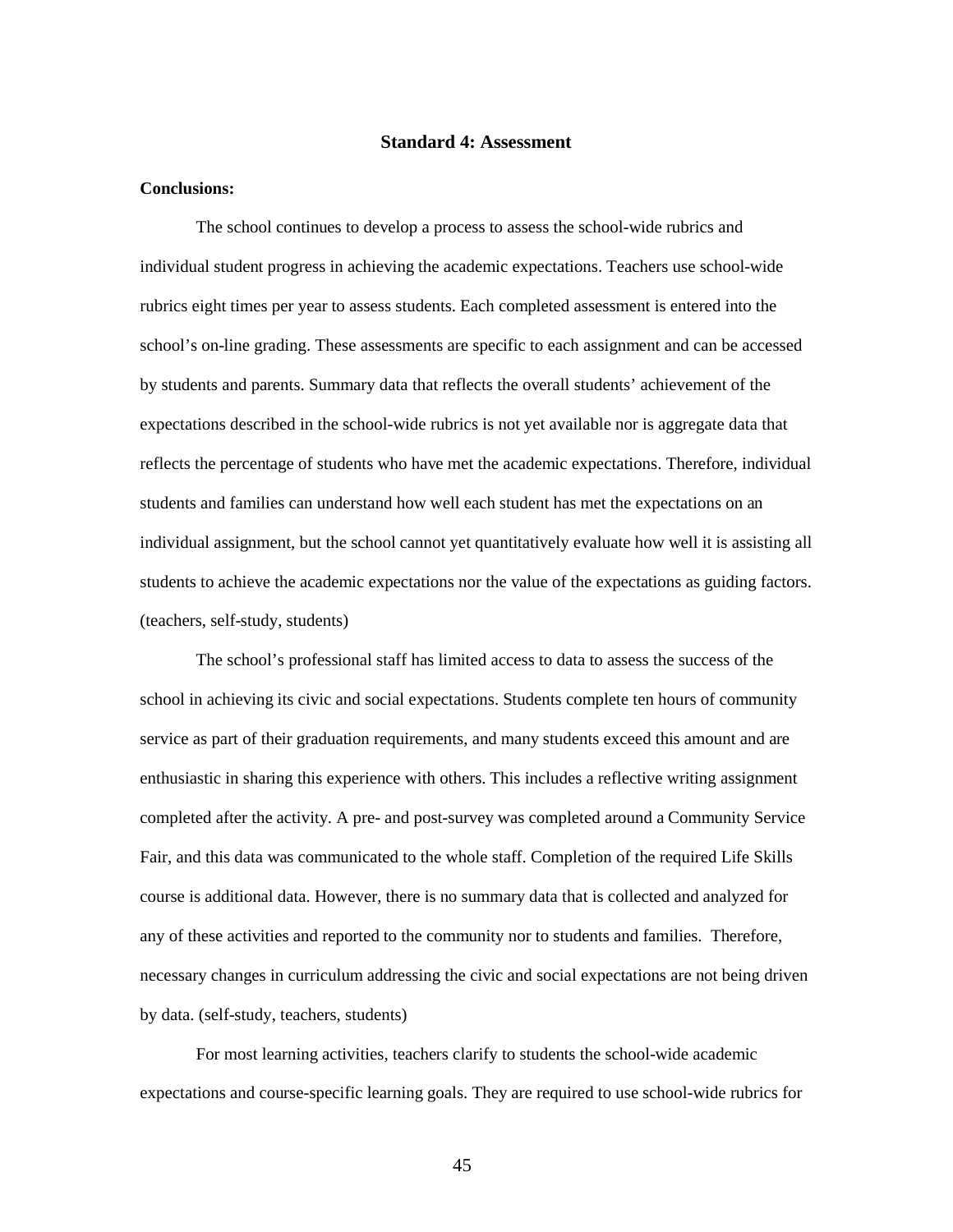two learning activities each quarter to clarify to students the relevant school-wide academic expectations that will be assessed. The mission statement and school-wide rubrics are posted in all classrooms. Many teachers provide models to inform students of the expected quality of the work. Most teachers use course-specific rubrics and students report that they understand how their work is graded. Most students are able to articulate some of the language found in the school-wide rubrics. Thus, many students understand what is expected of them on individual assignments. (student work, teachers, student shadowing, self-study, students)

Many teachers clarify classroom assessment of student learning for most learning activities. Teachers develop and use assignment-specific, scoring lists to grade student work. On at least eight assessments per year, school-wide rubrics are used in conjunction with the assignment-specific rubric. School-wide discussions of rubrics use have not taken place to establish a common understanding of different levels of proficiency. In general, there has been little work across departments to develop common understandings of how the school-wide rubrics can and should be used. Teachers have not been asked to calibrate their use of these instruments within or across departments. While, Plainville High School has made very strong progress in this area, one critical step remains: uniting teachers across departments to calibrate their evaluation of student work. Thus, students are frequently aware of how their work will be assessed in its tie to the school-wide expectations, but teachers' interpretation of these instruments is likely variable. (student work, teachers, self-study)

Some teachers at Plainville High School use varied assessment strategies most of the time to determine student knowledge, skills, and competencies and to assess student growth over time. In courses where curriculum documents have not been updated to include a suggested variety of assessment strategies, they types of assessment experienced by students is highly dependent upon the individual teacher. While the school currently lacks a systematic approach for ensuring a variety of assessment strategies for each child in each course, assessments observed across the school included projects, lab date journals, tests, research papers, reflection essays, and oral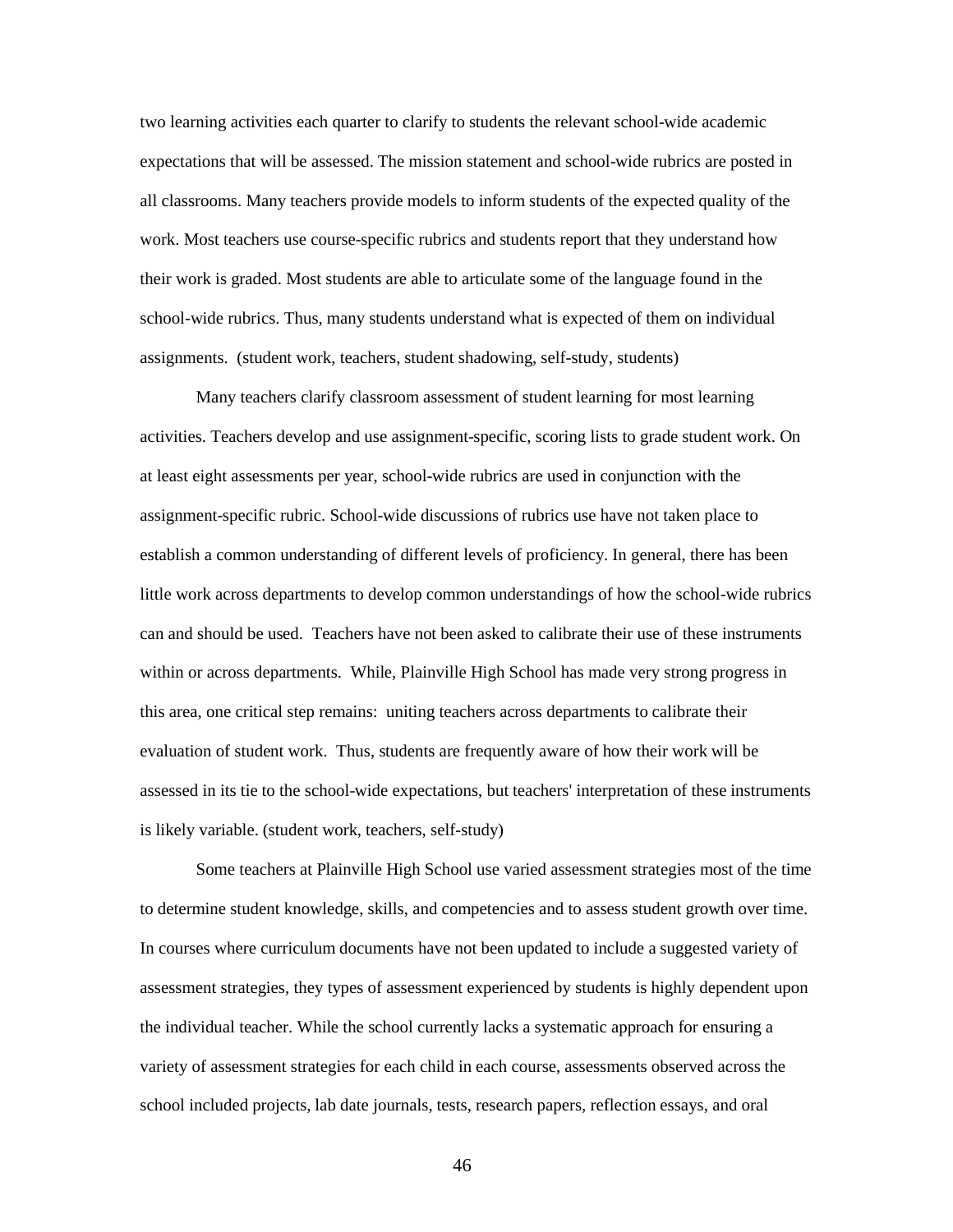presentations. Teachers are encouraged to develop their own assessment rubrics based on the school-wide rubrics to measure the student's proficiency. Some teachers and students have opportunities to experience assessment in a variety of forms. Therefore, students' experiences in the demonstration of their learning varies greatly by teacher and department. (self-study, teachers, assessment standard committee, student shadowing)

Teachers at Plainville High School meet collaboratively to discuss and share student work and the assessment process for the purposes of revising the curriculum and improving instruction. Plainville High School offers teachers a common planning time in which teachers can discuss student work and the results of assessments, but the form of collaboration is left to each teacher during this planning time and the quality of this work can depend upon the coincidence of sharing this time with a teacher who has similar classes. In the monthly department meetings, teachers discuss student work and the results of assessments. The science department revising some of its assessments for its standard-level classes to refocus their instruction to improve student performance. There is some collaboration on assessment between departments within the building. While there is a concern as to whether collaboration practices are effectively used throughout the building, teachers do have informal discussions of student work and share student assessment data on a daily basis. Therefore, curriculum and instruction revision is sometimes driven by collaborative evaluation of student work, but this process is not systematic. (self-study, teachers, student shadowing, parents, assessment standard committee)

The professional development program at Plainville High School has provided a significant number of opportunities for on-going and short-term assessment training in the last two and half years. These have included in-service days with the district curriculum coordinator, department meetings, a number of self-studies, and teacher surveys. The district coordinator, department presentations, and teacher sharing are resources for school-wide professional development. For the last two and a half years the school has facilitated a number of workshops on topics in assessment and common task development. Teachers report that there has been a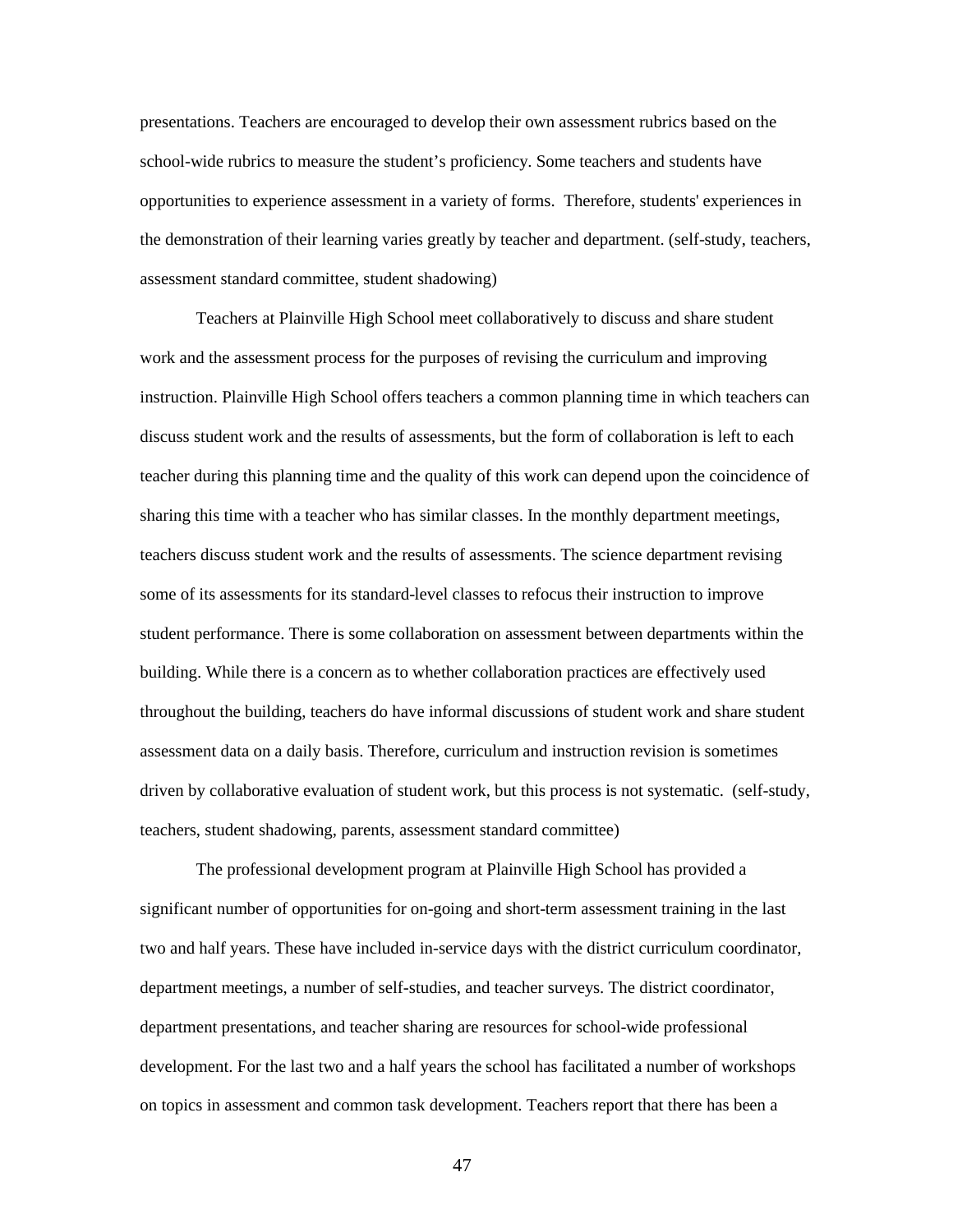positive impact on both instruction and on student outcomes. Therefore, professional development has positively impacted student assessment and teaching practices. (self-study, teachers, assessment standard committee)

The school's professional staff communicates individual student progress in achieving school-wide academic expectations to students and their families. The provision of this important information is valued by parents and students. The school has not yet aggregated this data to explain to the community its overall success in helping all students to achieve the academic, civic, and social expectations prior to graduation. Therefore, the school community cannot formally and quantitatively evaluate the school's success in fulfilling its mission and student expectations. (students, self-study, teachers)

#### **Commendations:**

- 1. The breadth and frequency with which teachers use school-wide rubrics to provide feedback to students on their learning
- 2. The innovative use of grading software to track the students achievement of the school-wide expectations on individual assignments
- 3. The use of surveys to measure the impact of community service with data shared with teachers
- 4. The on-line access to student grades and achievement data that allows students and families to understand levels of achievement
- 5. The initial steps that have been taken to develop a variety of assessment strategies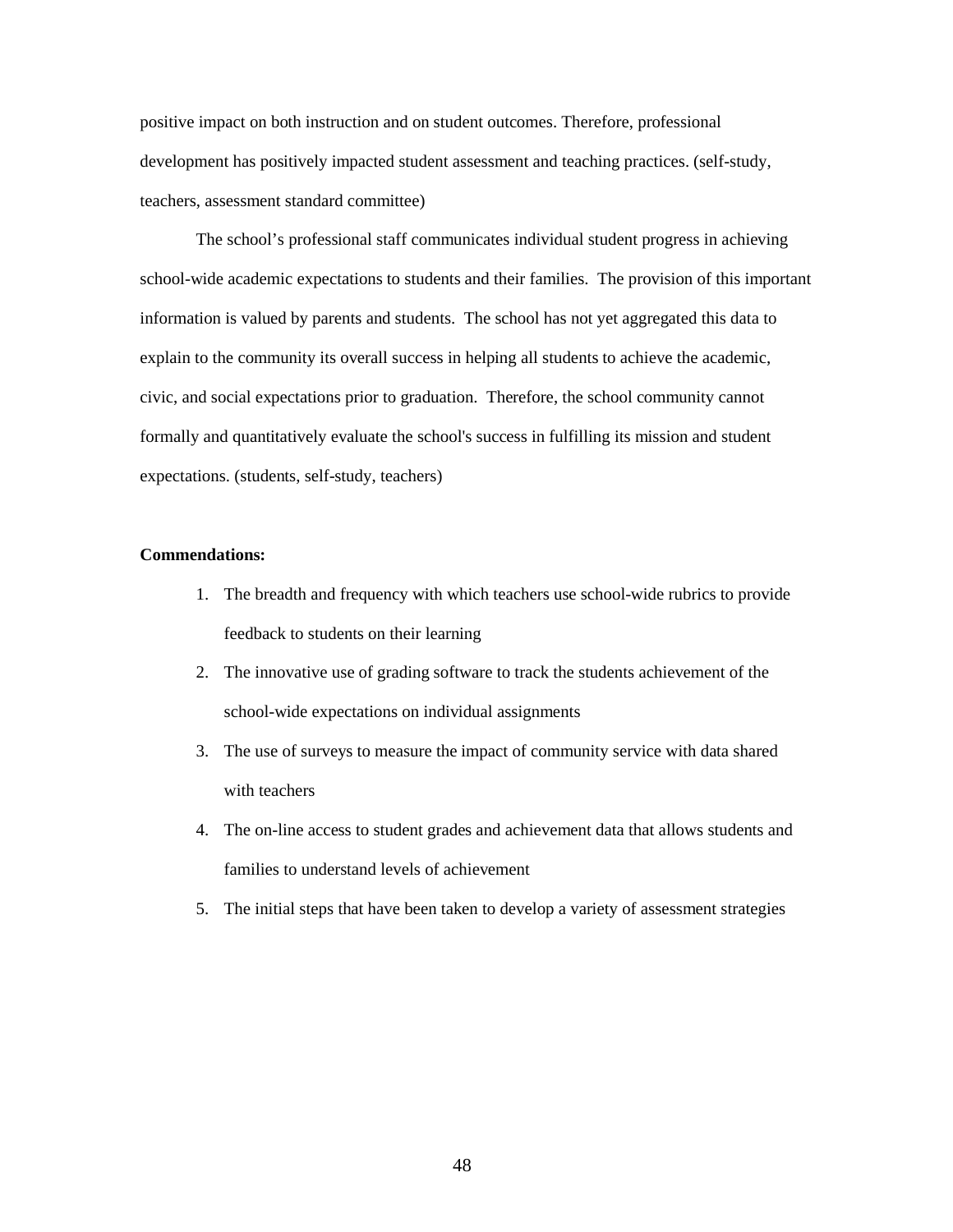#### **Recommendations:**

- 1. Implement a process based on aggregate data gathered from the identified indicators to assess the success of the school in achieving its academic, civic, and social expectations
- 2. Design and adopt a school-wide approach to classroom assessment that ensures each student experiences a variety of approaches in each course
- 3. Implement protocols for the regular and systematic collaboration and examination of student work to inform instruction and curriculum revision
- 4. Provide professional development in the use of the school-wide rubrics that includes calibration across multiple teachers and departments
- 5. Provide professional development in the use of assessment data to inform curriculum revision and instructional improvement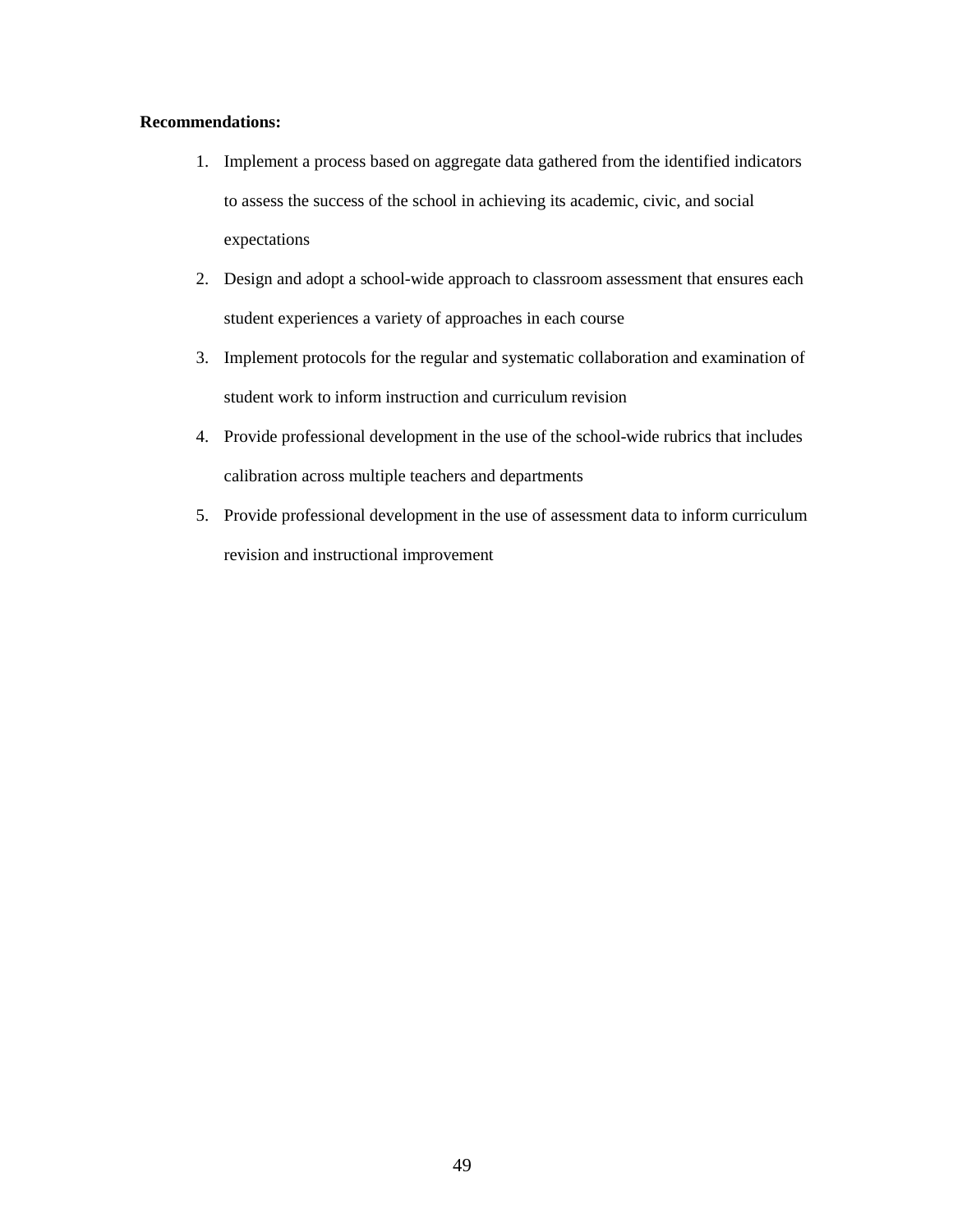# **SUPPORT STANDARDS**

**LEADERSHIP AND ORGANIZATION**

## **SCHOOL RESOURCES FOR LEARNING**

# **COMMUNITY RESOURCES FOR LEARNING**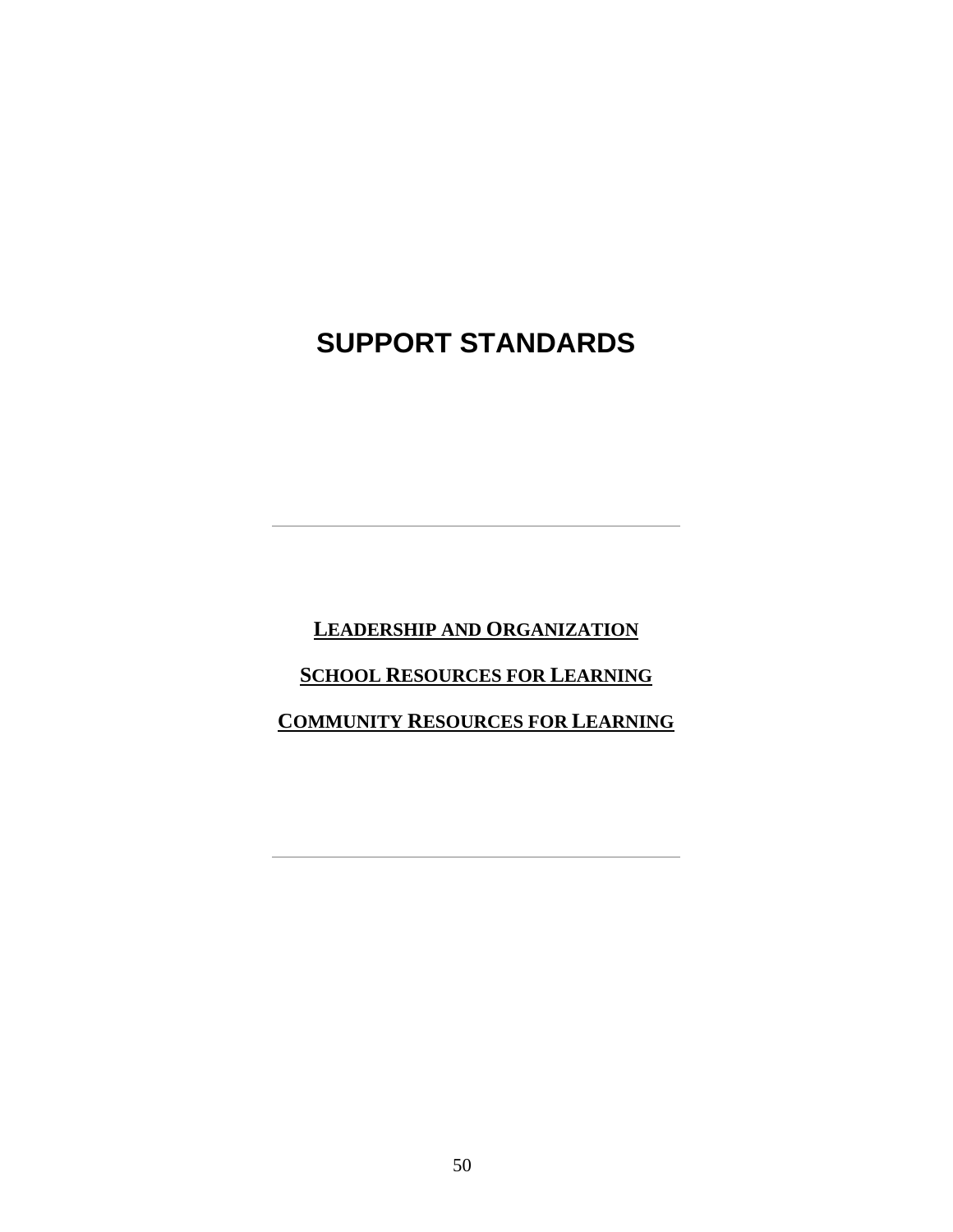## **SUPPORT STANDARD**

# **LEADERSHIP AND ORGANIZATION**

The way in which a school organizes learning for students, fosters leadership, and engages its members has a profound effect on teaching and learning. The professional culture of the school must be characterized by thoughtful, reflective, and constructive discourse about decisionmaking and practices which supports student learning and well-being.

- 1. The board of education and superintendent shall ensure that the principal has sufficient autonomy and decision-making authority to lead the school in achieving the mission and expectations for student learning.
- 2. The principal shall provide leadership in the school community by creating and maintaining a shared vision, direction, and focus for student learning.
- 3. Teachers as well as administrators other than the principal shall provide leadership essential to the improvement of the school.
- 4. The organization of the school and its educational programs shall promote the school's mission and expectations for student learning.
- 5. Student grouping patterns shall reflect the diversity of the student body, foster heterogeneity, reflect current research and best practices, and support the achievement of the school's mission and expectations for student learning.
- 6. The schedule shall be driven by the school's mission and expectations for student learning and shall support the effective implementation of the curriculum, instruction, and assessment.
- 7. Meaningful roles in the decision-making process shall be accorded to students, parents, and all members of the school staff to promote an atmosphere of participation, responsibility, and ownership.
- 8. Each teacher shall have a student load that enables the teacher to meet the learning needs of individual students.
- 9. There shall be a formal, ongoing program through which each student has an adult member of the school community in addition to the school guidance counselor who personalizes each student's educational experience, knows the student well, and assists the student in achieving the schoolwide expectations for student learning.
- 10. The professional staff shall collaborate within and across departments in support of learning for all students.
- 11. All school staff shall be involved in promoting the well-being and learning of students.
- 12. Student success shall be regularly acknowledged, celebrated, and displayed.
- 13. The climate of the school shall be safe, positive, respectful, and supportive, resulting in a sense of pride and ownership.
- 14. The board of education shall support the implementation of the school's mission and expectations for student learning.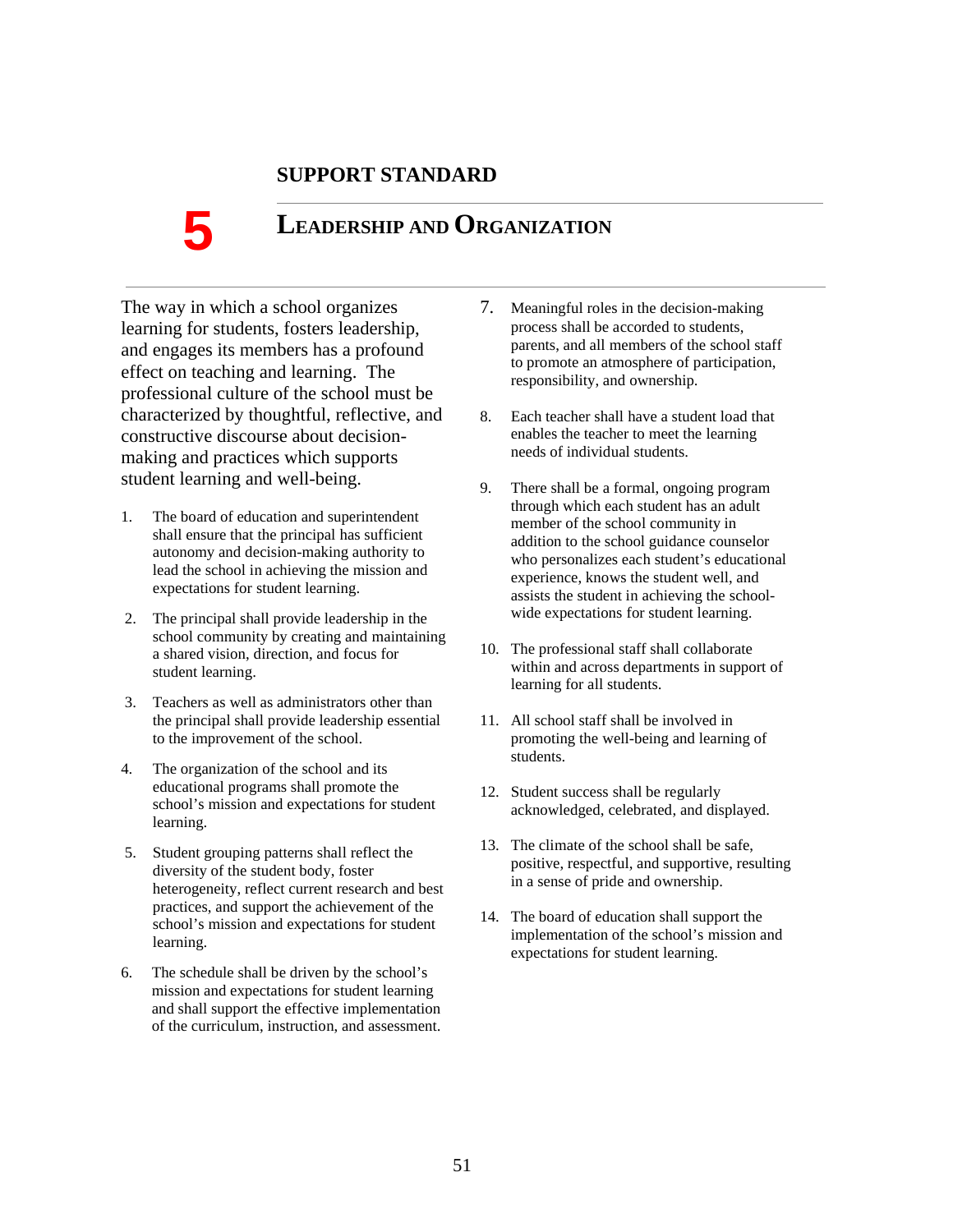#### **Support of Teaching and Learning Standards**

#### **Standard 5: Leadership and Organization**

#### **Conclusions:**

The board of education and superintendent ensure that the principal has sufficient autonomy and decision-making authority to lead the school in achieving the mission and expectations for student learning. The principal plays an integral role in the budget process. In the spring of 2009, when there were five teaching positions scheduled to be cut for the 2009-2010 school year, the principal provided strong rationale for keeping four of those positions. The principal has final say regarding school programming and student activities. The board of education demonstrates knowledge of its appropriate role and responsibility and conducts its work accordingly, and the members have confidence in the administration to make appropriate decisions. The board had demonstrated support for the principal's initiation of programs and agenda items. The central office administration sees its role as a facilitator for the programs and ideas brought forth by the building principal. Therefore, supported by the board and superintendent, the principal is able to make appropriate and timely decisions that have a direct and positive impact on the school culture and student learning. (central office administrators, instructional leaders, board of education)

The principal provides leadership in the school community by creating and maintaining a shared vision, direction, and focus for student learning. The principal is continuously seeking feedback from parents, students, and faculty members regarding the vision of the school. He hosts monthly parent advisory meetings, leadership forums with students, and is continuously available to talk to parents, students, or faculty members. When the principal sees a need in a particular department, he works with the instructional leader and assistant principals to move the department forward. The principal uses the school's instructional leaders to develop strategies for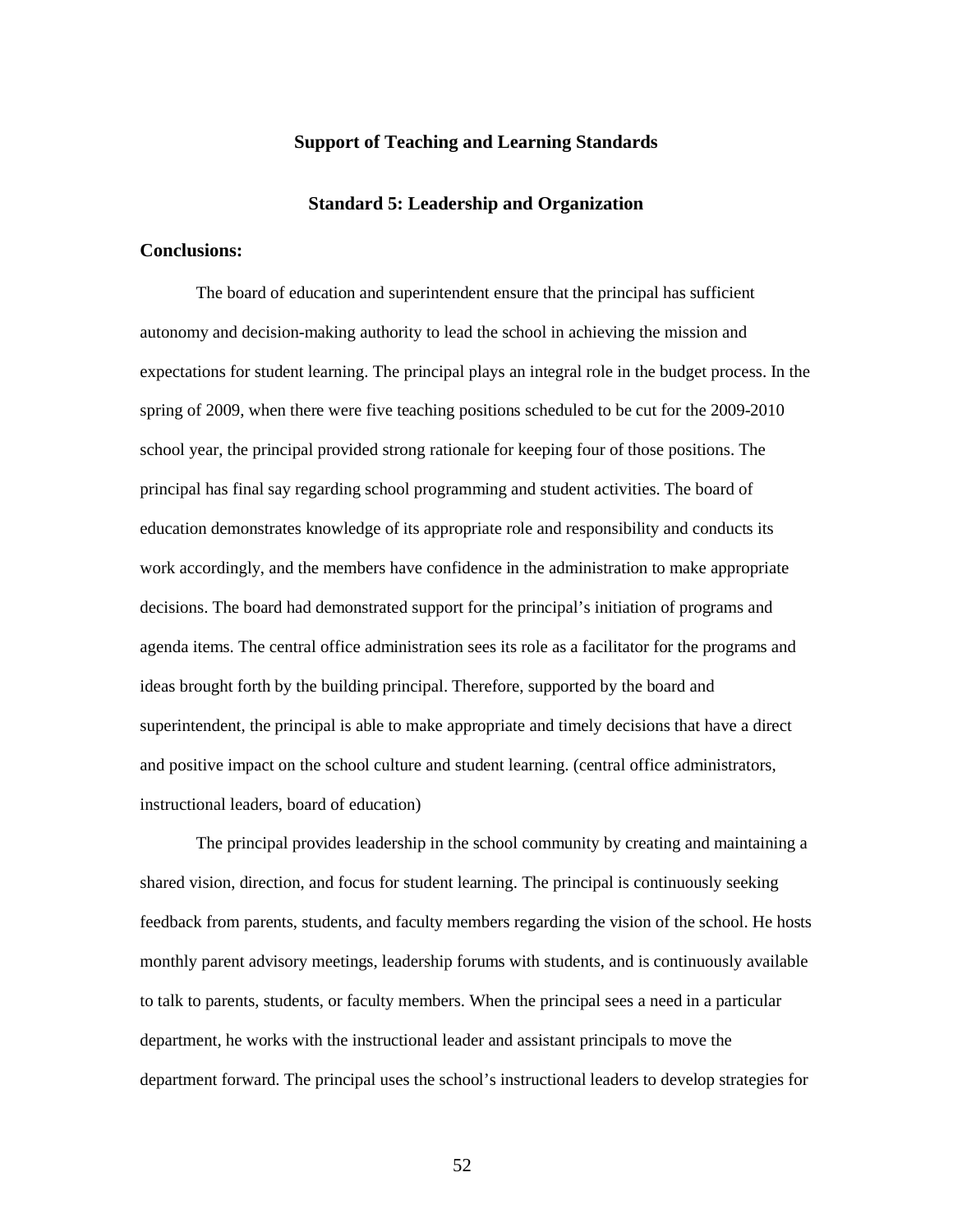instructional reform. Instructional leaders along with their departments are required to use data to reflect on their practice and inform future decisions by developing strategies to facilitate student progress in meeting the school's academic expectations. As a result, under the principal's leadership all constituent groups are involved in supporting the vision for student learning. (principal, parents, self-study, teachers)

Teachers as well as administrators other than the principal provide leadership essential to the improvement of the school. The two assistant principals have their own responsibilities independent of the principal's. One assistant principal uses her knowledge to create a master schedule that supports the school's mission and has currently been delegated the responsibility of finding a way to effectively implement the school's new grading and attendance program with the school schedule, the other assistant principal leads the organization of school activities and ground maintenance, and this year the principal has given him the charge of working on the school's attendance policy to make it more concise and understandable by all. Teachers are regularly engaged in the writing and revision of curriculum and are actively involved in vertical discussions throughout the district, such as the Math Cadré, to ensure that curriculum is aligned throughout the Plainville school system. Instructional leaders have played an integral role in the data collection and discussion with departments and at leadership summits. The central office administration has provided opportunities for high school instructional leaders to observe teaching practices throughout the district and provide feedback on common understanding of quality instruction. Instructional leaders and departments regularly discuss data from assessments to improve the instruction in their content areas. Therefore, teachers and administrators other than the principal are able to directly impact the improvement of the school. (principal, teachers, instructional leaders, self-study)

The organization and structure of the educational programs promote the school's mission and expectations for student learning. Plainville High School is a comprehensive high school that has a traditional department structure, and each department occupies a certain area of the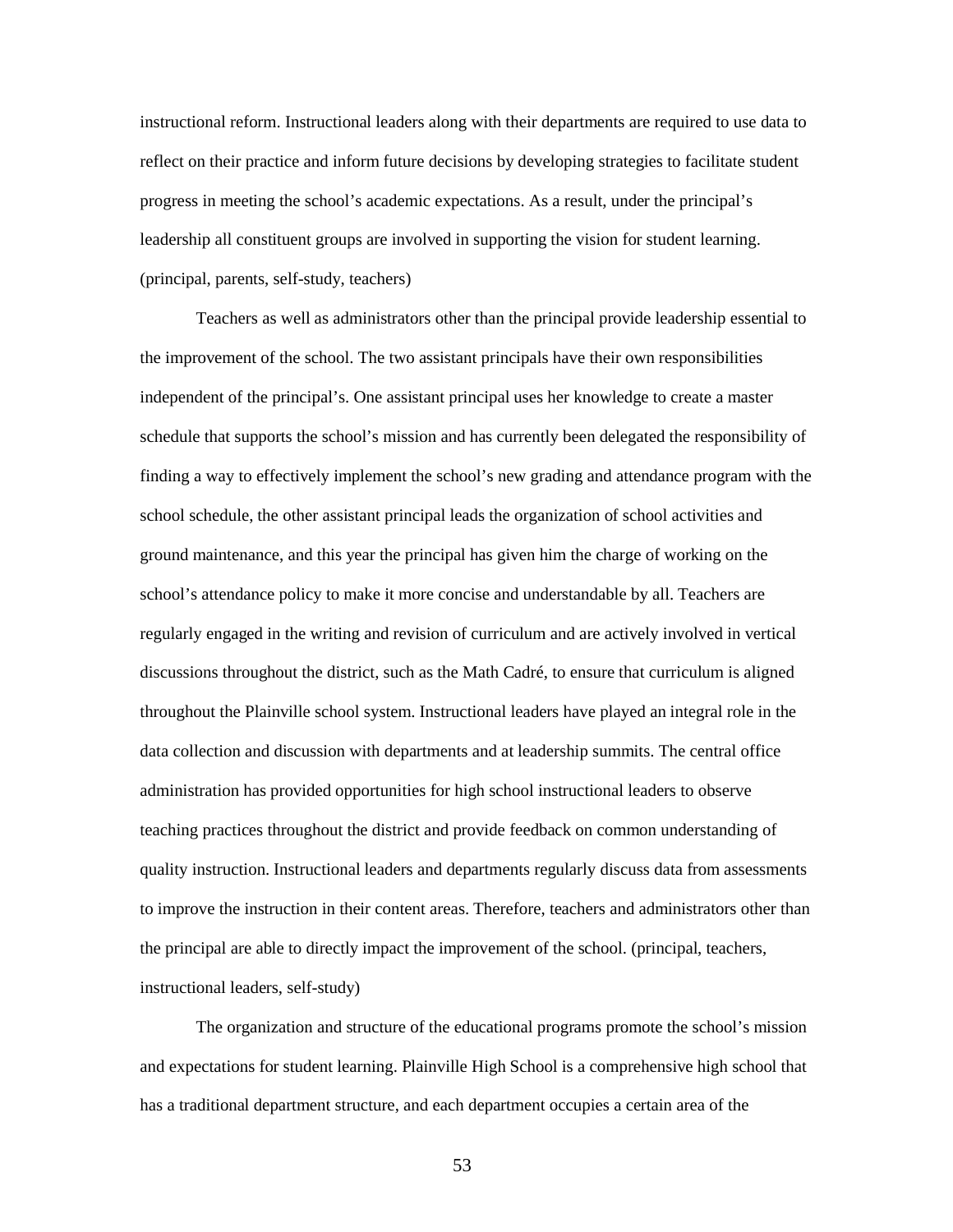building. Each department is led by an instructional leader who is responsible for the course curriculum and department budget. This principal gives departments freedom to make decisions that best support the mission and expectations. Additionally, there are many course offerings in place that show commitment to the academic and civic expectations. As a result, the school's organization and educational programs support student learning. (self-study, program of studies, administrators)

Current student grouping patterns do not reflect the diversity of the student body or foster heterogeneity. The unified arts classes are generally heterogeneous because they are typically offered only at one level. There are some core academic classes that contain both honors and academic level students at the same time, but they are not common. The majority of core content classes are offered at three levels: honors, academic, and standard. Generally, the levels do not represent the school population at-large in regards to gender, free and reduced lunch status, and special education designation. Although 10.4% of the student body at-large has been identified as special education students, 24% of the standard level sophomore English class is special education. Co-teaching exists only for standard level classes. Therefore, the grouping practices do not support the school's aim to prepare students for a diverse, democratic society. (student enrollment data, school strategic profile, observations)

The schedule supports the school's mission and expectations for student learning and effective implementation of curriculum, instruction, and assessment. The school schedule is a 6 of-8 period, block rotation. When the school changed from operating with seven instructional periods to eight in 2005, the schedule offered more opportunity to students to enroll in more elective area courses. Each day, students attend six courses for 57 minutes each. The blocks provide teachers with sufficient time to utilize a variety of instructional strategies and teaching practices. The schedule allows the science classes to have their lab and class for two consecutive blocks on the lab day, supporting the academic expectations. Teachers have common planning time 3 times during the 8-day cycle, and many teachers use this time to share resources, discuss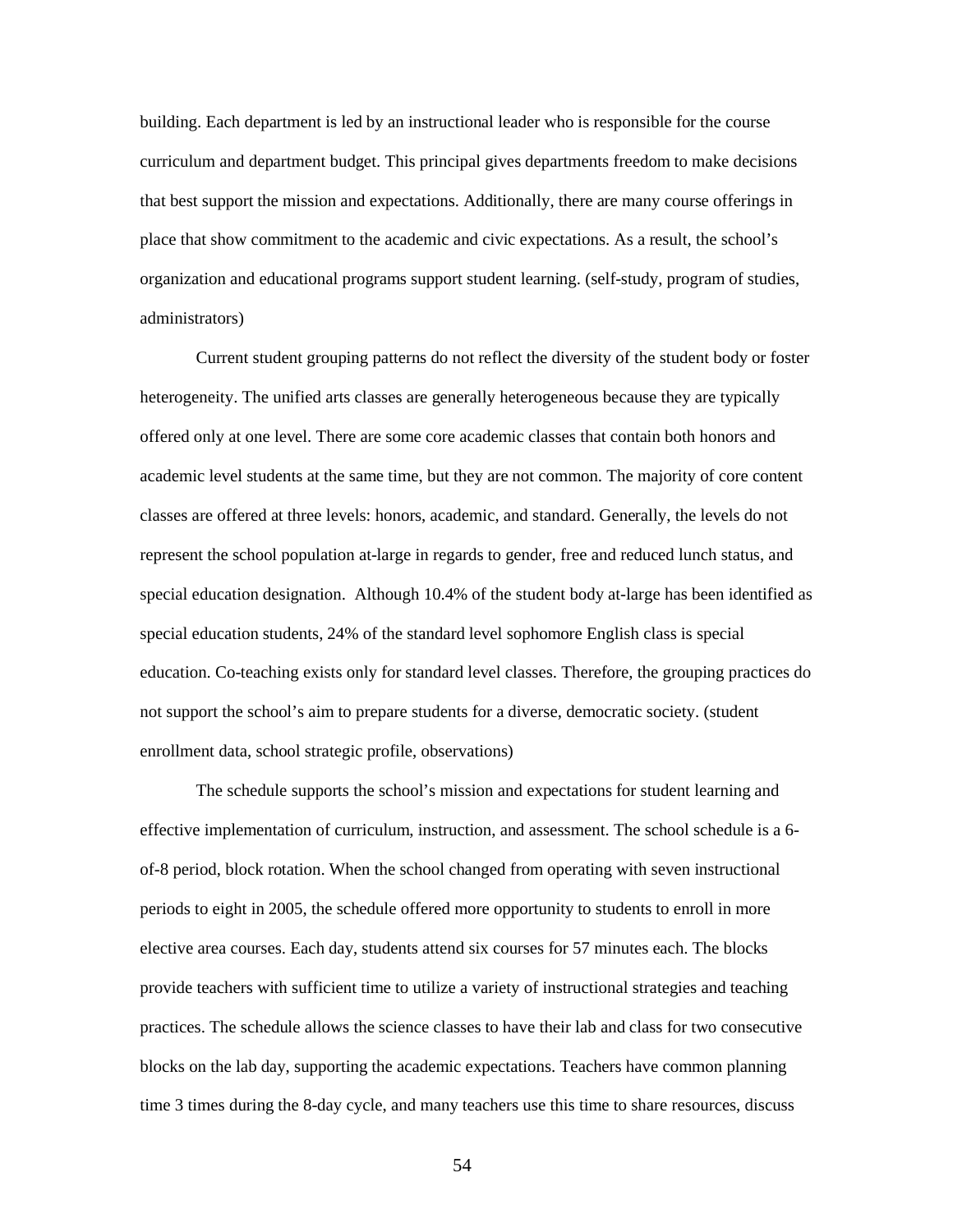instruction, and conduct peer observations. However, teachers are not provided significant guidance in how to best capitalize on the common planning. As teachers seek out colleagues with whom to share this time, topics of discussion and projects are left up to their discretion. The quantity and frequency of the common planning time is admirable and highly valued by the faculty. Therefore many aspects of the schedule support the mission and expectations. (teachers, assistant principal, instructional leaders)

Meaningful roles in the decision-making process are accorded to students, parents, and all members of the school staff to promote an atmosphere of participation, responsibility, and ownership. All constituents are able to give meaningful voice to discussion through a variety of forums. Faculty and staff members are regularly involved in the decision-making process. The athletic director, grounds supervisor, head custodian, and instructional leaders are all involved in the budget process. When the athletic department needed to make cuts because of lack of budget resources, the athletic director was directly involved in the decision. The administration also promotes opportunities for students, parents, and the community to provide feedback to the school. Students are given voice through student council, the Student Athlete Leadership Team (SALT), and the mentoring program. Students take ownership through serving leadership positions for organizations such as Distributive Education Clubs of America (DECA), Future Business Leaders of America (FBLA), and the Helping Out Peers Excel (HOPE) program. Members of SALT have assumed positions on the state student council, participating in bi-annual state conferences. Parents are involved in meaningful conversations with teachers, staff members, and administrators through the various parent organizations and through the open-door policy fostered by the administration. They are able to participate in decision-making through the Athletic Backers, parent advisory board, Band Parents, and Project Graduation. Parents were provided the opportunity to provide feedback on the school's mission and expectations in their draft form. Surveys have been given out to parents, teachers, and the community, but they are not completed on a regular, on-going basis. Thus, members of the school community play a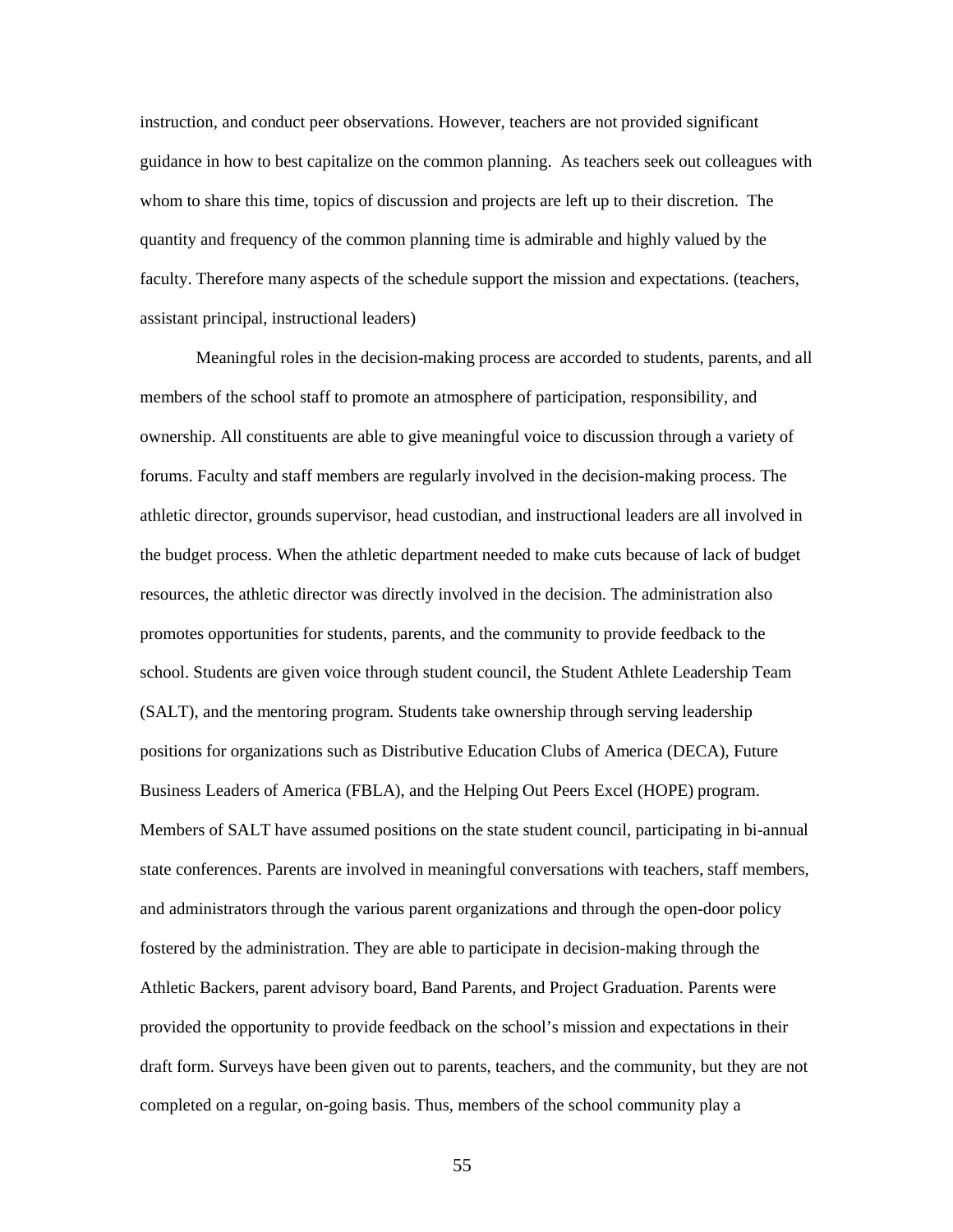meaningful role in the decision-making process, and all stakeholder groups have a meaningful role that promotes an atmosphere of ownership and participation. (parents, students, administrators, self-study, athletic director)

All but a small number of teachers have a student load that enables him/her to provide sufficient attention to the needs of individual students. The commitment of the school to meet student course requests results in a complex schedule that often ensures appropriate teacher student ratios in all courses. There are many discussions between the administration, instructional leaders, and teachers regarding scheduling and teacher loads. As a result, with limited exceptions, students and teachers generally experience class sizes that are conducive to learning. (student load data, administrators, teachers, observations)

There is a formal, ongoing program through which each student has an adult member of the school community in addition to the school counselor who personalizes each student's educational experience, knows the student well, and assists the student in achieving school-wide expectations for student learning. The school has recently adopted a mentoring program for all grade levels that has an articulated mission and expectations. Mentor groups meet once per month during the school year. Teachers have been provided a binder of resources to use as part of the program containing suggested activities, but they are also given the freedom to develop the sessions on their own. Not only does the program promote the civic and social expectations, there are suggested sessions that have students discuss the school mission and expectations and what they mean to various members of the school community. Both students and teachers report enjoying this program and the opportunity to connect in a forum outside of the typical classroom setting. As a result, students have members of the school community who know them well and personalize their high school experience in helping them meet their school's mission and expectations. (mentoring handbook, self-study, teachers, students)

The professional staff collaborates informally within and across departments in support of students. Common planning periods built into the schedule provide an opportunity through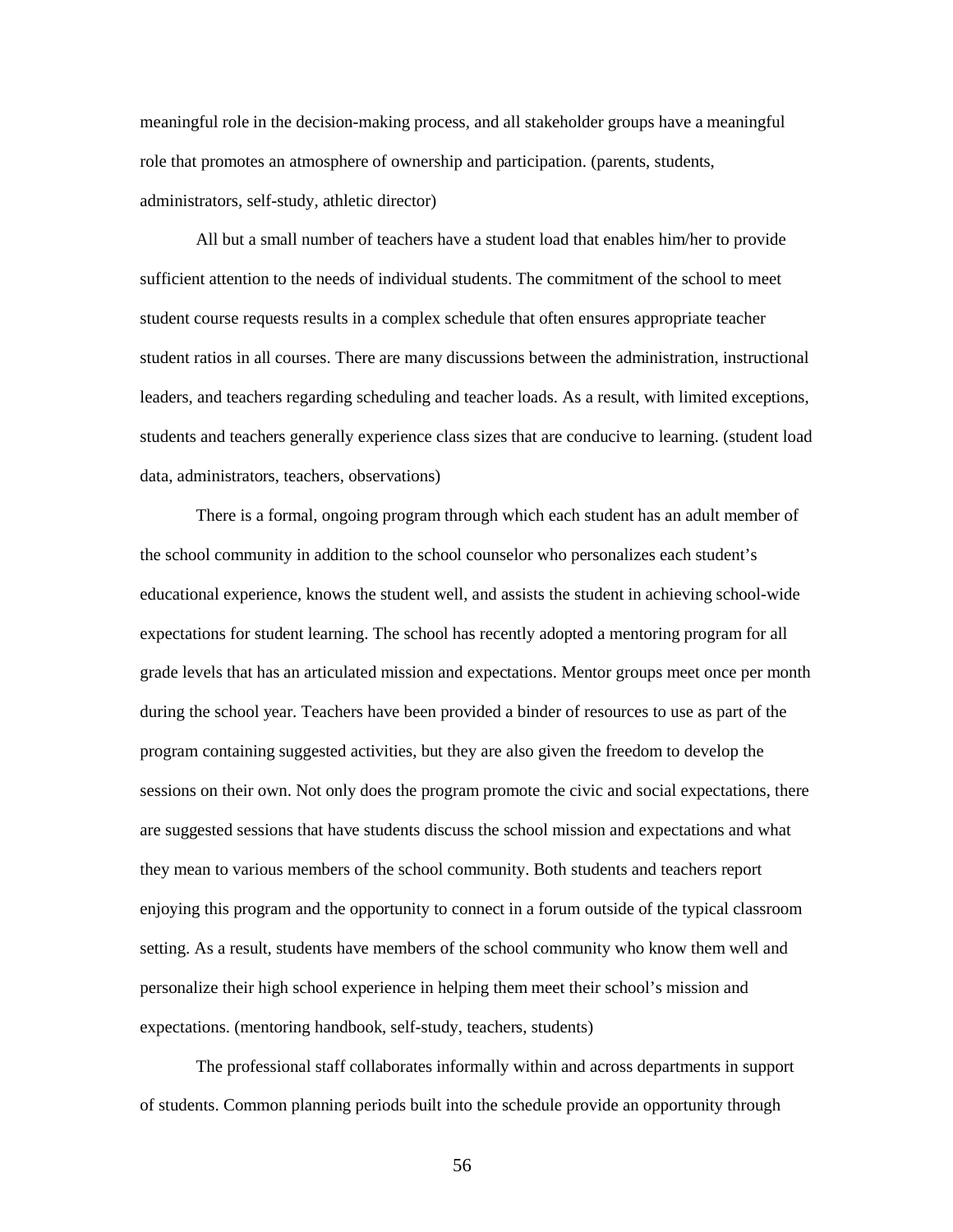which collaboration can take place. Teachers may collaborate both with colleagues who share a common course and as with those who teach outside their area of specialization. The common planning period also provides an opportunity for some teachers who co-teach to develop lesson plans and develop curricula together. Because of this informal collaboration, consistency and alignment in the delivery of assessment and instruction are enhanced in support of student learning. (self-study, teachers, instructional leaders)

Nearly all school staff members are involved in promoting the well-being and learning of students. The custodial staff takes pride in making sure the building is safe and clean and is conducive to a healthy learning environment. The secretarial staff is open and friendly and serves to support both faculty and administration in their interactions with students. Student behavior in the halls is appropriate and orderly due partly as a result of the hall monitor and faculty members making themselves visible and available. Rarely, the support staff does not receive timely communication about issues at the school, leading to some frustration for them as they attempt to respond to questions from students and families. For the most part, however, non-teaching staff members are well integrated into the Plainville High School community and their input is valued and respected. For these reasons, the non-certified staff serves a productive role in ensuring the well-being and learning of students. (students, support staff, guidance)

Student success is regularly acknowledged, celebrated, and displayed. Display cases throughout the building prominently display student work – whether they are artistic or academic. The building is also decorated with permanent student art work, giving students ownership and a sense of belonging. Athletic banners are displayed in the gymnasiums, highlighting team championships going back several decades. Athletic trophies and awards are exhibited in display cases. During morning announcements, the principal publicly acknowledges teams and individual students for their accomplishments -- athletic, academic, artistic, and civic. Students on the honor roll receive a gift from the school, funded by the parent association. The school newspaper, as well as local papers, regularly highlight student successes through press releases put out by the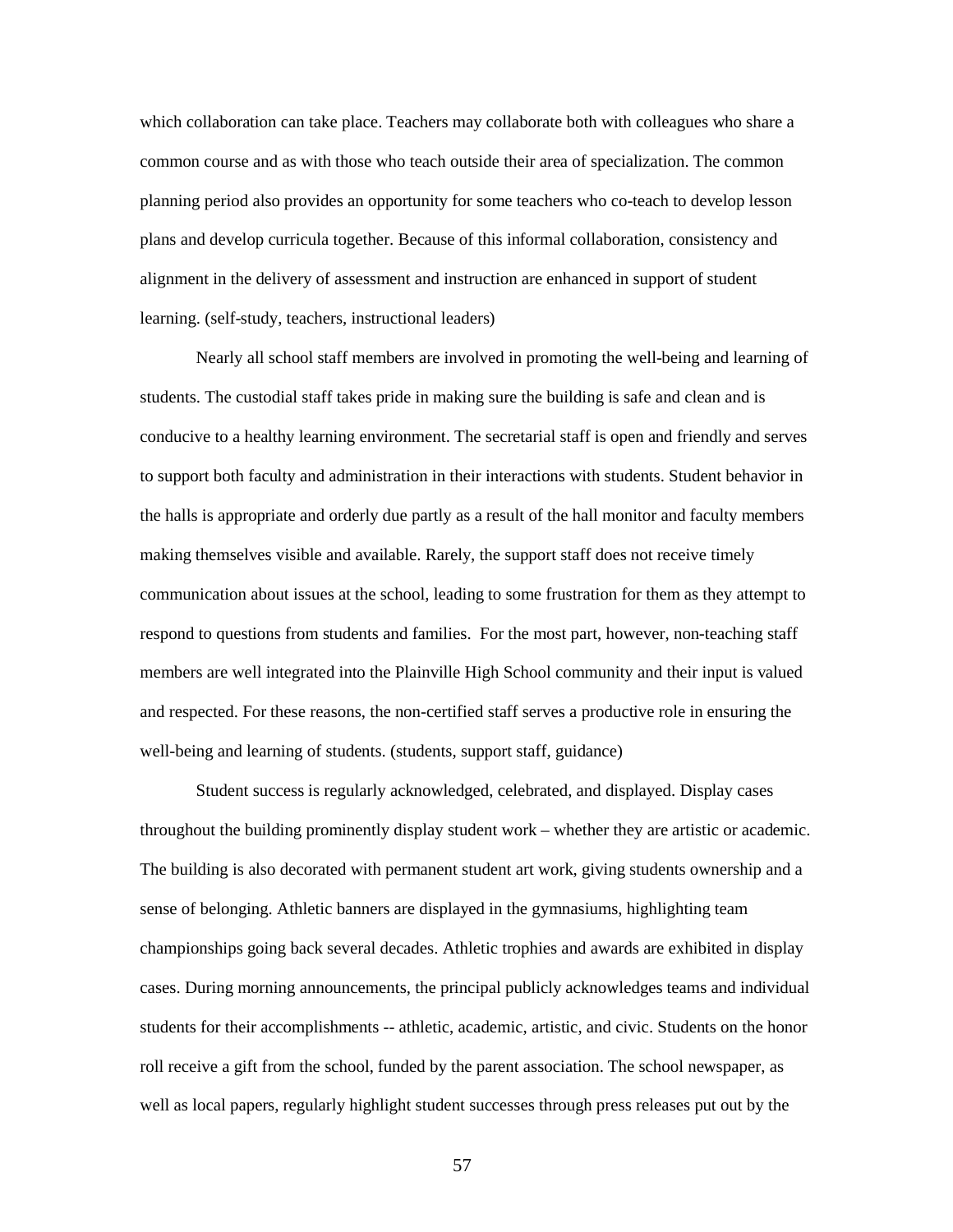school. Sports banquets honoring student achievement are held every season, and an awards/scholarship ceremony is held at the end of the year (Night of Excellence) to recognize student academic and civic achievements. Every year, students are inducted into National Honor Society and National Language Honor Society. Thus it is clear that student achievements at Plainville High School are regularly acknowledged and celebrated, and this recognition results in students' sense of belonging and pride. (published school documents, self-study, students, principal)

The climate of the school is safe, positive, respectful, and supportive, resulting in a sense of pride and ownership. Students are generally respectful of each other in the classroom, the corridors, and the cafeteria. All constituent groups in the school consider their involvement in school-life as being part of a family. Students are comfortable interacting with their teachers, and teachers are heavily involved in student life outside of the classroom through coaching and other extracurricular opportunities. The attendance regulation, though somewhat cumbersome, does put an emphasis on the importance of school attendance and is consistent with the school mission. Student discipline is handled primarily by the classroom teachers although serious cases of student misbehavior are referred to the assistant principals who utilize either a detention or inschool suspension to help students take responsibility for their actions – consistent with the school's social and civic expectations. Students demonstrate pride in their school through participation in school activities and attending sporting events, theatrical and music events, as well as through participation in school dances and class competitions and other school-wide activities. Thus, students and teachers alike enjoy and take pride in their school and make a concerted effort to contribute to a sense of group cohesion and satisfaction. (observation of students in corridor and cafeteria, self-study, teacher, principal)

The board of education supports the implementation of the school's mission and expectations for student learning. The board demonstrates an appropriate level of involvement in the implementation and initiation of school policy and programming. Policy decisions are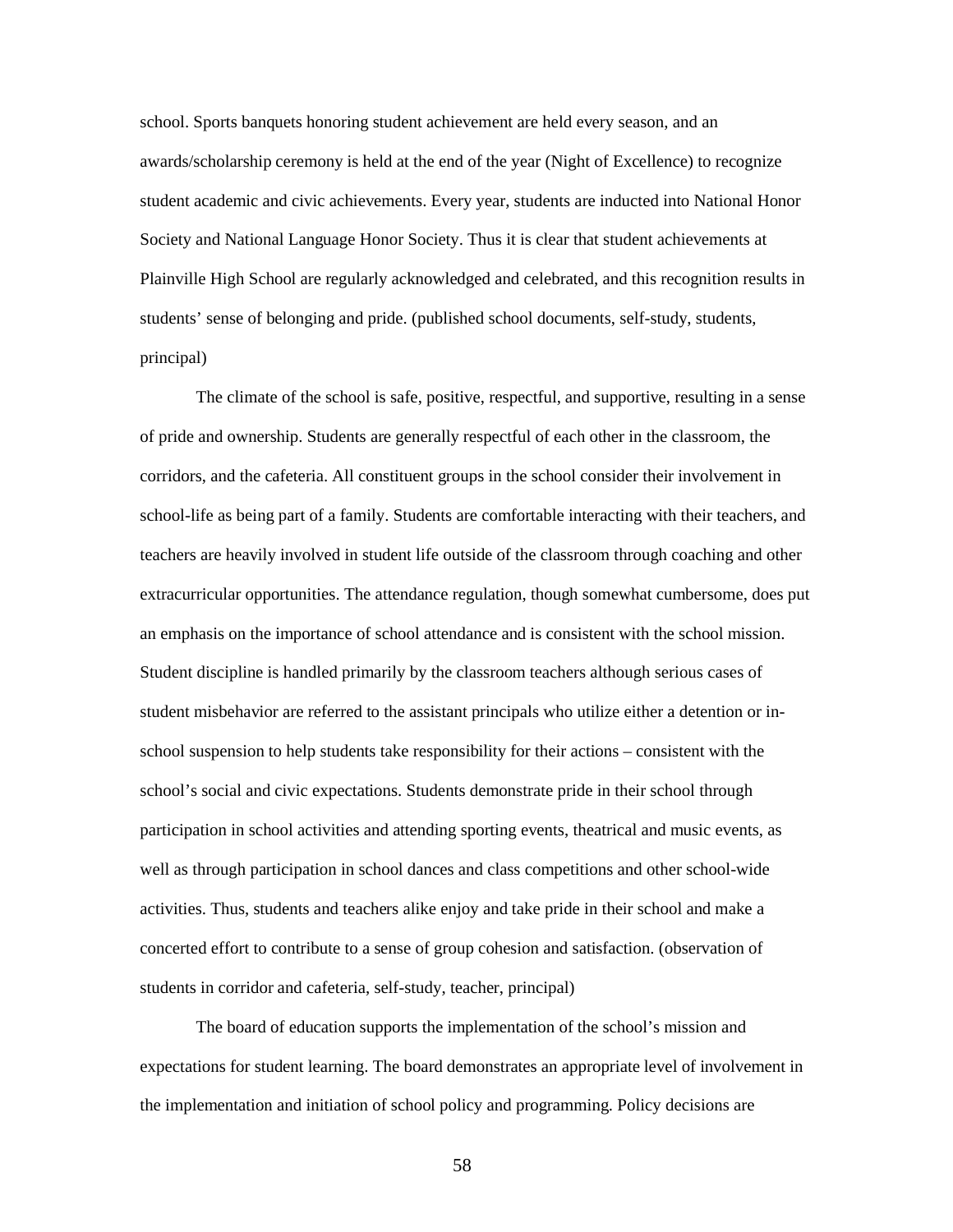consistent with the school's mission. The board makes an effort to include many voices as part of their decision-making process – including those of students, two of whom serve as non-voting liaisons to the board. The board looks for input from central office administration as well as building level administration to help inform their decisions. There is synergy and cooperation between the school community and the Plainville community at large.

#### **Commendations:**

- 1. The principal's strong rapport and collaboration with various constituents
- 2. The involvement of all school staff in promoting the wellbeing of students
- 3. The various formal and informal ways in which students' successes are celebrated
- 4. The board of education's support for the school's mission
- 5. The supportive school climate that instills a sense of pride and ownership in the students, faculty members, and school staff
- 6. The strategies used by the administrators to include a broad cross-section of the school community in decision-making
- 7. The administration's creativity and efforts in providing common planning time for teachers

#### **Recommendations:**

- 1. Revise the way in which academic grouping patterns are implemented to ensure that they are reflective of the school population's diversity and provide equity in the educational experience of all students
- 2. Implement a systematic, planned approach that gives a shared sense of purpose to the teachers' common planning time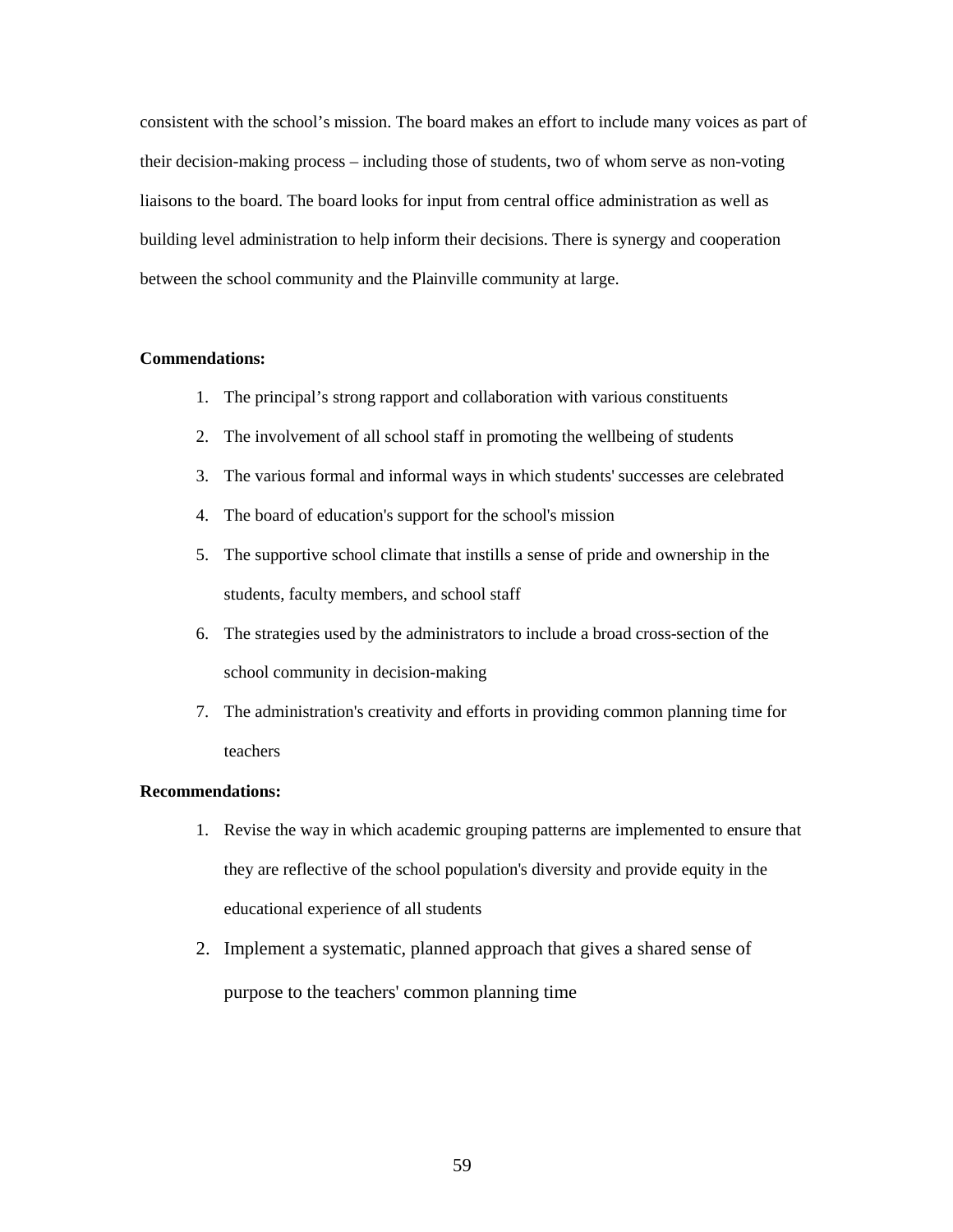### **SUPPORT STANDARD**

**6**

# **SCHOOL RESOURCES FOR LEARNING**

Student learning and well-being are dependent upon adequate and appropriate support programs and services. The school is responsible for providing an effective range of integrated resources to enhance and improve student learning and well-being and to support the school's mission and expectations.

# **All Student Support Services**

- 1. The school's student support services shall be consistent with the school's mission and expectations for student learning.
- 2. The school shall allocate resources, programs, and services so that all students have an equal opportunity to achieve the school's expectations for student learning.
- 3. Student support personnel shall enhance student learning by interacting and working cooperatively with professional and other staff and by utilizing community resources to address the academic, social, emotional, and physical needs of students.
- 4. All student support services shall be regularly evaluated and revised to support improved student learning.
- 5. There shall be a system for effective and ongoing communication with students, parents/guardians, and school personnel, designed to keep them informed about the types of available student support services and identified student needs.
- 6. Student records, including health and immunization records, shall be maintained in a confidential and secure manner consistent with federal and state law.

7. There shall be sufficient certified/licensed personnel and support staff to provide effective counseling, health, special education, and library media services.

## **Guidance Services**

- 8. The school shall provide a full range of comprehensive guidance services, including:
	- individual and group meetings with counseling personnel;
	- personal, career, and college counseling;
	- student course selection assistance;
	- collaborative outreach to community and area mental health agencies and social service providers;
	- appropriate support in the delivery of special education services for students.

# **Health Services**

- 9. The school's health services shall provide:
	- preventive health services and direct intervention services;
	- appropriate referrals;
	- mandated services;
	- emergency response mechanisms;
	- ongoing student health assessments.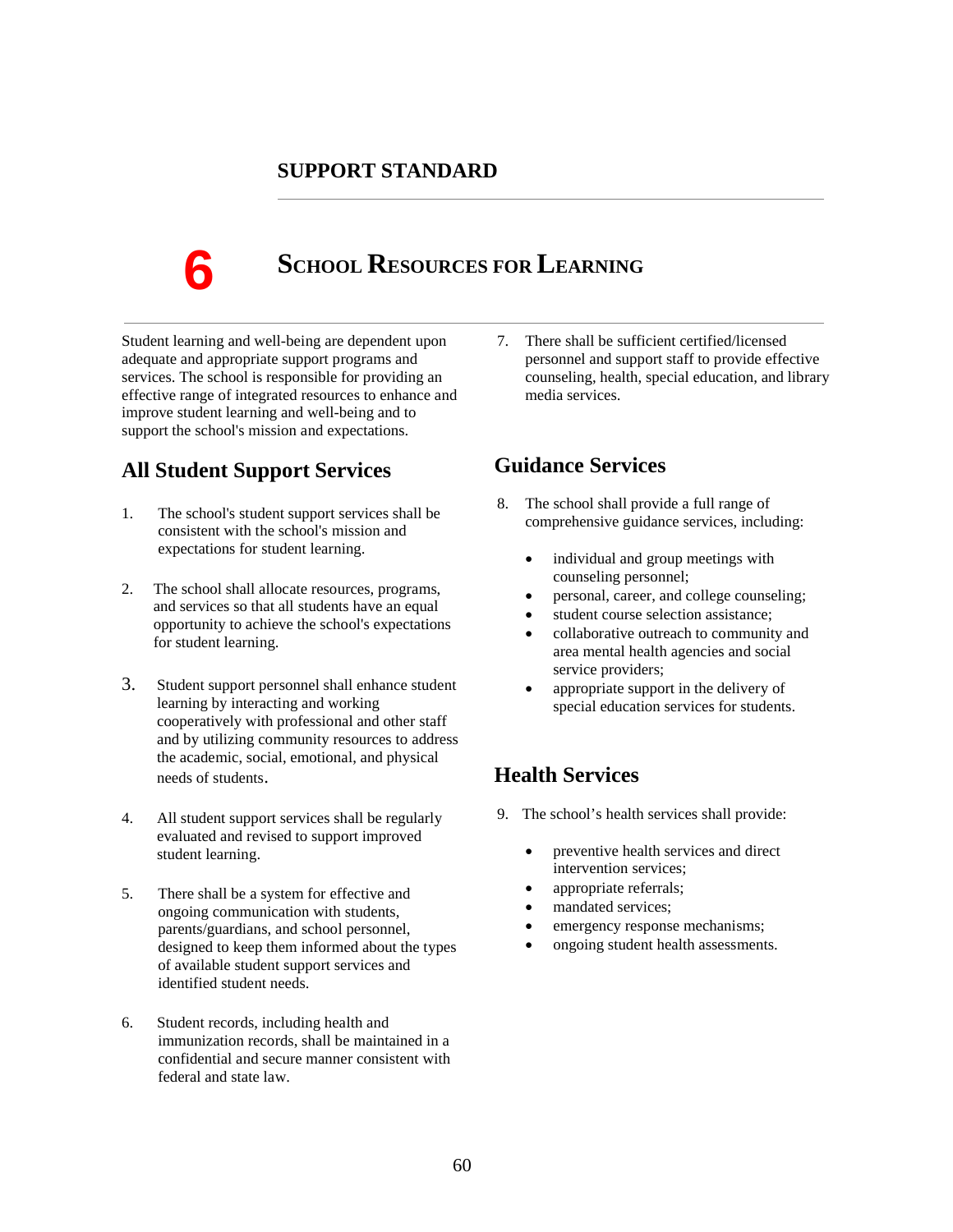# **Library Information Services**

- 10. The library/information services program and materials shall be fully integrated into the school's curriculum and instructional program.
- 2. 11.Library/information services personnel shall be knowledgeable about the curriculum and support its implementation.
- 12. A wide range of materials, technologies, and other library/information services that are responsive to the school's student population shall be available to students and faculty and utilized to improve teaching and learning.
- 13. Students, faculty, and support staff shall have regular and frequent access to library/information services, facilities, and programs as an integral part of their educational experience before, during, and after the school day.
- 14. The library/information services program shall foster independent inquiry by enabling students and faculty to use various school and community information resources and technologies.
- 15. Policies shall be in place for the selection and removal of information resources and the use of technologies and the Internet.

#### **Special Education Services**

16. The school shall provide special education services related to the identification, monitoring, and referral of students in accordance with local, state, and federal laws.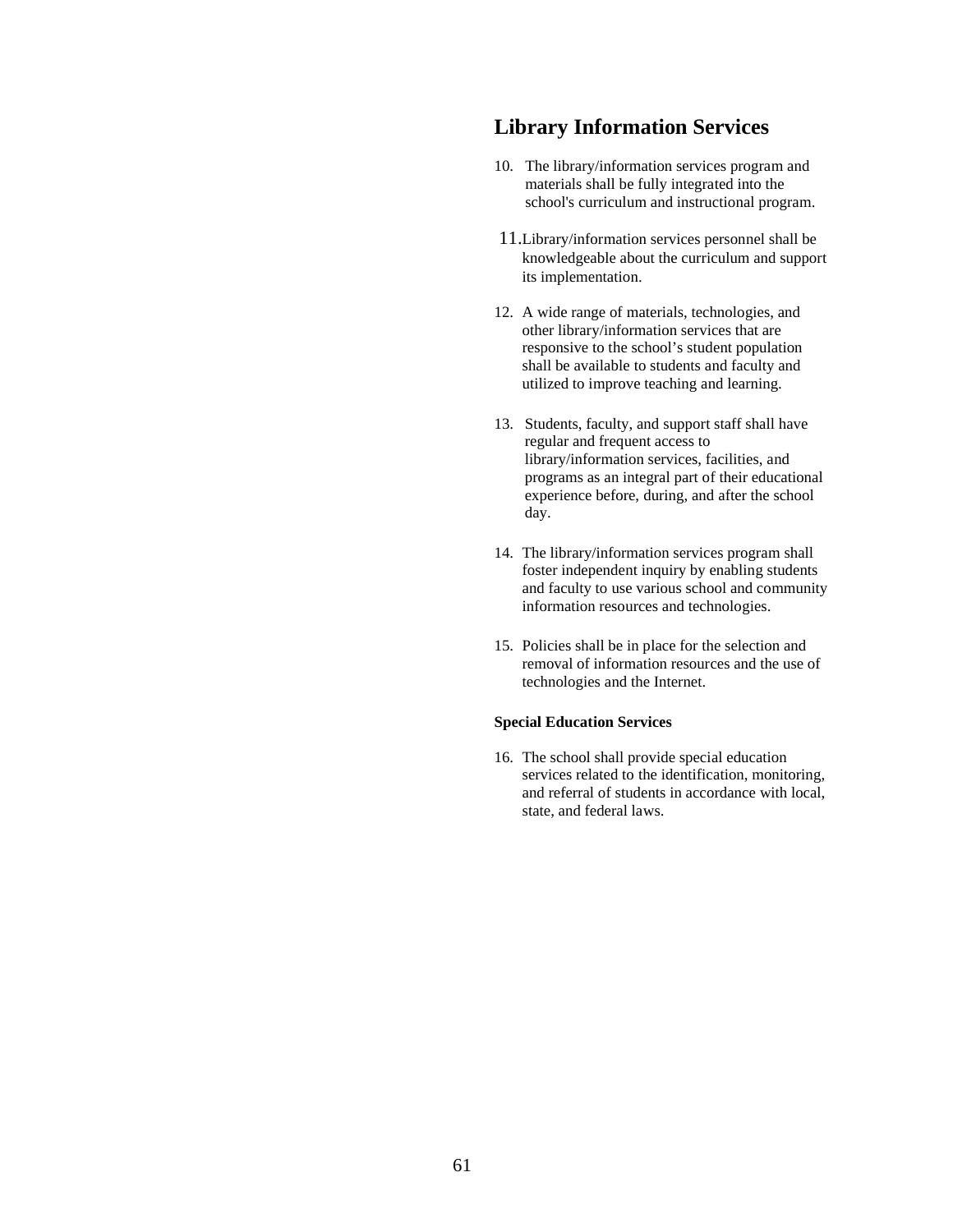#### **Standard 6: School Resources for Learning**

#### **Conclusions**

Plainville High School's support services are consistent with the school's mission and expectations for student learning. The support services include a comprehensive guidance program, health services, library media and technology services, and a special education program that supports students with special needs. Library services provide access to a variety of technology and information resources both within and outside the school community. The special education department offers a variety of special education programs that provide equal access to the curriculum for all students at the standard level through modifications and accommodations. In addition the Connections Program offers emotional support to those students identified in need. The range and effectiveness of the school's student support services at Plainville High School is aligned with the mission and expectations of the school, allowing all students to demonstrate success in achieving the expectations. (teachers, parents, students)

The school allocates resources, programs, and services so that all students have an equal opportunity to achieve the school's expectations for student learning. Student support personnel collectively enhance student learning by using freshman academy as a means for school counselors to access their students and convey information regarding credits, graduation requirements, and decision-making. School counselors meet with students at least one time per year and conduct junior and senior interviews where they discuss post high school options and create a plan based on student interests. Students have the option of gaining credits through two on-line programs, the Early College Experience, and the college career pathways program. A fulltime library information teacher and one para-professional collaborate with classroom teachers to enable academic success. An after-school homework club in the library information center (LIC) offers students assistance with schoolwork. Therefore, the resources provided support student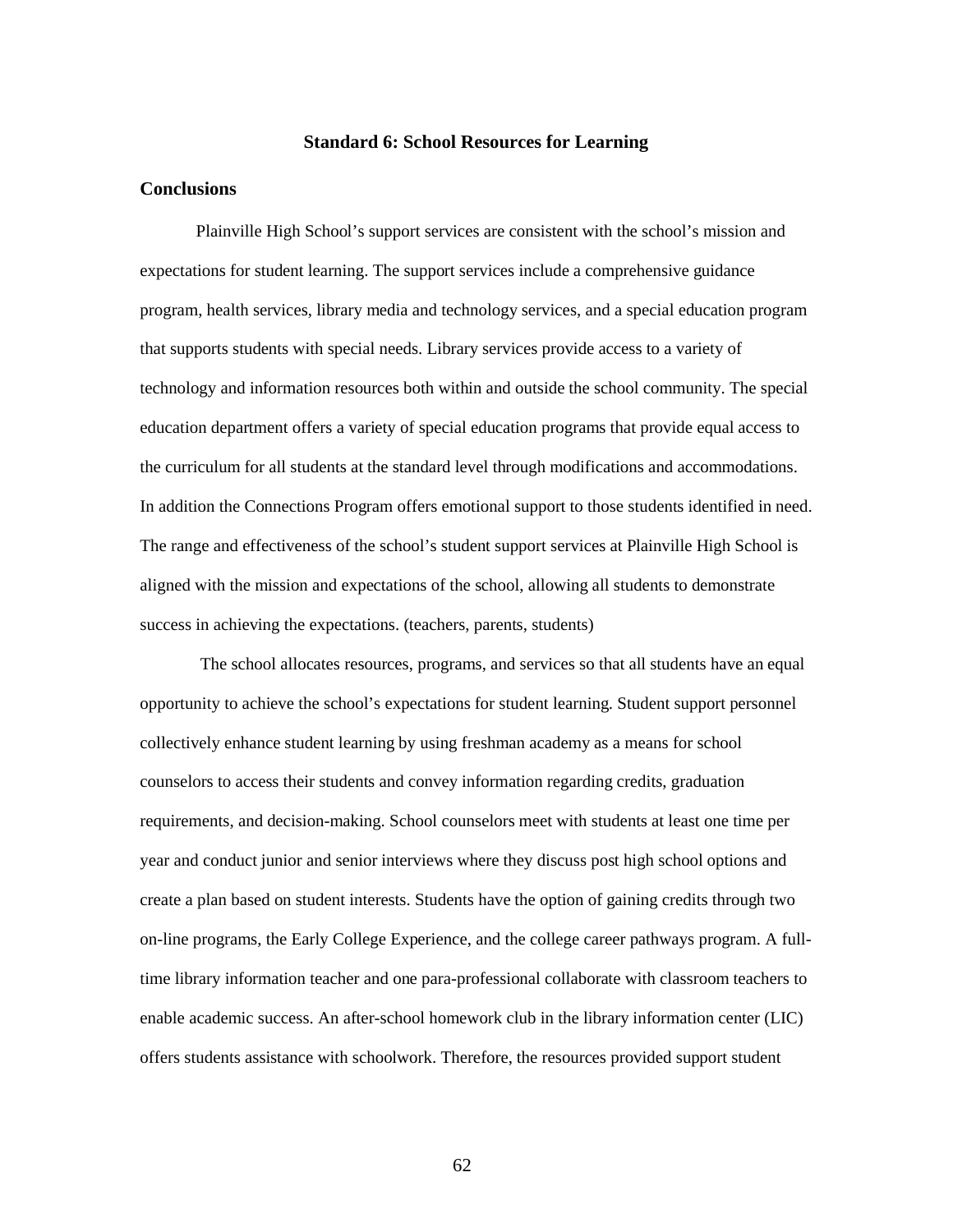learning by providing opportunities for students to learn. (board of education, support services, students, observation, school counselors, self-study)

Student support personnel enhance student learning by interacting and working cooperatively with professional and other staff members and by utilizing community resources to address the academic, social, emotional, and physical needs of students. Plainville High School utilizes two on-line educational options; CT Virtual High School and Keystone. Plainville High School also provides opportunities for students to earn college credit while in high school through college and career pathways in conjunction with Tunxis Community College and Early College Experience in conjunction with the University of Connecticut. Through student assistance team meeting (SAM), Plainville High School utilizes the services of Plainville Youth Services volunteer tutors from the community and General Electric. The school counselors and vice principals are divided into houses, allowing support staff to meet weekly and discuss areas of concern. The library information teacher meets with individual classroom teachers and departments to discuss resource and literature needs. She also encourages students to use the Plainville Public Library. Therefore, student learning and opportunities are enhanced through school and community resources. (guidance, parents, support staff, self-study, administrators, school resources committee)

All student support services are informally evaluated and revised to support improved student learning. The library information teacher gives out informal surveys to students who use the library services. The special education department is annually evaluated by the State of Connecticut and bases its modifications on the results of that evaluation. All freshmen are enrolled in freshmen academy and complete an evaluation of that course at the end of semester 1. Adjustments are made to the program based on those results. An overall evaluation of the school counseling program was completed two to three years ago by a consultant from an outside agency, and changes to the program were based on findings of the evaluation. The director of pupil services evaluates the health services annually. While these informal sources of data have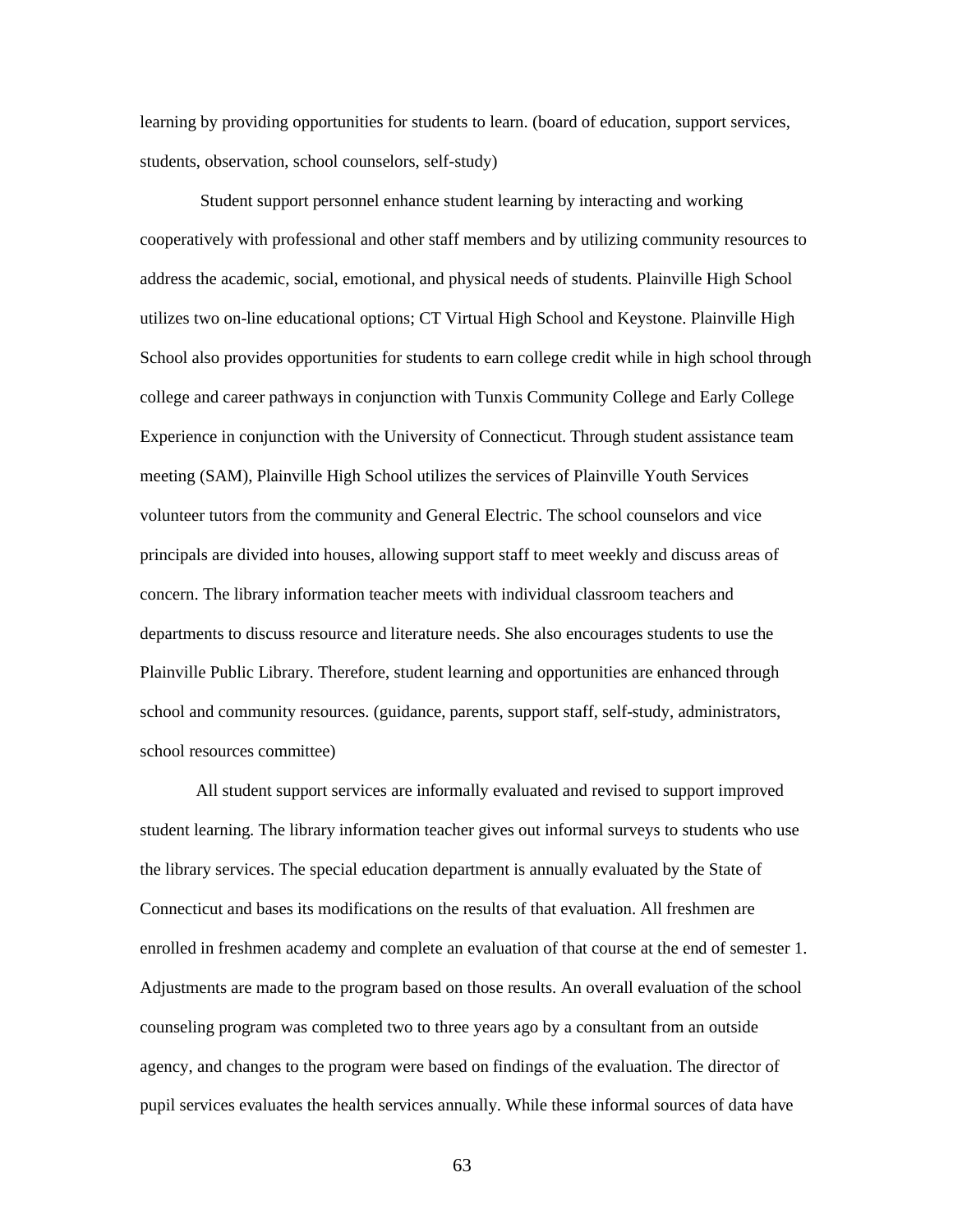some use, the lack of formal program evaluation may hinder these programs' further development. (school resource committee, school counselors, instructional leaders, students)

Systems for effective and ongoing communications with students, parents, and school personnel are designed to keep them informed about the available student support services and identified student needs. The school counseling and other support service departments communicate with parents through the quarterly guidance newsletter, the school website, the school radio, and Connect Ed, which gives parents the option of communication through e-mail or the phone system and can mass-contact families of students. The morning announcements are used to publicize visiting colleges and upcoming events. If needed, 84.5% of parents reports that they feel comfortable contacting the guidance office. In addition, 80% of the staff feels the nurse adequately keeps them informed of student health concerns. Student learning, support, and opportunities are enhanced as a result of the communication system at Plainville High School. (parents, board of education, Endicott Survey, self-study)

Student records, including health and immunization records, are maintained in a confidential and secure manner consistent with federal and state law. All guidance notes are kept in locked fire-proof filing cabinets located in each counselors office; health records are kept under lock in the health office; students cumulative files are stored in a locked filing cabinet located in the main office, and special education files are kept in a separate locked filing cabinet in a storage closet located off the main office. Therefore, the way in which sensitive files are stored ensures student confidentiality. (administrators, guidance personnel, self-study)

For the most part, Plainville High School has sufficient certified and licensed personnel and support staff members to provide effective counseling, special education, health, and library/media services. The guidance department consists of four certified high school counselors with case loads averaging 245:1, with a reduced caseload of 140:1 for the instructional leader. There is currently one full-time school nurse, six special education teachers, one full-time school psychologist for the general population, and one full-time school psychologist for the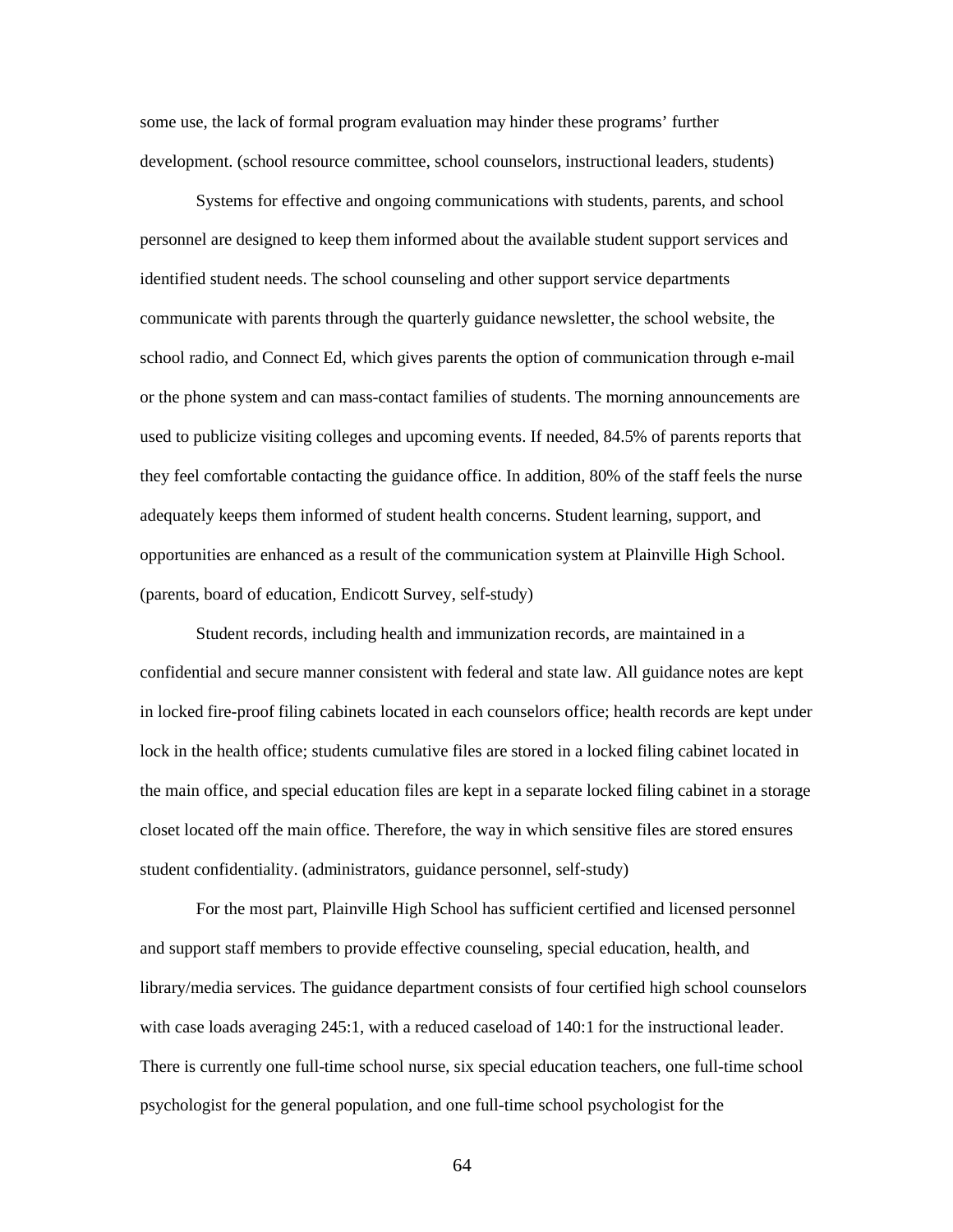Connections Program with no social workers at the high school level. The library staff consists of one-full time certified library information teacher and one-part time library para-professional who is available during the first five blocks of the day. Teachers are also assigned to assist in the library throughout the week. Therefore, there is sufficient support staff to facilitate the school's mission. (facility tour, standard committee, students, parents, support staff, self-study)

The high school provides a range of comprehensive guidance services including both individual and group meetings for a variety of issues such as personal/social concerns, academic counseling, career planning, course selection, and post-secondary options including college applications. Guidance counselors meet individually with students annually, and that number increases as needs arise; 72.5% of students agrees that they meet with their school counselors at least once a year. During a student's freshman year they are required to participate in the freshman academy course which meets once in the eight-day rotation. Freshman academy is directed by the school counselors and extends across semester one to include topics such as decision-making, career awareness, study skills, learning styles, volunteer opportunities, graduation requirements, and course selection. During a student's junior and senior year, guidance counselors conduct junior/senior interviews. At this meeting, students discuss interests and possible post high school plans, and counselors provide information regarding SATs/PSATs and the college application process. In addition to individual meetings, school counselors conduct a variety of small groups to support the academic, civic, and social expectations of the school. Therefore, the comprehensive guidance program enhances student learning through selfexploration, career planning, and individual and small group work. (students, parents, support staff, guidance personnel)

The school's health services include the provision of preventive health services, direct intervention services, appropriate referrals, mandated services, emergency response mechanisms, and ongoing student health assessments. Preventive and ongoing assessments include vision and scoliosis testing in ninth grade. Parents and staff members have had fast and comprehensive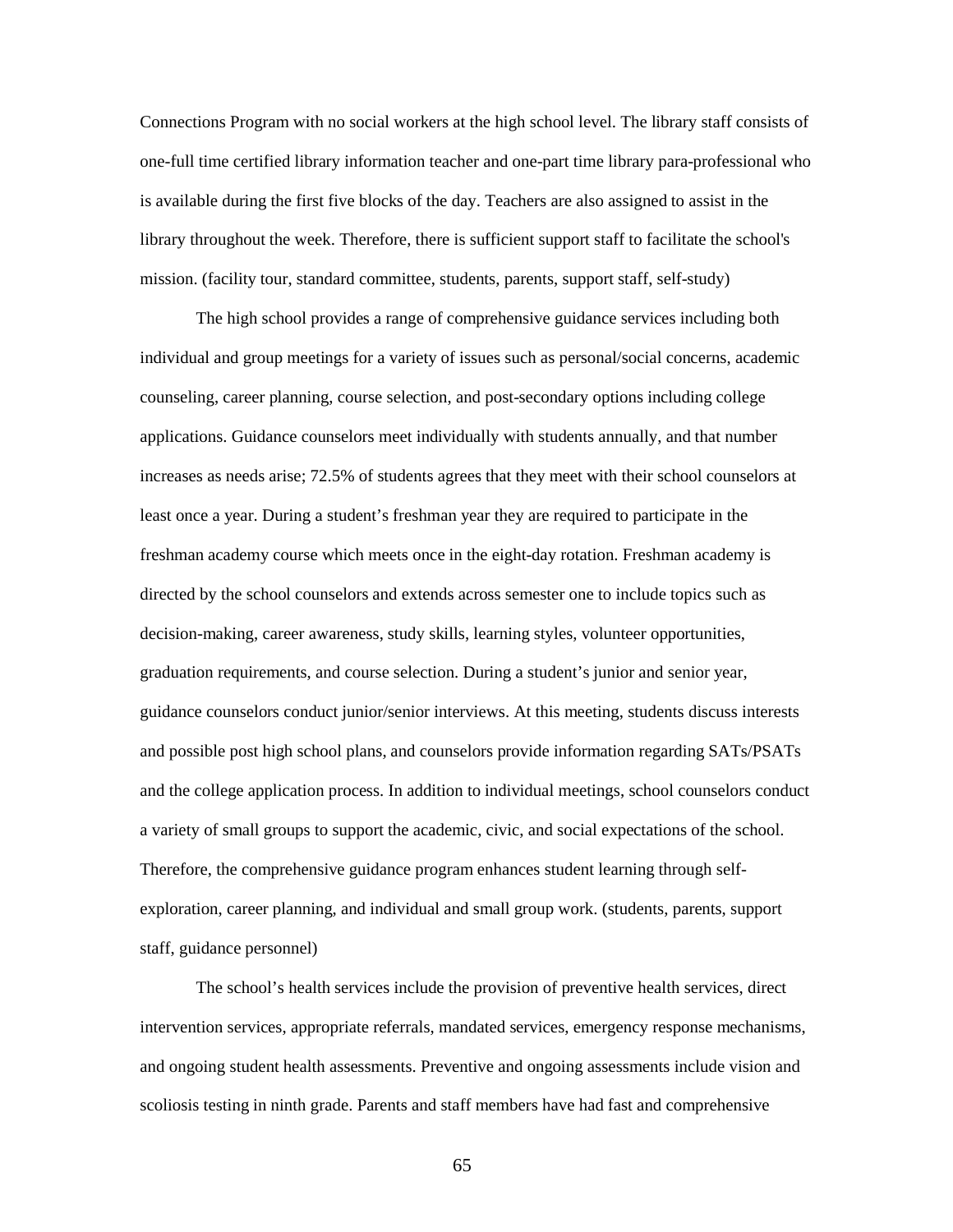responses from the school nurse. Therefore, the civic and social expectations for student learning of a healthy lifestyle are enhanced by health service offerings and efficient and comprehensive response by the school nurse. (students, support staff, parents)

The library/information services program and materials are integrated into the curriculum and support the research and curriculum needs of the students and teachers. Students, teachers, and classes actively use the library's resources for their research and information needs. Library purchases are made specifically based upon the recommendations of students and staff members as well as the observations of the library media specialist of what the information needs are for curriculum-based research and inquiry. Collaborative planning between classroom teachers and the library information teacher integrates library resources into the curriculum, supplementing teaching and learning. Therefore, the library media specialist is involved in the creation of curricula through her service on curriculum committees and attendance at department meetings that allow her to assist in this process. (students, self-study, teachers)

The library/information services personnel are knowledgeable about the curriculum and support its implementation through informal processes. The library information teacher collaborates with teachers as they plan assignments, projects, and research tasks to fulfill the demands of the various assignments based on her knowledge of the collection and resources as well as feedback received from students and teachers on the effectiveness of library resources. Through informal discussions with colleagues, requests for materials from teachers, departments, and students as well as through the use of the library's services by students and/or classes, library personnel are able to ensure that adequate resources are available to meet the needs of the school's curricula. The knowledgeable library staff augments the learning experience of students and provides necessary support for the mission and expectations of Plainville High School. (students, self-study, parents)

A wide range of materials, technologies, and other library/information services that are responsive to the school's student population are available to students and faculty members and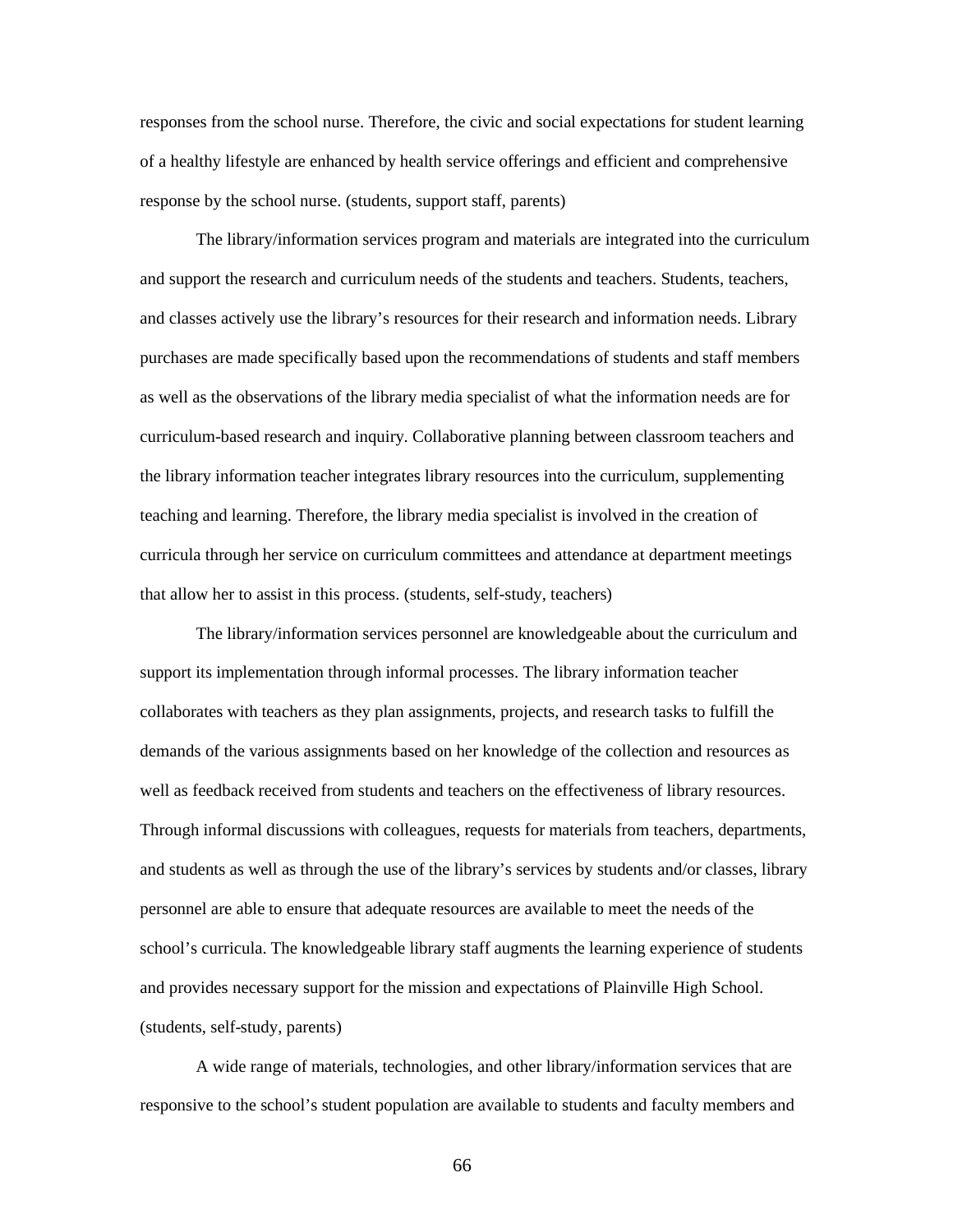are regularly utilized to improve teaching and learning. An extensive collection of online databases supports research. The print and online resources meet the needs of the curriculum and reading levels of the student population. The collection addresses all areas of the curriculum in addition to a number of fiction and high interest non-fiction titles for personal reading selections. A new initiative to download audio books to iPods is being piloted with special education students. The wide range of library services supports and enhances learning in all curricula areas. (self-study, teachers, support staff)

Students and faculty and support staff members have acceptable access to library/information services, facilities, and programs on most days. The resources in the library are available to all students and teachers during the entire day, and the online databases are available to any member of the school community from any computer with Internet access at anytime. There is sufficient space and technology to accommodate simultaneous use of the library information center by a class group and by individuals. Teachers schedule the library information center (LIC) online along with its adjacent computer lab. Lack of a full time para-professional to aid the library information teacher during the last class of the day may limit student's and faculty's access to the services of LIC. (self-study, teachers, support staff)

The library/information services program fosters independent inquiry by enabling students and faculty members to use various school and community information resources and technologies. Teachers report that students are successful on research topics, illustrating their success at independent inquiry. Freshmen participate in an extensive library orientation, learning how to access print information online resources and link to the Plainville Public Library from home. Student must complete technology-based projects that focus on advanced Internet search strategies, web-site evaluation, spreadsheets, and online course work. Subject specific resources are shared with teachers who are encouraged to require students to use a variety of resources when assigning projects. Students are exposed to a variety of sources inside and outside the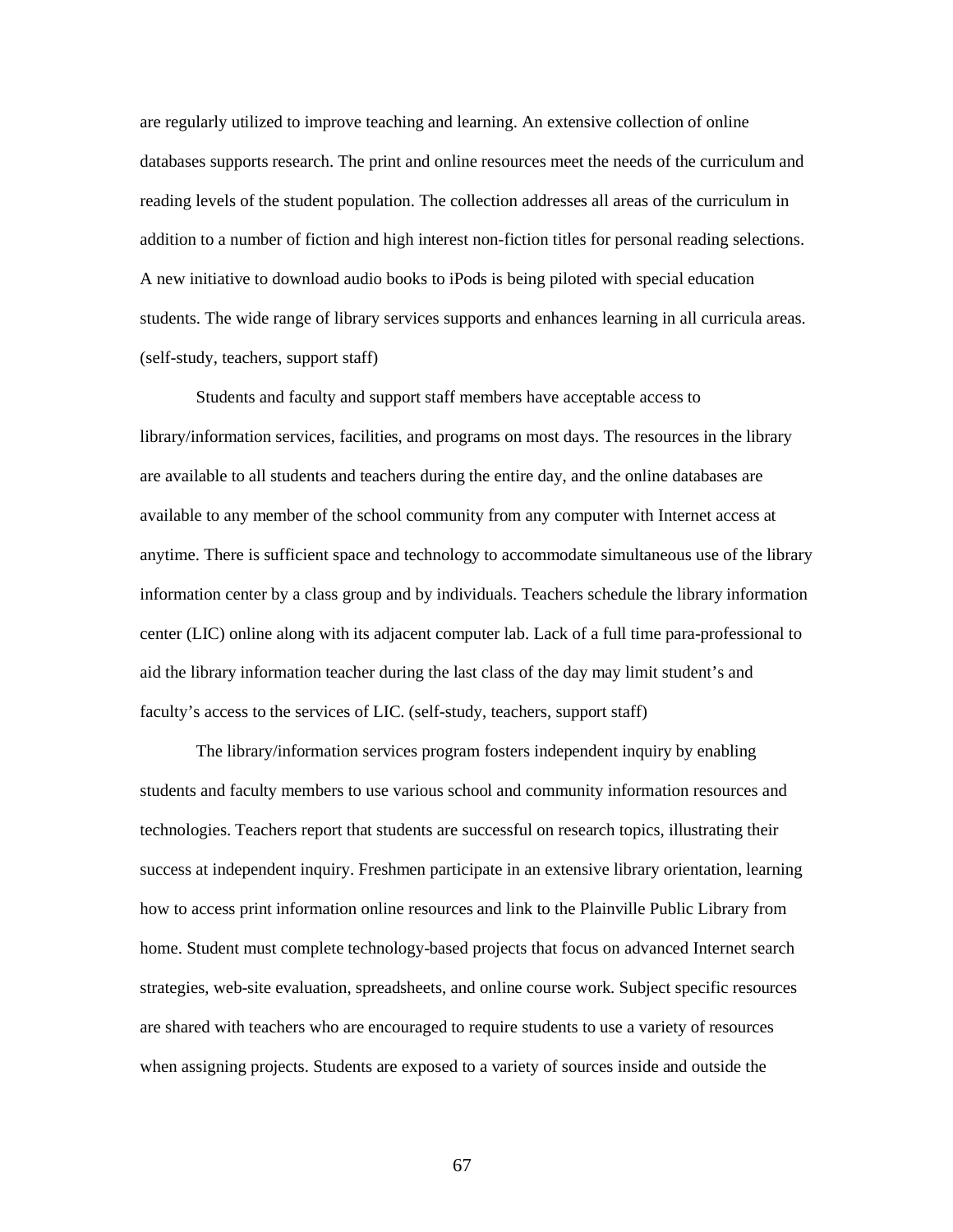school walls, further fostering independent, inquiry-based learning and creating life-long learners. (teachers, students, self-study)

Policies are in place for the selection and removal of information resources and the use of technologies and the Internet. The materials selection policy contains provisions for selecting library materials and for removing outdated or inaccurate materials. All policies are available on the district webpage and in the LIC. The acceptable use policy and code of conduct regarding computers is in the students' agenda. Faculty and students annually acknowledge their acceptance of the acceptable use policy (AUP), making enforcement of the policy possible. (teachers, self-study, evidence box)

Plainville High School does two separate approaches for identifying and intervening with students experiencing personal/social and academic difficulties. The school works on a house model, designated the Blue House and the White House. This model allows counselors and administrators to communicate on a regular basis about student concerns. The student assistance team meeting (SAM) is designed to identify students who may be experiencing problems needing clinical intervention. There is a referral form available in the guidance office. Plainville High School is working toward a more comprehensive model of pre-intervention strategies. Sophomores who have struggled with math or reading in their freshmen year have been identified for an additional math or English class which is designed to improve CAPT scores. This is the first year for this intervention, and data determining if tit is successful has not yet been collected. Special education teachers are becoming more involved in co-teaching and gaining knowledge of subject curriculum to better support their students. Academic difficulties are identified and discussed during the house meetings which occur on a weekly basis. Therefore, there are adequate systems to identify and provide services to students in need. (standard committee, parents, support staff, observations, principal)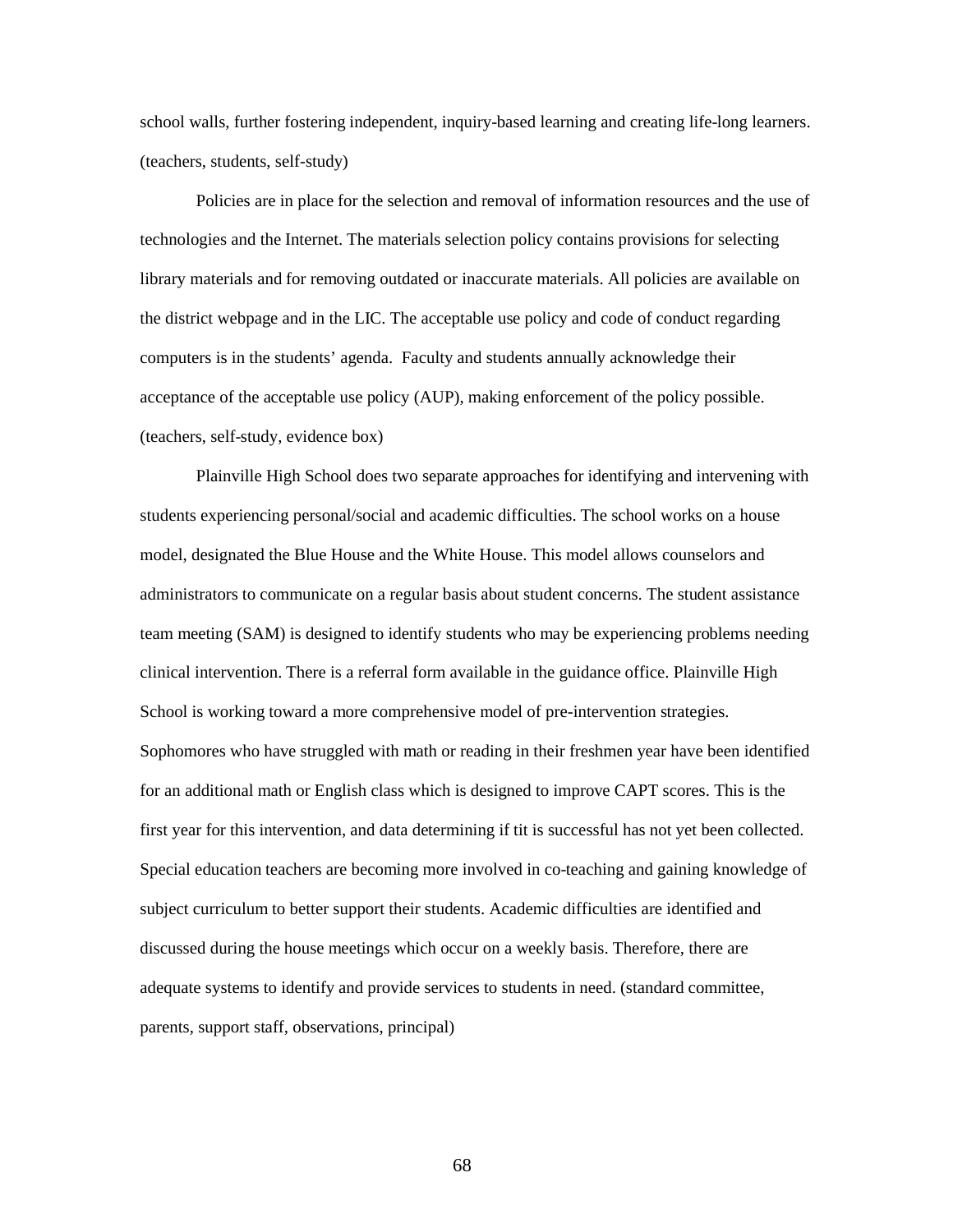#### **Commendations**

- 1. The beneficial collaboration between student support services personnel, external services, and faculty members to support academic success
- 2. The library information center's purposeful support of student learning through collaboration with members of the school community
- 3. The library information center's extensive resources including print and a variety of electronic resources which support the curriculum and learning needs of students

### **Recommendations**

1. Expand student access to the library information center outside of the students' normal class time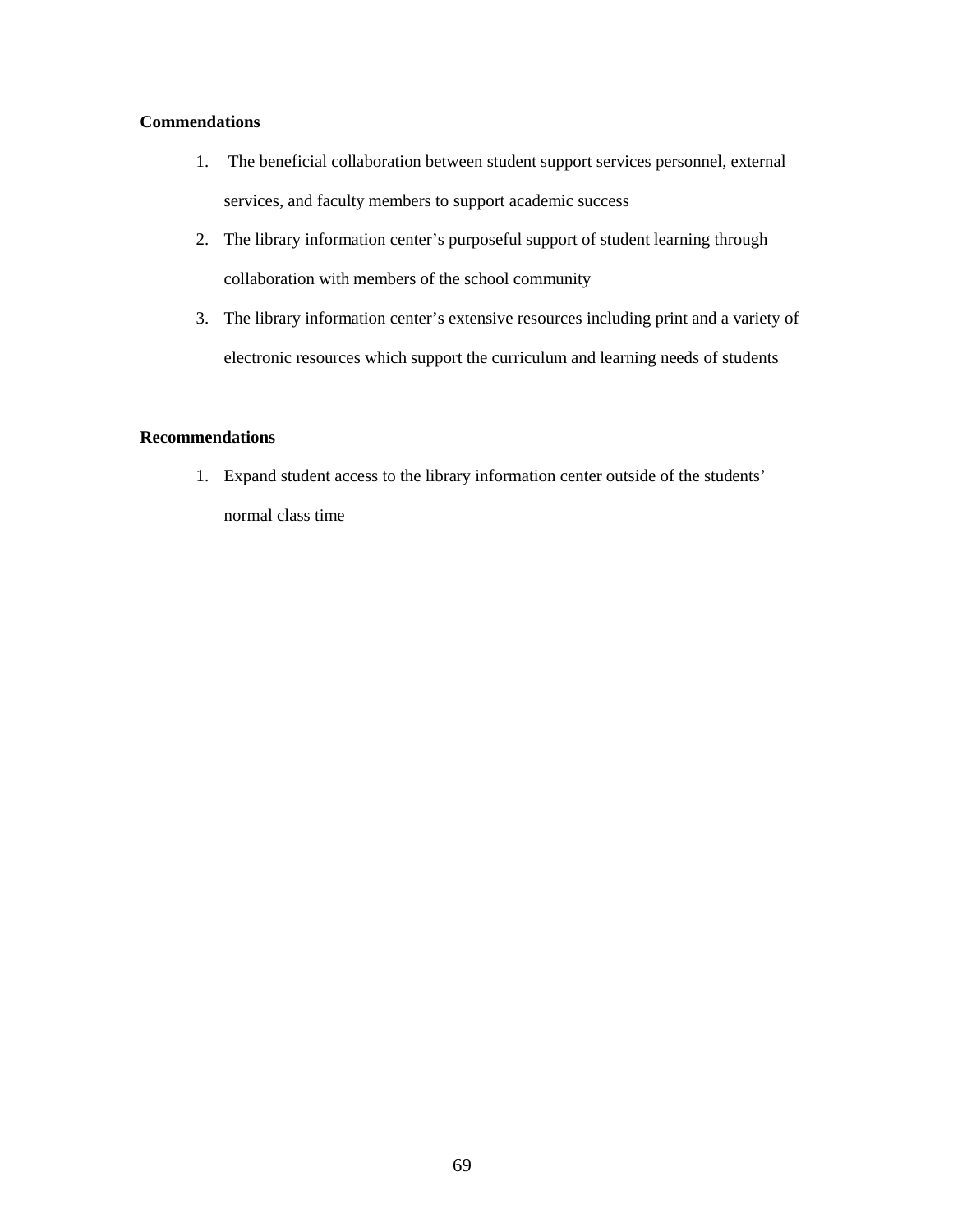## **SUPPORT STANDARD**

# **7**

# **COMMUNITY RESOURCES FOR LEARNING**

Active community and parent participation, facilities which support school programs and services, and dependable and adequate funding are necessary for the school to achieve its mission and expectations for student learning.

- 1. The school shall engage parents and families as partners in each student's education and shall encourage their participation in school programs and parent support groups.
- 2. The school shall foster productive business/community/higher education partnerships that support student learning.
- 3. The school site and plant shall support and enhance all aspects of the educational program and the support services for student learning.
- 4. The physical plant and facilities shall meet all applicable federal and state laws and shall be in compliance with local fire, health, and safety regulations.
- 5. Equipment shall be adequate, properly maintained, catalogued, and replaced when appropriate.
- 6. A planned and adequately funded program of building and site management shall ensure the appropriate maintenance, repair, and cleanliness of the school plant.
- 7. There shall be ongoing planning to address future programs, enrollment changes, staffing, facility, and technology needs as well as capital improvements.
- 8. The community and the district's governing body shall ensure an adequate and dependable source of revenue to provide and maintain appropriate school programs, personnel, services, facilities, equipment, technological support, materials, and supplies for student learning.
- 9. Faculty and building administrators shall have active involvement in the budgetary process, including its development and implementation.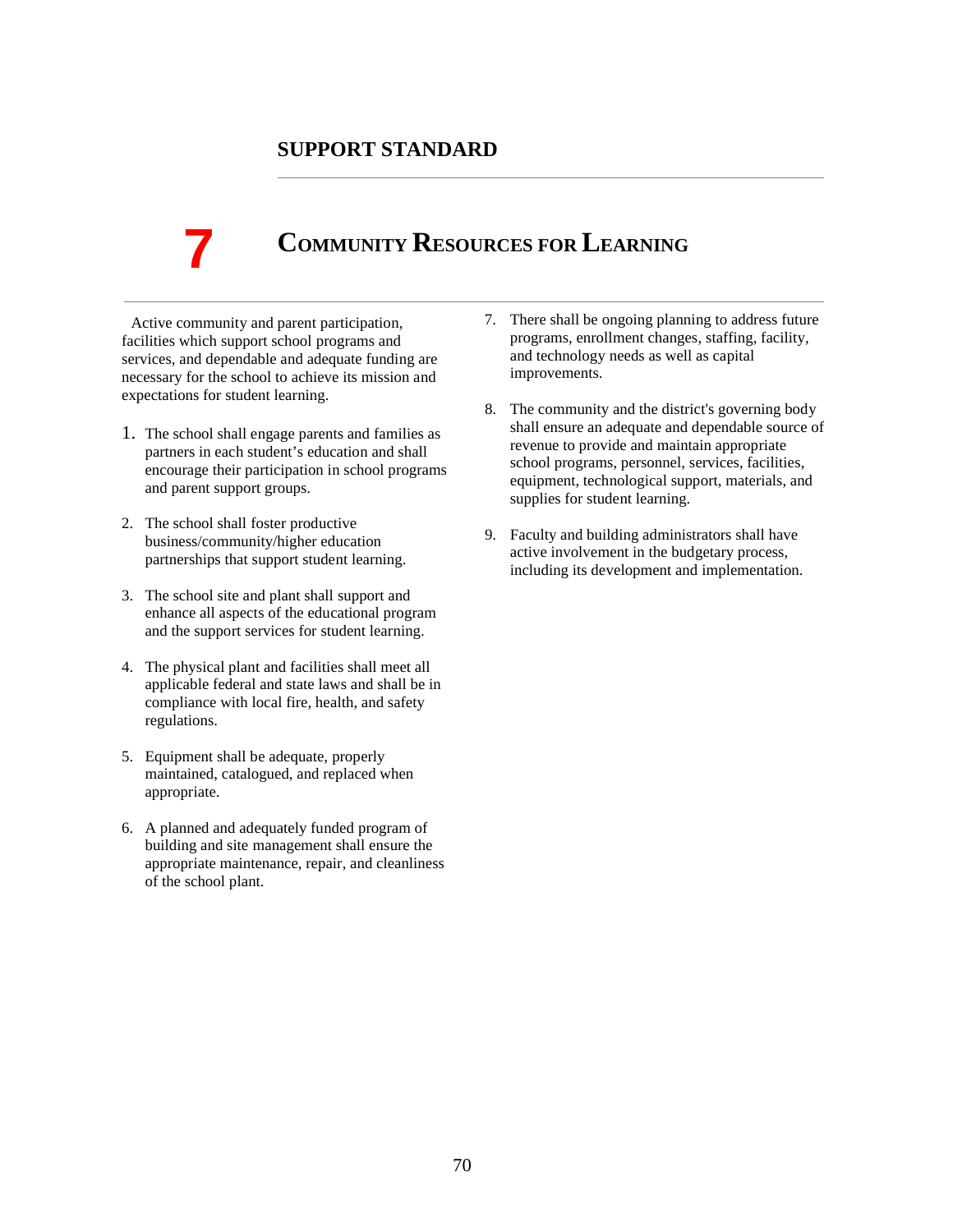#### **Standard 7: Community Resources for Learning**

#### **Conclusions:**

Plainville High School engages parents and families in students' education and encourages their participation in school programs and parent support groups. Various methods are used to apprise parents and families of student learning and school events. Parents are informed via the student-handbook, district and school web-sites, mid-quarter progress reports, quarterly report cards, and parent conferences. Access to progress reports, grades, assignments, homework, and lesson plans is available online through PowerSchool and OnCourse. A quarterly newsletter, automated phone call system, parent e-mail tree, and timely releases to the local newspaper are additional methods of communication used. The principal holds monthly parent forum meetings, and a variety of parent organizations contributes to participation in students' programs and activities. Thus, there are many opportunities for parents and families to be informed of and participate in students' education. (teachers, students, parents, self-study)

Plainville High School fosters productive business/community/higher education partnerships that support student learning. Most of the members of the teaching and learning community in Plainville High School (administrators, teachers, students, and parents) work with some of the businesses in town and community institutions that have an active role in the students' lives. Tunxis Community College (TCC) is actively involved in the school and offers juniors and seniors free college credits through the college career pathways program, and The University of Connecticut has similar involvement through the UConn Early College Experience credit program. Students in the unified arts program produce television and online school athletic events segments, create signs for local business, and participate in projects with the local police department. Consequently, these partnerships have improved teaching and learning at the school and given students a wide range of opportunities to see valid results and applications of their learning in classrooms. (teachers, parents, self-study, observations)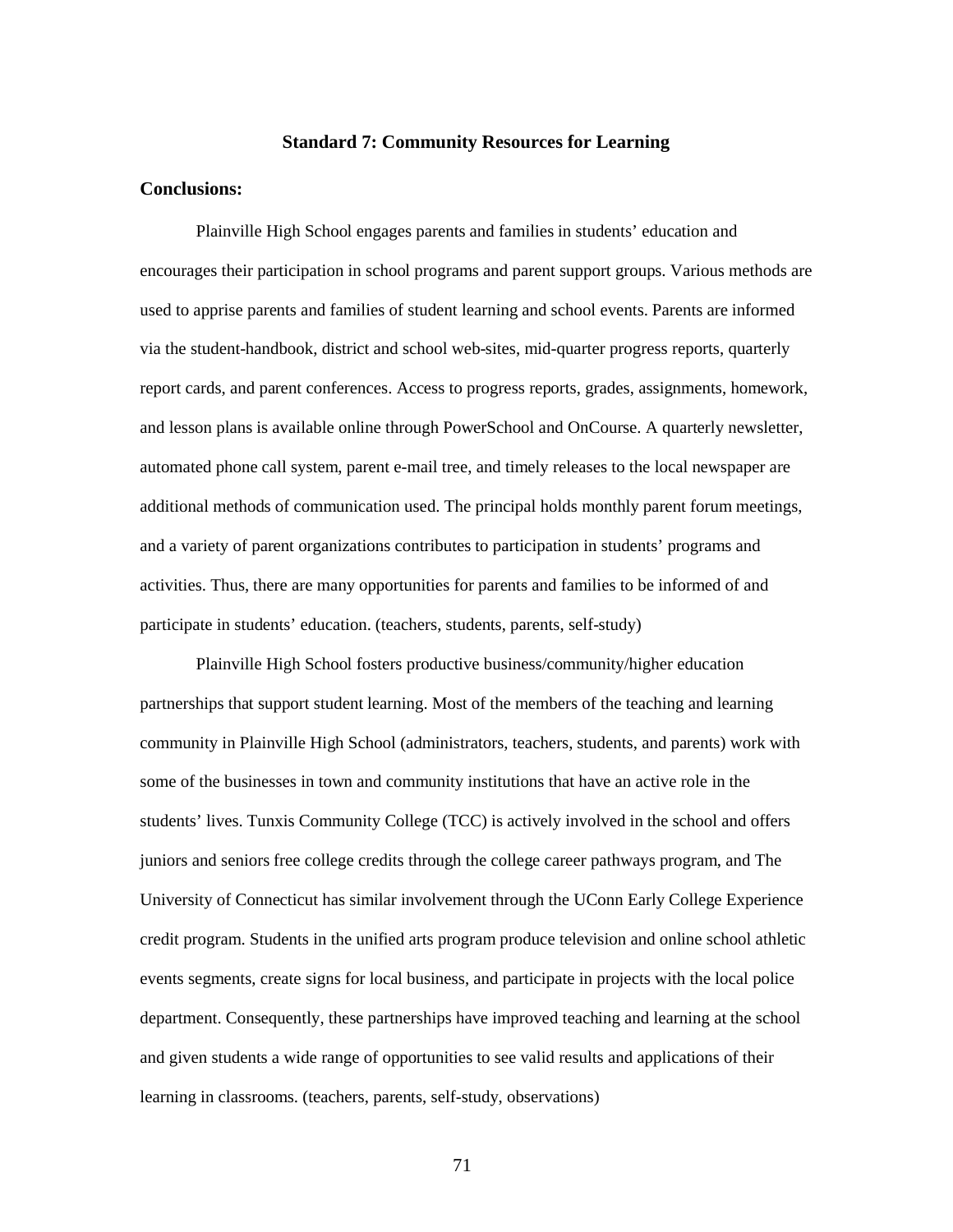In large part, the school site, plant, and equipment support and enhance most aspects of the educational program and the support services for student learning. The high school facilities have been renovated, providing a very admirable facility to support and enhance the teaching and learning process. Before and during the school renovation, administrators and teachers were consulted for their inputs and needs. Also, the transportation and carpentry labs were not fully included in the renovation plan, resulting in old technology for their sites. Other than these notable exceptions, the facility and grounds support the school's mission. (observations, selfstudy, facility tour, teachers, school support staff)

The physical plant and facilities meet all applicable federal and state laws and are in compliance with fire, health, and safety regulations. The school renovation was completed in 2008, and all federal and state laws were properly addressed and are in compliance with local fire, health, and safety codes, and the certificate of occupancy was given to the school by the building inspection department. The building has also been equipped with a second elevator to make the whole building handicapped accessible. Thus, this renovation has transformed this facility into a safe and comfortable learning environment for students and staff members. (self-study, facility tour, observations, school documentation, director of buildings and grounds, head of maintenance)

Equipment is currently adequate, properly maintained, catalogued, and replaced when appropriate. All equipment is in proper working order at this time, and regular maintenance and replacement schedules are in place. A technology plan is reviewed and updated every three years. There is a web-based work order program called "School Dude" where staff can report their request online, and the maintenance staff handles it generally within 24 hours. During the renovation the school was also provided with a new building management system (TRANE Tracer Summit) which controls all ventilation equipment and monitors air quality. The instructional leader of each department and the administrators coordinate the purchase of supplies. The facilities director and manager are in charge of maintaining and ordering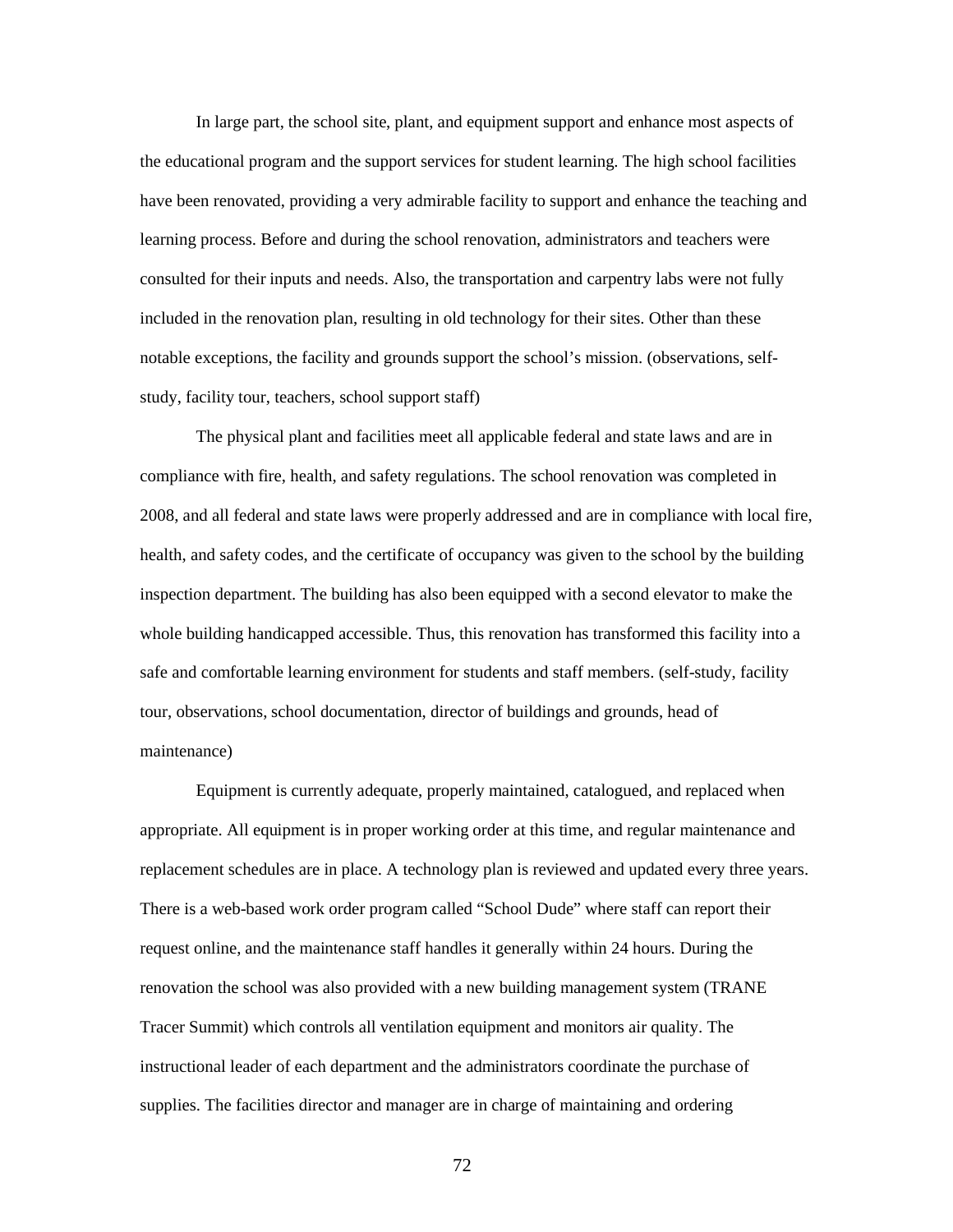equipment. Therefore, teaching and learning is enhanced by adequate and properly maintained equipment. (teachers, director of buildings and grounds, observations, head of maintenance, technology director, evidence box)

There is a planned and adequately funded program of building and site management to ensure the appropriate maintenance, repair, and cleanliness of the school plant. Plainville High School has a formal plan and schedule for the maintenance and cleaning of the facility. Supplies and equipment are adequate to provide for appropriate maintenance, repair, and cleanliness of the school plant. Although state-of-the-art maintenance monitoring programs are in place, current understaffing will affect appropriate maintenance, repair, and cleanliness of the facility under certain circumstances. At present, reallocation of staffing and duties has enabled a wellmaintained, exemplary facility, but there is concern for unforeseen major needs or emergencies. The school facility is a source of pride for students, staff, faculty, parents, and the community, and all stakeholders are satisfied with the maintenance and cleanliness of the facility. Therefore, although the building and site management is adequately planned and funded to provide for maintenance, repair, and cleanliness of the facility, budget constraints resulting in current understaffing may impact the ability to maintain the building properly. (self-study, teachers, building and grounds director, maintenance director, custodians, observation)

Plainville High School demonstrates ongoing planning to address future program, staffing, facility, and technology needs as well as capital improvements. However, long-range technological equipment maintenance and replacement planning is deficient. In developing the annual school strategic profile, future needs are identified and planning is done to address needs in the areas of programming, staffing, facility, technology, and capital improvement. A three-year educational technology plan for the district is in place. The district develops and implements a ten-year capital projects plan and through the capital projects building committee, needs are identified and addressed in a timely and efficient manner. Ongoing planning to address future program, staffing, facility, and technology needs as well as capital improvements is adequate,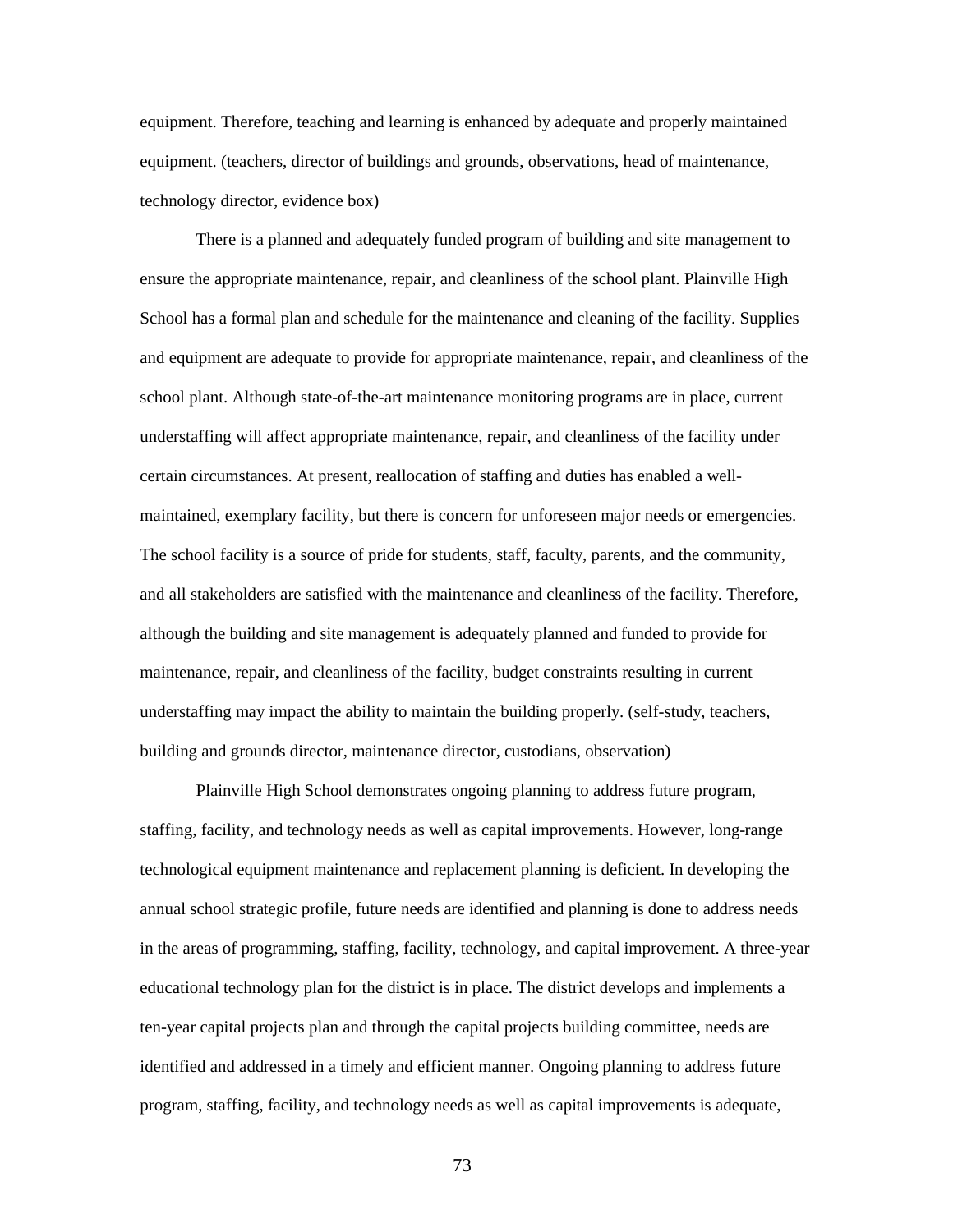except as related to long-range technological equipment maintenance and replacement planning for future needs. Therefore, the ability of school and community leaders to effectively budget for these needs may be negatively impacted. (self-study, community resources committee, SSP, building and grounds director, IT director, teachers)

The community and the district's governing body currently provide an adequate source of revenue to provide appropriate school programs, personnel, services, facilities equipment, technological support, materials, and supplies for learning. Through support of funding by the community, the newly renovated facility, programs and services, technology, supplies and instructional materials, equipment is adequate at this time. Current funding to maintain appropriate facilities and equipment is adequate. The Plainville Town Capital Projects Building Committee works collaboratively with the school district in support of current needs. There currently is no long-range plan in place for maintenance and replacement of technological equipment and the board of education has expressed the need for long-term planning. Although the community and the district's governing body currently provide an adequate source of revenue, there is no formal assurance of future adequate and dependable sources of revenue to provide and maintain appropriate school programs, personnel, services, facilities, equipment, technological support, materials, and supplies for student learning. (board of education, director of building and grounds and head of maintenance, teachers, self-study, IT director)

Faculty and building administrators have active involvement in the budgetary process, including its development and implementation. Teachers report that they have input in the creation of the budget through collaboration with department instructional leaders. Data about student learning needs in existing courses and any new programs or changes in demographics provide justification for items, considering students' needs in support of the school's mission and expectations for student learning but using a zero-based budget model. After each department's submission to the principal, the principal then prepares a school-wide budget which then goes to the superintendent's office. There is opportunity for discussion at each level and between levels.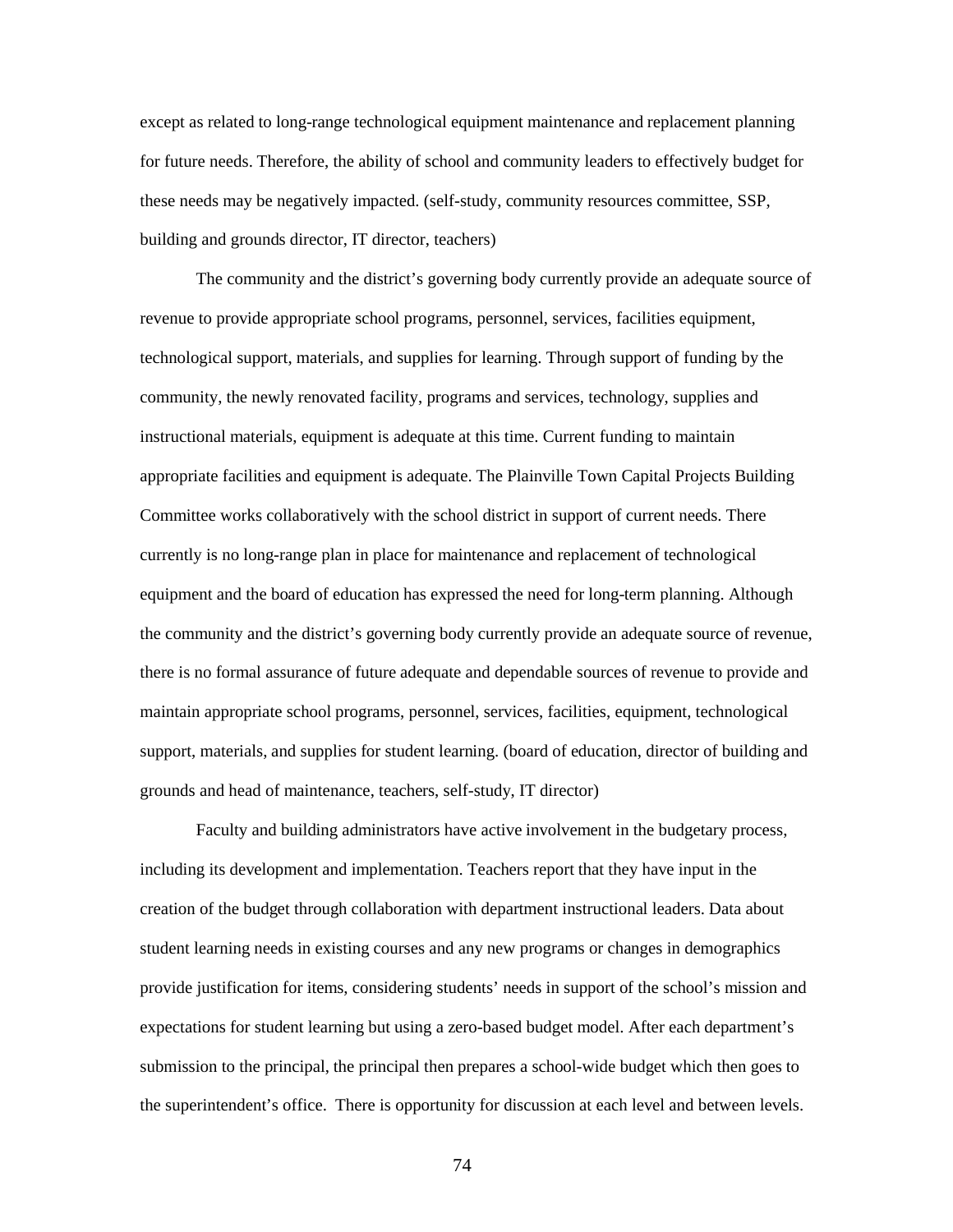The principal and central office administrators develop a district budget that is presented to the board of education. Thus, faculty members and administrators at Plainville High School contribute actively in the development and implementation of the budget process. (teachers, central office personnel, board of education)

## **Commendations:**

- 1. The exemplary condition of the facility
- 2. The wide variety of state-of-the-art technology to support curriculum and instruction
- 3. The valuable opportunities for parents and families to participate in school programs and support groups
- 4. The establishment by the school of partnerships in the community that support student learning
- 5. The community's support for the renovation of the school facility
- 6. The collaborative involvement of faculty and building administrators in the budgetary process

# **Recommendations:**

- 1. Ensure sufficient personnel and resources to maintain the facility in its present, admirable state
- 2. Provide technological updates to classrooms not equitably addressed during the building renovation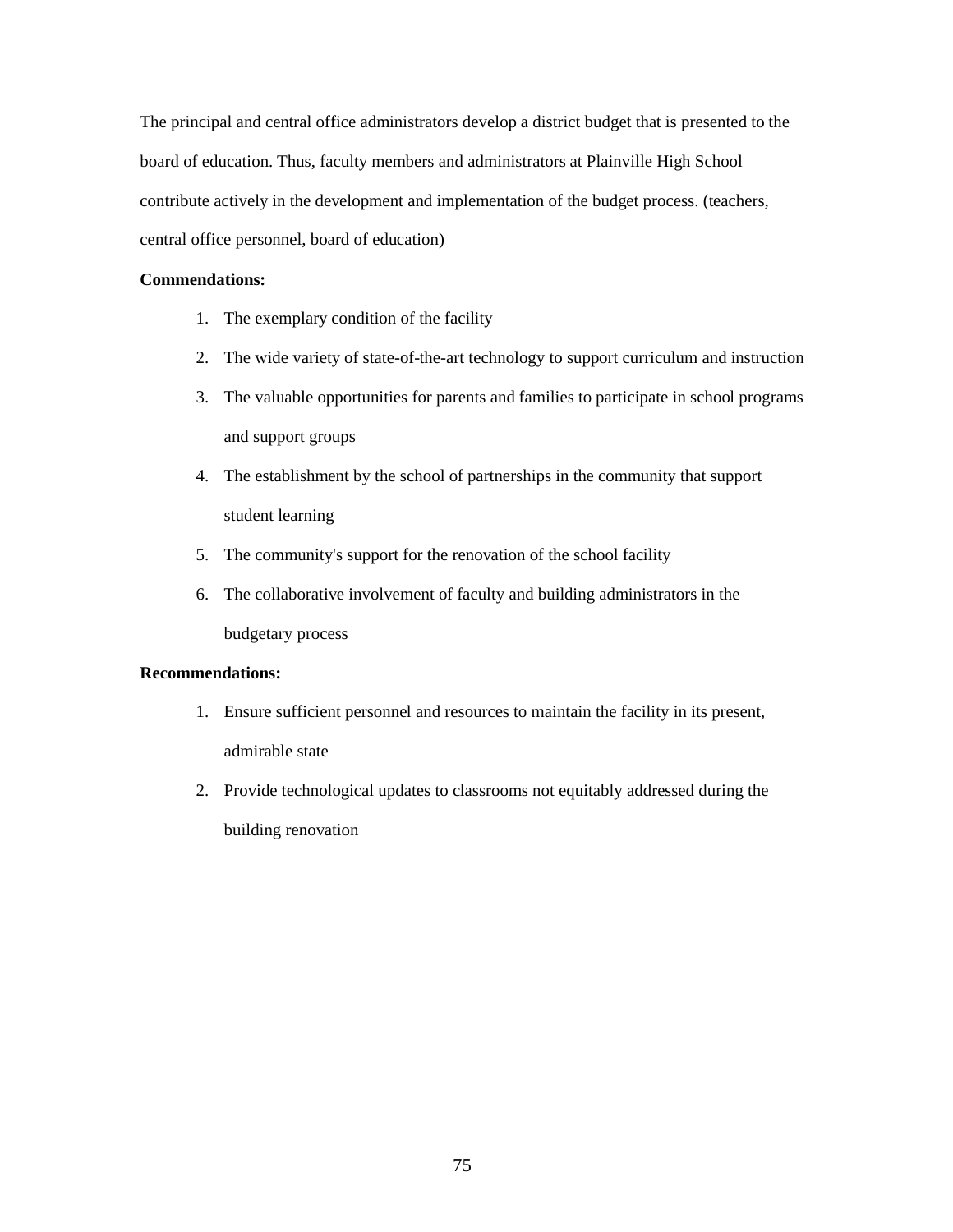#### **Follow-up Responsibilities**

This comprehensive evaluation report reflects the findings of the school's self-study and those of the visiting committee. It provides a blueprint for the faculty members, administration, and other officials to use to improve the quality of programs and services for the students in Plainville High School. The faculty members, board of education, and superintendent should be apprised by the building administration yearly of progress made addressing visiting committee recommendations.

Since it is in the best interest of the students that the citizens of the district become aware of the strengths and limitations of the school and suggested recommendations for improvement, the Commission requires that the evaluation report be made public in accordance with the Commission's Policy on Distribution, Use, and Scope of the Visiting Committee Report.

A school's initial/continued accreditation is based on satisfactory progress implementing valid recommendations of the visiting committee and others identified by the Commission as it monitors the school's progress and changes which take place at the school throughout the decennial cycle. To monitor the school's progress in the Follow-Up Program, the Commission requires that the principal of Plainville High School submit routine Two- and Five-Year Progress Reports documenting the current status of all evaluation report recommendations, with particular detail provided for any recommendation which may have been rejected or those items on which no action has been taken. In addition, responses must be detailed on all recommendations highlighted by the Commission in its notification letters to the school. School officials are expected to have completed or be in the final stages of completion of all valid visiting committee recommendations by the time the Five-Year Progress Report is submitted. The Commission may request additional Special Progress Reports if one or more of the Standards are not being met in a satisfactory manner or if additional information is needed on matters relating to evaluation report recommendations or substantive changes in the school.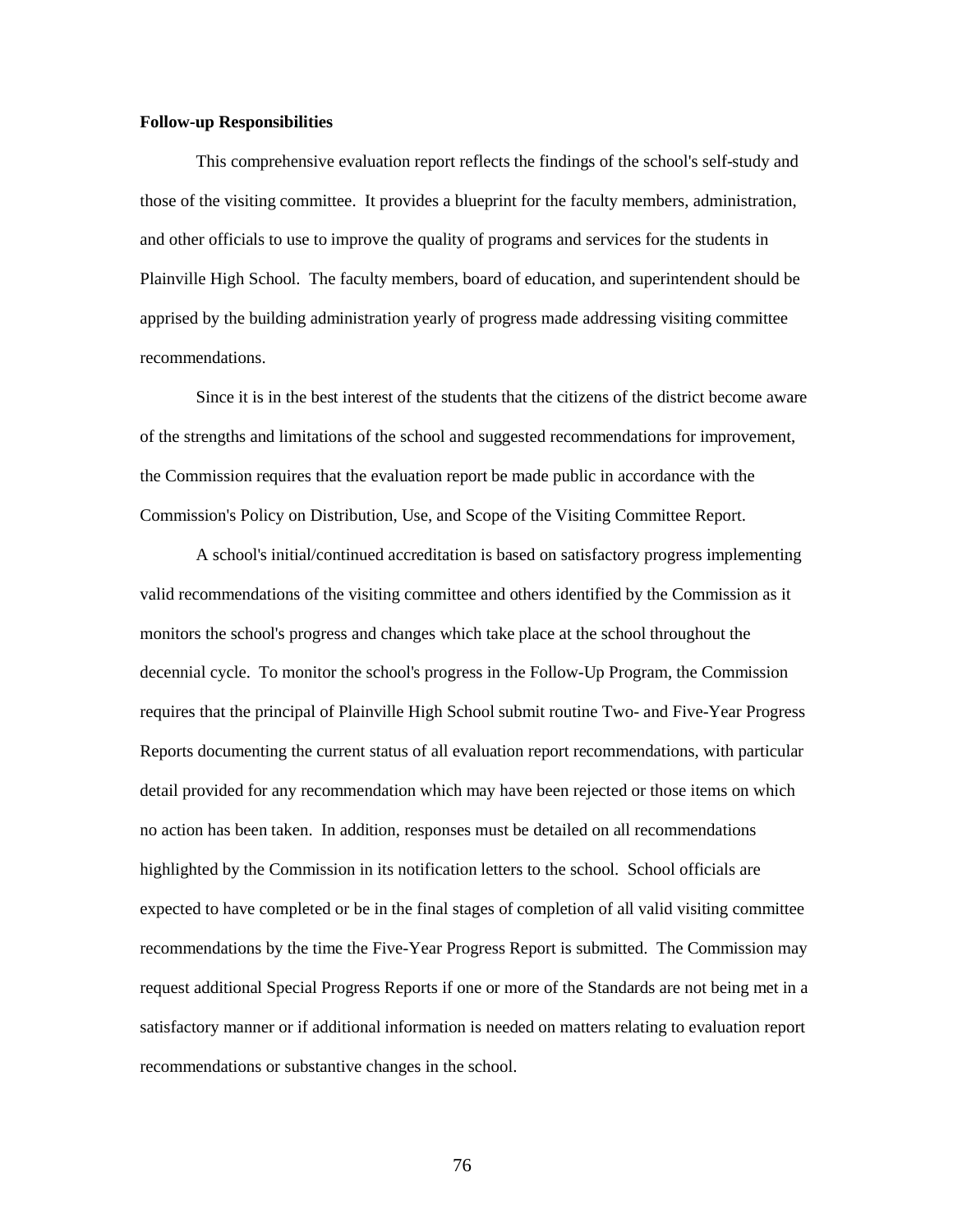To ensure that it has current information about the school, the Commission has an established Policy on Substantive Change requiring that principals of member schools report to the Commission within sixty days (60) of occurrence any substantive change which negatively impacts the school's adherence to the Commission's Standards for Accreditation. The report of substantive change must describe the change itself and detail any impact which the change has had on the school's ability to meet CPSS Standards. The Commission's Substantive Change Policy is included in the Appendix B on page 79. All other substantive changes should be included in the Two- and Five-Year Progress Reports and/or the Annual Report which is required of each member school to ensure that the Commission office has current statistical data on the school.

The Commission urges school officials to establish a formal follow-up program at once to review and implement all findings of the self-study and valid recommendations identified in the evaluation report. An outline of the Follow-Up Program is available in the Commission's Accreditation Handbook which was given to the school at the onset of the self-study. Additional direction regarding suggested procedures and reporting requirements is provided at Follow-Up Seminars offered by Commission staff following the on-site visit.

The visiting committee wishes to extend sincere thanks to the school's faculty members, staff, students, and administrators for making made such thorough preparations for the visit. Accommodations at the school and hotel were perfectly suited to the committee's needs, and when changes were necessary, they were handled very quickly and professionally.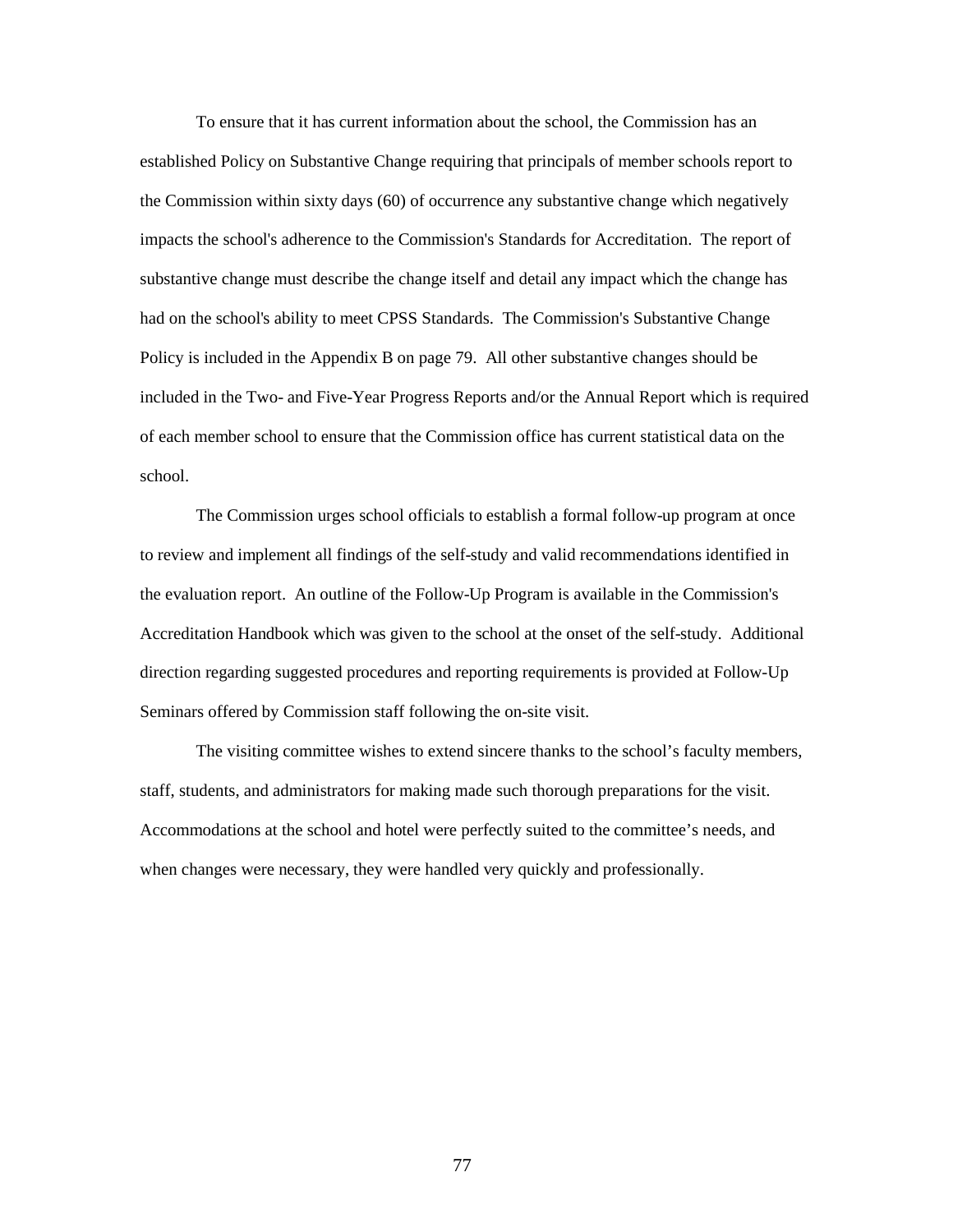# Appendix A: Roster of Team Members

| Baker, Lucille                  | Weston High School                                    | Weston, CT         |
|---------------------------------|-------------------------------------------------------|--------------------|
| Berliner, Lisa                  | Simsbury High School                                  | Simsbury, CT       |
| Costa, Kay<br>(Assistant Chair) | Retired school administrator                          | Suffield, CT       |
| DelRosario, Pablo               | Providence Academy of<br><b>International Studies</b> | Providence, RI     |
| Dutton, Nancy                   | Leicester High School                                 | Leicester, MA      |
| Gasper, Anthony<br>(Chair)      | East Hampton High School                              | East Hampton, CT   |
| Giella, Kenneth                 | <b>RHAM High School</b>                               | Hebron, CT         |
| Gilbert, Barbara                | Colchester board of education                         | Colchester, CT     |
| Haron, Dan                      | Darien High School                                    | Darien, CT         |
| Noonan, Christine               | North Branford High School                            | North Branford, CT |
| Peluso, Joseph                  | Guilford High School                                  | Guilford, CT       |
| Rodowicz, Myriah                | The Morgan School                                     | Clinton, CT        |
| Tipping, Nancy                  | East Haven High School                                | East Haven, CT     |
| Wagner-Janssen, Marilyn         | Oxford High School                                    | Oxford, CT         |
| Zuraitis, Jeanette              | Wilby High School                                     | Waterbury, CT      |